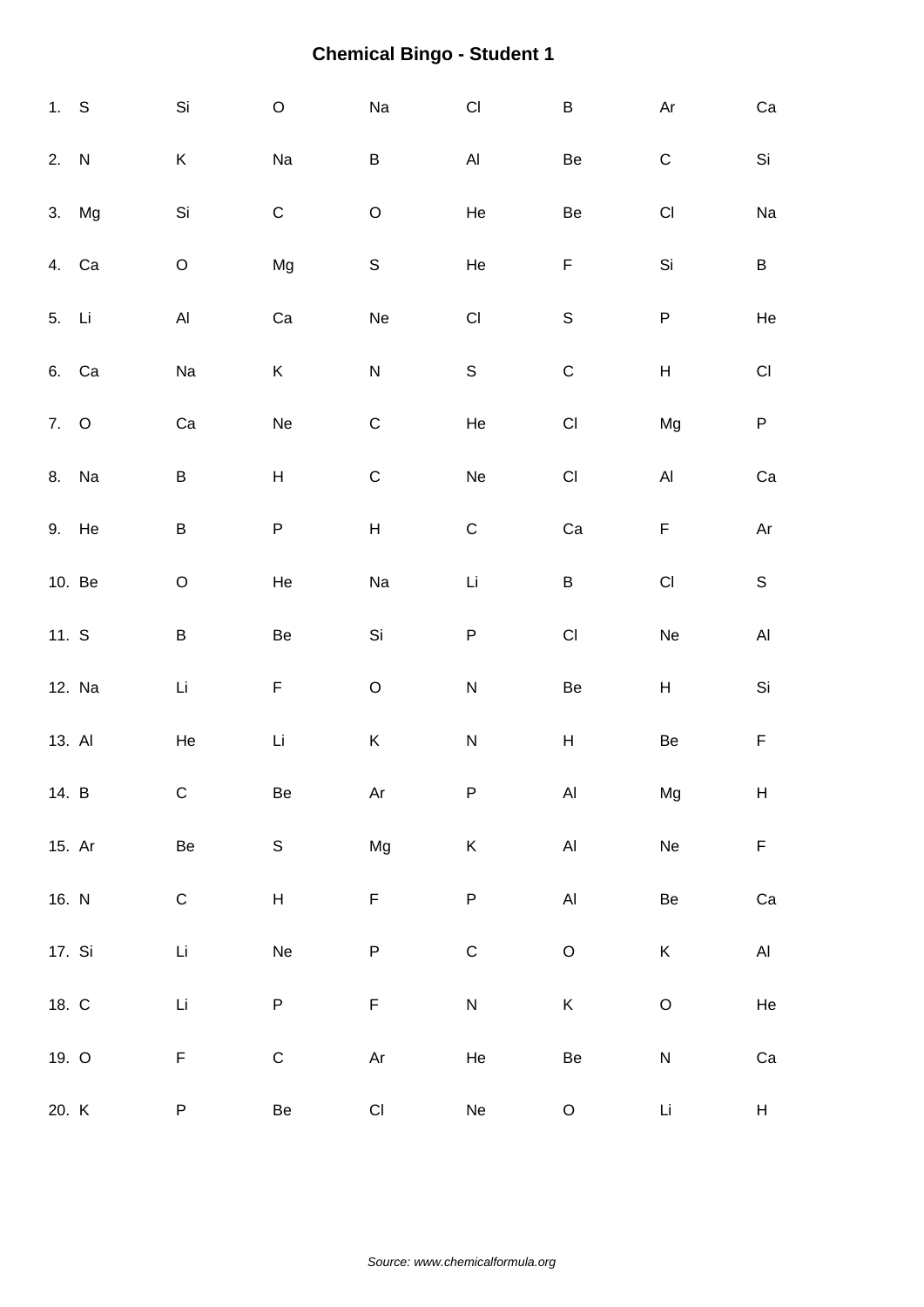| 1. C   |        | Na                      | $\mathsf S$ | $\sf B$                 | ${\sf N}$                 | $\mathsf F$               | ${\rm Ca}$                | AI                        |
|--------|--------|-------------------------|-------------|-------------------------|---------------------------|---------------------------|---------------------------|---------------------------|
| 2. Li  |        | Ne                      | Н           | $\mathsf{Al}\xspace$    | Be                        | $\mathsf{Si}\xspace$      | $\mathsf C$               | Ar                        |
| 3. Be  |        | Ca                      | P           | ${\sf N}$               | $\mathsf{C}\mathsf{I}$    | $\mathsf C$               | $\mathsf{Si}\xspace$      | Mg                        |
| 4. He  |        | F                       | Mg          | $\mbox{\sf Be}$         | Ca                        | Na                        | Ar                        | $\mathsf O$               |
| 5. Ar  |        | $\sf B$                 | Ne          | Si                      | $\mathsf S$               | ${\sf P}$                 | $\mathsf{C}\mathsf{I}$    | $\sf K$                   |
| 6. C   |        | Be                      | Li          | $\sf B$                 | $\mathsf{Al}\xspace$      | $\mathsf{C}\mathsf{I}$    | $\mathsf F$               | Ar                        |
| 7. Al  |        | Mg                      | He          | $\sf B$                 | $\mathsf O$               | $\boldsymbol{\mathsf{H}}$ | $\mathbb S$               | Li                        |
| 8. CI  |        | Ar                      | He          | ${\sf N}$               | $\mathsf O$               | $\sf B$                   | Li                        | $\operatorname{\sf Ne}$   |
| 9. Be  |        | Na                      | He          | $\sf B$                 | F                         | Ne                        | $\boldsymbol{\mathsf{H}}$ | Mg                        |
|        | 10. Mg | P                       | Κ           | $\operatorname{\sf Ne}$ | $\boldsymbol{\mathsf{H}}$ | F                         | Li                        | ${\rm Ca}$                |
|        | 11. Ca | Ar                      | P           | $\operatorname{\sf Ne}$ | $\mathsf{Al}\xspace$      | He                        | Si                        | Na                        |
|        | 12. He | $\mathsf O$             | Ne          | $\sf K$                 | $\mathsf C$               | Mg                        | Li                        | $\sf B$                   |
| 13. Si |        | $\mathsf{Ar}$           | $\mathsf C$ | $\mathsf S$             | Na                        | $\mathsf{Al}\xspace$      | $\sf P$                   | $\mathsf F$               |
|        | 14. Na | $\operatorname{\sf Ne}$ | ${\sf N}$   | $\mbox{\sf Be}$         | Li                        | $\mathsf O$               | $\mathsf{Si}\xspace$      | $\mathbb S$               |
| 15. H  |        | B                       | He          | $\operatorname{\sf Ne}$ | Mg                        | Κ                         | ${\sf P}$                 | $\mathsf S$               |
| 16. He |        | Be                      | Ca          | $\mathsf O$             | Mg                        | Na                        | F                         | $\boldsymbol{\mathsf{H}}$ |
|        | 17. Mg | Li                      | Ca          | $\mathsf{CI}\xspace$    | Na                        | Be                        | $H_{\parallel}$           | $\mathsf F$               |
| 18. P  |        | $\mathsf C$             | K           | Be                      | $\mathsf{CI}%$            | $\mathsf S$               | Li                        | ${\sf Ne}$                |
| 19. S  |        | Be                      | Na          | ${\mathsf C}$           | He                        | $\mathsf O$               | $\boldsymbol{\mathsf{H}}$ | Li                        |
| 20. Al |        | Κ                       | CI          | Ar                      | B                         | Be                        | $\mathsf C$               | Ne                        |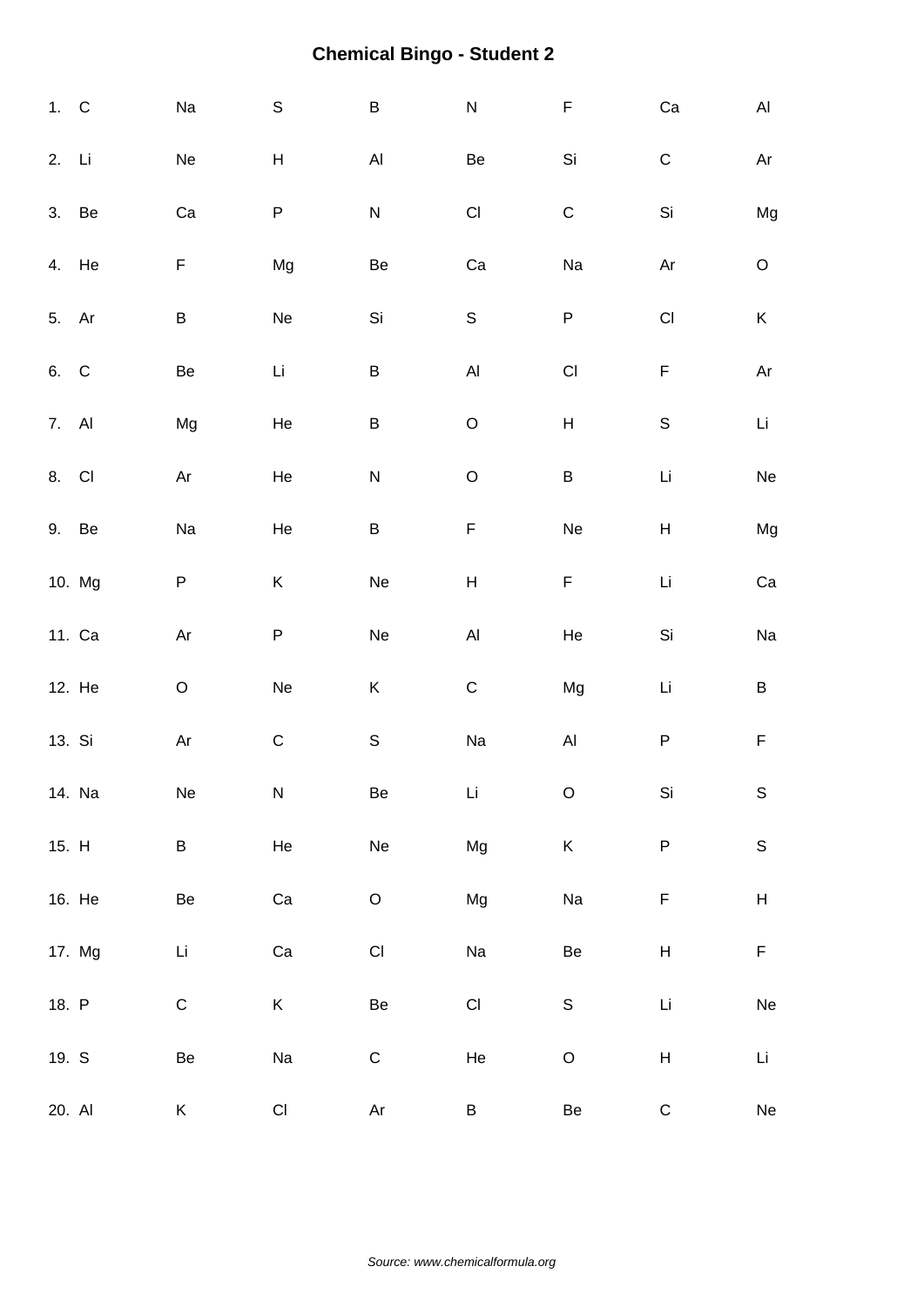|        | 1. Ne  | F                            | $\mathsf{Al}\xspace$ | He             | $\boldsymbol{\mathsf{H}}$ | ${\sf N}$                                                                                 | $\mathsf O$          | Li                     |
|--------|--------|------------------------------|----------------------|----------------|---------------------------|-------------------------------------------------------------------------------------------|----------------------|------------------------|
| 2. F   |        | He                           | Si                   | K              | Mg                        | Na                                                                                        | ${\sf N}$            | $\sf B$                |
| 3. Al  |        | Si                           | $\sf B$              | He             | Mg                        | F                                                                                         | $\mathsf O$          | Ar                     |
| 4. P   |        | $\mathsf{Cl}% _{C}$          | $\hbox{O}$           | Si             | $\mathsf C$               | $\mathsf{Al}\xspace$                                                                      | ${\sf N}$            | $\mathsf F$            |
| 5. F   |        | Ne                           | Mg                   | K              | Li                        | $\sf B$                                                                                   | $\mathsf{Al}\xspace$ | $\mathsf C$            |
| 6. He  |        | $\mathsf{Al}\hspace{0.04cm}$ | $\mathsf O$          | ${\sf N}$      | $\sf B$                   | $\mathsf{Ar}% _{T}=\mathsf{Ar}_{T}\!\left( a,b\right) ,\ \mathsf{Ar}_{T}=\mathsf{Ar}_{T}$ | Be                   | $\sf K$                |
| 7. H   |        | Si                           | He                   | Ca             | Li                        | Na                                                                                        | K                    | $\mathsf{C}\mathsf{I}$ |
| 8. Al  |        | $\mathsf O$                  | Be                   | $\mathsf S$    | $\sf P$                   | K                                                                                         | $\mathsf{CI}%$       | ${\sf N}$              |
| 9. B   |        | Mg                           | ${\sf S}$            | He             | Κ                         | $\mathsf{Li}\xspace$                                                                      | $\mathsf{Cl}% _{C}$  | Na                     |
| 10. C  |        | Si                           | Ca                   | $\mathsf O$    | ${\sf N}$                 | Mg                                                                                        | Na                   | Be                     |
|        | 11. Mg | $\mathsf O$                  | He                   | $\mathsf{CI}%$ | Li                        | $\sf B$                                                                                   | Si                   | Ne                     |
| 12. S  |        | $\mathsf{Ar}$                | Mg                   | Ca             | Be                        | $\sf B$                                                                                   | $\hbox{O}$           | Li                     |
| 13. O  |        | ${\sf N}$                    | He                   | ${\bf C}$      | $\sf P$                   | Mg                                                                                        | $\mbox{\sf Be}$      | Si                     |
| 14. K  |        | Al                           | Si                   | $\mathsf{C}$   | B                         | N                                                                                         | Ar                   | F.                     |
| 15. Li |        | $\mathsf C$                  | $\mbox{\sf Be}$      | Ca             | ${\sf N}$                 | $\mathsf{Al}\hspace{0.04cm}$                                                              | Mg                   | $\mathsf{Ar}$          |
|        | 16. Mg | He                           | $\mathsf S$          | $\mathsf C$    | $\mathsf F$               | $\sf P$                                                                                   | $\mathsf{CI}\xspace$ | Ar                     |
| 17. F  |        | $\mathsf O$                  | P                    | Na             | $\mathsf{N}$              | Si                                                                                        | Li                   | $\mathsf{C}\mathsf{I}$ |
|        | 18. Na | Li                           | ${\sf N}$            | Mg             | B                         | $\mathsf S$                                                                               | Be                   | $\mathsf C$            |
| 19. H  |        | P                            | $\mathsf{Al}\xspace$ | Be             | F                         | Si                                                                                        | He                   | $\mathsf{CI}\xspace$   |
| 20. Al |        | He                           | Na                   | B              | ${\bf C}$                 | $\mathsf S$                                                                               | Ne                   | $\mathsf{N}$           |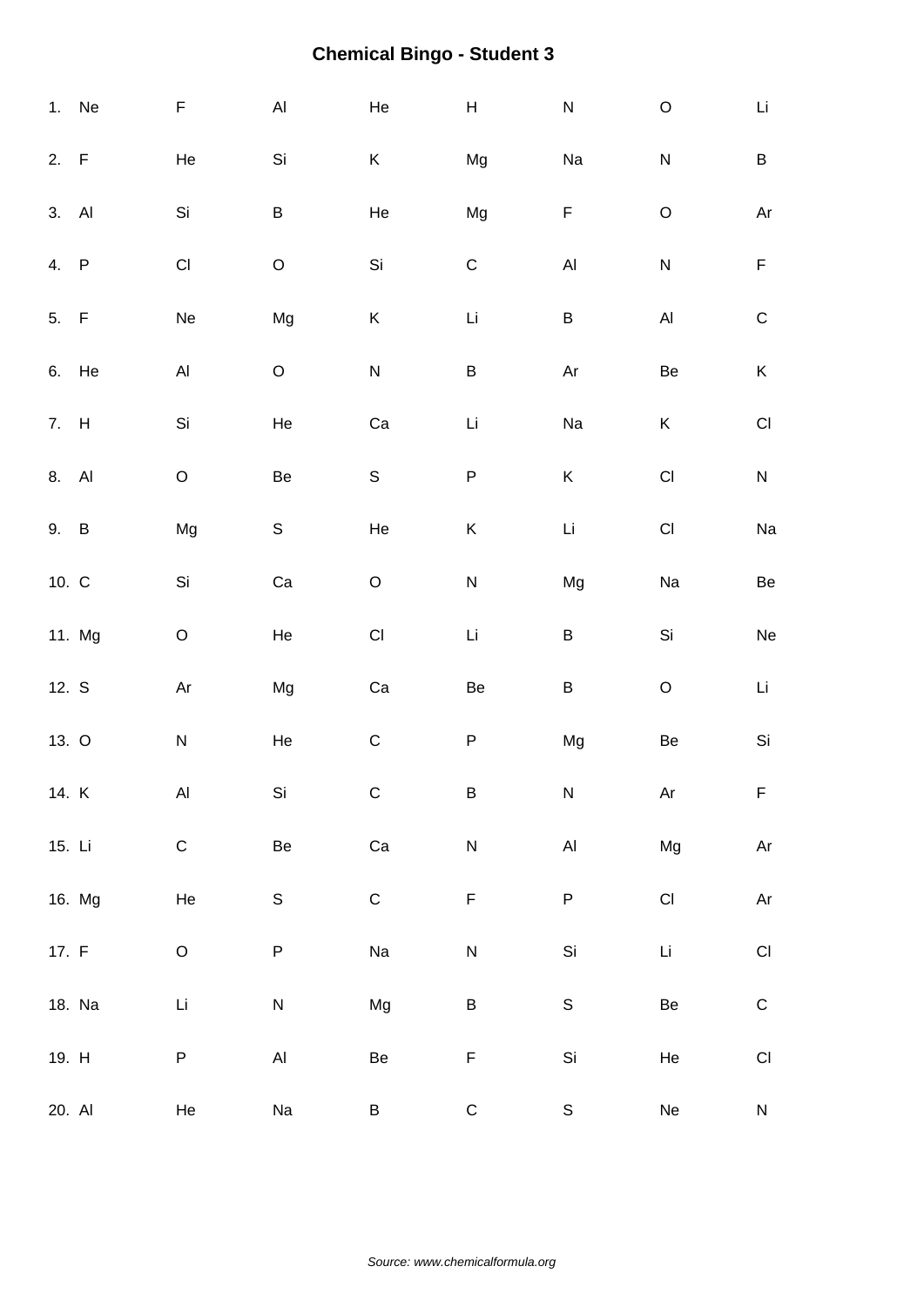|         | 1. He  | Mg                        | F               | ${\rm Ca}$                   | $\boldsymbol{\mathsf{H}}$ | Si                                                                                        | Be                        | ${\sf N}$                                                  |
|---------|--------|---------------------------|-----------------|------------------------------|---------------------------|-------------------------------------------------------------------------------------------|---------------------------|------------------------------------------------------------|
| 2. F    |        | $\mathsf C$               | Li              | $\mathsf{Al}\hspace{0.04cm}$ | P                         | He                                                                                        | Ar                        | $\operatorname{\sf Ne}$                                    |
| 3. K    |        | B                         | F               | $\mathsf C$                  | $\mathsf S$               | Ca                                                                                        | H                         | $\mathsf{Al}\xspace$                                       |
| 4. F    |        | Ne                        | He              | $\mathsf S$                  | Na                        | $\mathsf O$                                                                               | K                         | $\mathsf{Ar}% _{\mathsf{C}}^{\mathsf{C}}(\mathcal{M}_{0})$ |
|         | 5. Mg  | $\mathsf O$               | Ne              | $\mathsf S$                  | ${\bf C}$                 | $\mathsf{Ar}% _{T}=\mathsf{Ar}_{T}$                                                       | He                        | $\sf B$                                                    |
| 6. Al   |        | $\mathsf C$               | Li              | Mg                           | $\sf K$                   | Na                                                                                        | ${\sf N}$                 | $\boldsymbol{\mathsf{H}}$                                  |
| 7. O    |        | $\mathsf{Al}\xspace$      | Be              | Si                           | Mg                        | $\sf B$                                                                                   | $\sf H$                   | $\operatorname{\sf Ne}$                                    |
|         | 8. He  | Na                        | $\mathsf S$     | $\mathsf{CI}\xspace$         | $\mathsf{Al}\xspace$      | Si                                                                                        | Mg                        | ${\rm Ca}$                                                 |
| 9. Na   |        | Ca                        | Κ               | Ne                           | Li                        | $\mathsf{Ar}% _{T}=\mathsf{Ar}_{T}\!\left( a,b\right) ,\ \mathsf{Ar}_{T}=\mathsf{Ar}_{T}$ | F                         | $\mathsf{Al}\xspace$                                       |
| 10. Si  |        | $\mathsf K$               | $\mathsf S$     | $\mathsf{Al}\hspace{0.04cm}$ | Na                        | F                                                                                         | $\mathsf{CI}\xspace$      | $\mbox{\sf Be}$                                            |
| 11. $O$ |        | $\boldsymbol{\mathsf{H}}$ | Na              | K                            | Li                        | Mg                                                                                        | $\mathsf S$               | Ne                                                         |
|         | 12. Na | B                         | Κ               | $\mathsf{Si}\xspace$         | $\mathsf{Al}\xspace$      | P                                                                                         | $\boldsymbol{\mathsf{H}}$ | $\hbox{O}$                                                 |
| 13. N   |        | Si                        | $\mathsf{Ar}$   | $\mathsf{CI}\xspace$         | F                         | $\sf H$                                                                                   | $\mathsf{Al}\xspace$      | Li                                                         |
| 14. K   |        | $\mathsf{C}$              | N               | CI                           | Mg                        | Ne                                                                                        | $\circ$                   | Be                                                         |
| 15. Ar  |        | $\mathbb S$               | Si              | $\sf P$                      | ${\sf N}$                 | $\mathsf{Al}\xspace$                                                                      | $\mathsf{CI}\xspace$      | Ca                                                         |
|         | 16. Ne | ${\sf N}$                 | K               | Si                           | $\mathsf F$               | Na                                                                                        | $\boldsymbol{\mathsf{H}}$ | $\mathsf{CI}%$                                             |
| 17. Li  |        | K                         | Na              | $\mathsf F$                  | $\rm Ca$                  | $\mathsf{Al}\xspace$                                                                      | Ar                        | Mg                                                         |
| 18. F   |        | B                         | ${\sf N}$       | $\mathsf{Al}\hspace{0.04cm}$ | $\boldsymbol{\mathsf{H}}$ | Mg                                                                                        | Li                        | Na                                                         |
| 19. C   |        | $\mbox{\sf Be}$           | He              | $\mathsf{CI}\xspace$         | $\mathsf S$               | $\sf B$                                                                                   | ${\sf N}$                 | Li                                                         |
| 20. K   |        | Ar                        | $S_{\parallel}$ | AI                           | He                        | H                                                                                         | Ca                        | ${\sf N}$                                                  |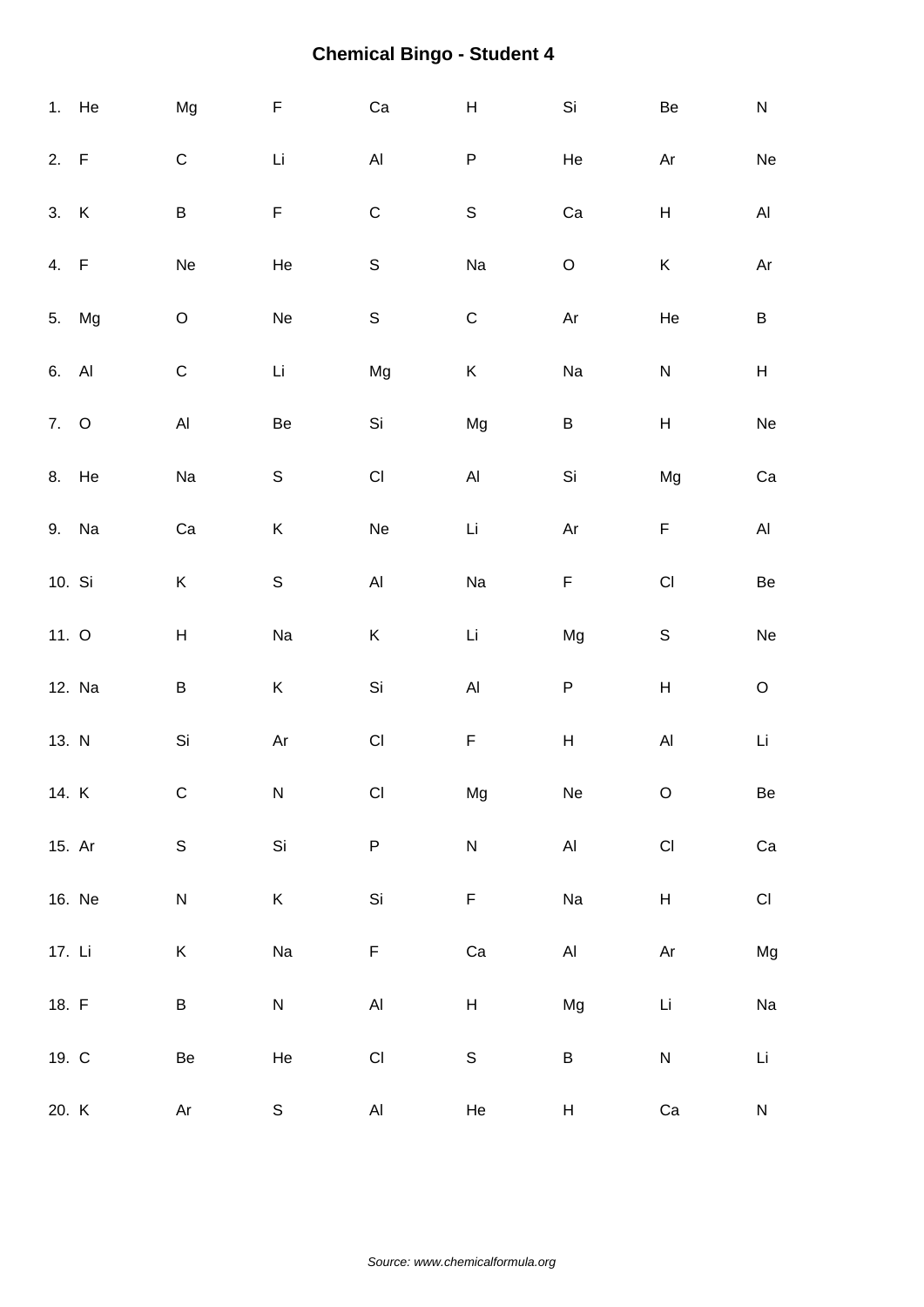| 1. P   |        | $\mathsf{Al}\xspace$         | He          | $\mathsf O$          | ${\rm Ca}$                | Na                           | Ar                        | ${\sf Ne}$                |
|--------|--------|------------------------------|-------------|----------------------|---------------------------|------------------------------|---------------------------|---------------------------|
|        | 2. Mg  | $\mathbb S$                  | He          | Si                   | Na                        | $\boldsymbol{\mathsf{H}}$    | F                         | Be                        |
| 3. Ar  |        | P                            | Mg          | $\mathsf{CI}\xspace$ | $\operatorname{\sf Ne}$   | He                           | $\mathbb S$               | H                         |
| 4. S   |        | He                           | Li          | K                    | Na                        | Be                           | $\mathsf C$               | $\mathsf{Al}\xspace$      |
| 5. Si  |        | ${\rm Ca}$                   | Li          | $\mathsf{CI}\xspace$ | Mg                        | He                           | $\mathsf{Al}\xspace$      | $\boldsymbol{\mathsf{H}}$ |
| 6. K   |        | P                            | $\mathsf S$ | Ar                   | B                         | Ca                           | $\mathsf O$               | He                        |
| 7. Ca  |        | Mg                           | K           | $\mathsf O$          | $\mathsf{CI}\xspace$      | $\mathsf F$                  | $\boldsymbol{\mathsf{H}}$ | B                         |
| 8. B   |        | Li                           | ${\sf N}$   | K                    | Na                        | $\mathsf{Ar}$                | $\mathsf{CI}\xspace$      | Mg                        |
| 9. F   |        | Si                           | Ar          | ${\sf P}$            | He                        | $\boldsymbol{\mathsf{H}}$    | Na                        | ${\bf C}$                 |
| 10. F  |        | Na                           | Mg          | $\sf B$              | Ne                        | $\mathsf{Al}\hspace{0.04cm}$ | ${\sf N}$                 | $\mbox{\sf Be}$           |
|        | 11. Be | Κ                            | Si          | ${\sf N}$            | Na                        | $\mathsf C$                  | $\mathsf{C}\mathsf{I}$    | $\operatorname{\sf Ne}$   |
| 12. P  |        | Ar                           | Na          | $\mathsf F$          | $\sf B$                   | Li                           | Ne                        | ${\sf N}$                 |
| 13. Li |        | $\mathsf O$                  | $\mathbb S$ | $\mathsf{Al}\xspace$ | Si                        | $\mathsf{CI}\xspace$         | Ar                        | Be                        |
| 14. Si |        | B                            | Li          | ${\sf N}$            | P                         | Mg                           | Ne                        | K                         |
|        | 15. Ca | P                            | ${\bf C}$   | Si                   | Be                        | $\mathsf K$                  | $\boldsymbol{\mathsf{H}}$ | $\sf B$                   |
| 16. H  |        | $\operatorname{\mathsf{Ne}}$ | F           | He                   | $\mathsf{Al}\xspace$      | Na                           | $\sf K$                   | $\mathsf C$               |
| 17. Al |        | ${\rm Ca}$                   | Mg          | $\mathsf O$          | K                         | $\mathsf{H}$                 | $\operatorname{\sf Ne}$   | $\mathsf F$               |
| 18. CI |        | $\mathsf O$                  | Ar          | $\mathsf S$          | $\boldsymbol{\mathsf{H}}$ | Li                           | ${\rm Ca}$                | B                         |
| 19. H  |        | ${\sf N}$                    | Li          | Na                   | $\mathsf{C}\mathsf{I}$    | $\mathsf{Al}\hspace{0.04cm}$ | $\sf B$                   | Ca                        |
| 20. O  |        | Be                           | Si          | Ca                   | Ar                        | K                            | He                        | ${\bf C}$                 |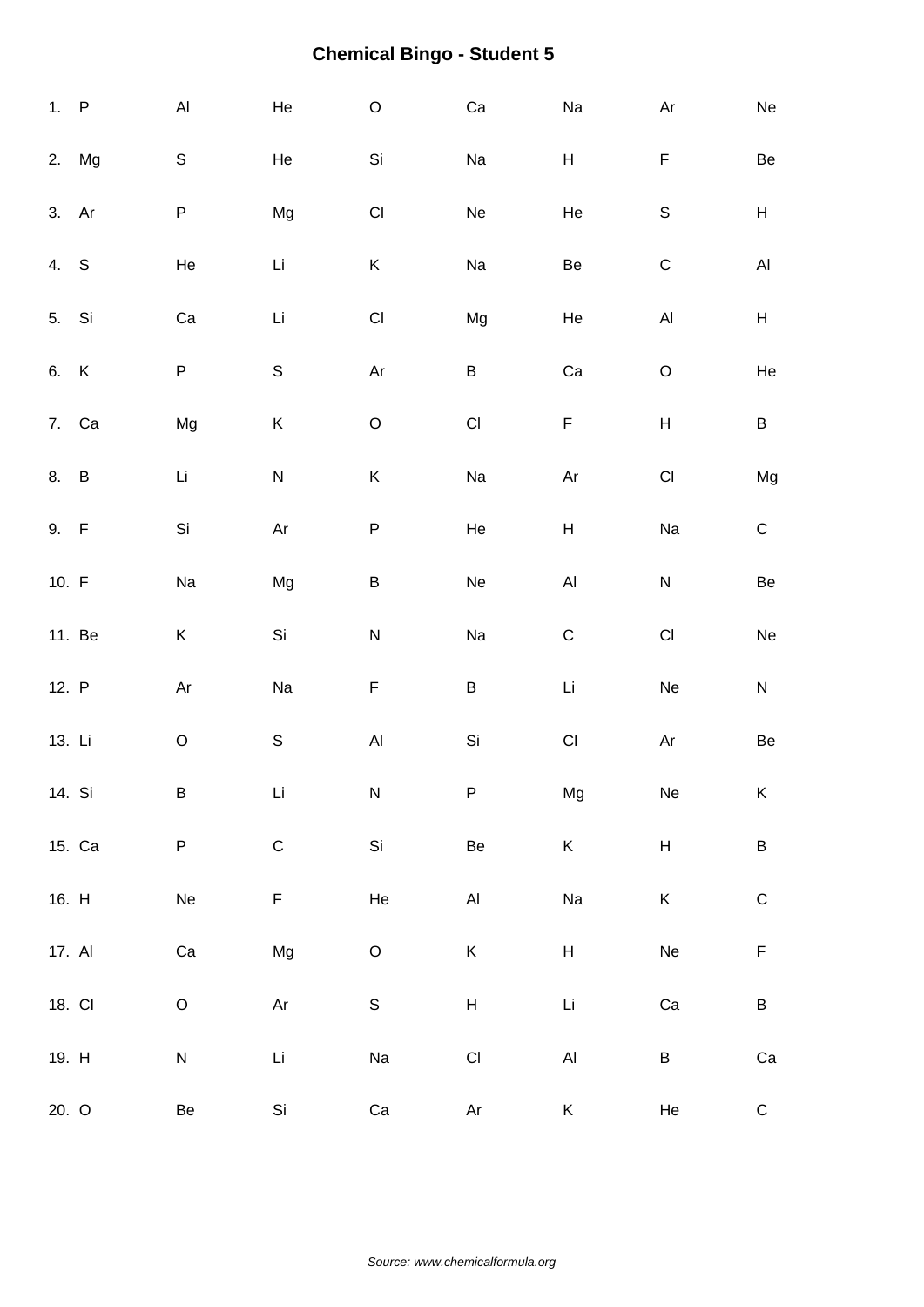|         | 1. Be  | $\mathsf{Al}\xspace$ | F             | Na                   | Ne                     | $\mathsf{Li}\xspace$                | Ar                        | $\mathsf{CI}%$          |
|---------|--------|----------------------|---------------|----------------------|------------------------|-------------------------------------|---------------------------|-------------------------|
|         | 2. Na  | Ca                   | H             | K                    | ${\mathsf S}$          | $\hbox{O}$                          | F                         | $\mathsf{Si}\xspace$    |
| 3. Ar   |        | Na                   | Li            | $\mathsf{CI}\xspace$ | $\sf B$                | ${\sf P}$                           | $\boldsymbol{\mathsf{H}}$ | $\mathsf S$             |
| 4. H    |        | B                    | Κ             | Na                   | $\mathsf S$            | ${\sf P}$                           | $\overline{\mathsf{N}}$   | $\mathsf O$             |
| 5. H    |        | P                    | $\mathsf{N}$  | Be                   | $\mathsf{Al}\xspace$   | Ne                                  | Mg                        | $\mathsf S$             |
| 6. S    |        | F                    | $\sf K$       | He                   | $\mathsf{Ar}$          | $\sf B$                             | Si                        | Ca                      |
| 7. Al   |        | $\mathsf{Ar}$        | K             | Be                   | $\mathsf{CI}\xspace$   | Na                                  | Li                        | ${\bf C}$               |
| 8. N    |        | Κ                    | $\sf P$       | $\mathsf O$          | Mg                     | $\mathsf{CI}\xspace$                | $\mathsf{Ar}$             | Be                      |
| 9. Li   |        | ${\sf N}$            | He            | $\mathsf{CI}\xspace$ | Be                     | $\mathsf O$                         | $\mathsf C$               | Mg                      |
| 10. Si  |        | Na                   | Ca            | ${\mathsf C}$        | $\mathsf{C}\mathsf{I}$ | Mg                                  | $\overline{\mathsf{N}}$   | $\mathsf O$             |
| 11. $F$ |        | $\mathbb S$          | Na            | $\mathsf{CI}$        | $\sf B$                | $\boldsymbol{\mathsf{H}}$           | ${\sf P}$                 | $\mathsf{Si}\xspace$    |
|         | 12. Mg | Ca                   | Ne            | H                    | $\mathsf S$            | Na                                  | $\mathsf{Al}\xspace$      | $\sf P$                 |
| 13. S   |        | $\mathsf O$          | K             | Be                   | $\mathsf F$            | Ca                                  | ${\sf N}$                 | $\operatorname{\sf Ne}$ |
| 14. Ar  |        | Si                   | He            | Li                   | $\circ$                | Ne                                  | H                         | P                       |
| 15. C   |        | Li                   | $\circ$       | ${\rm Ca}$           | $\sf B$                | He                                  | Na                        | $\mathsf{Si}\xspace$    |
| 16. P   |        | Li                   | $\mathsf{Al}$ | Si                   | $\mathsf F$            | K                                   | Mg                        | $\sf B$                 |
| 17. H   |        | N                    | AI            | Na                   | Mg                     | $\mathsf{Ar}% _{T}=\mathsf{Ar}_{T}$ | $\sf P$                   | ${\mathsf S}$           |
| 18. H   |        | $\mathsf C$          | Ca            | K                    | $\mathsf{Al}\xspace$   | $\mathsf F$                         | $\mathsf S$               | He                      |
| 19. Si  |        | $\mathsf O$          | Na            | $\mathsf{CI}\xspace$ | $\sf B$                | $\sf K$                             | Ne                        | Li                      |
|         | 20. He | $\mathsf C$          | Be            | F                    | Mg                     | K                                   | AI                        | Na                      |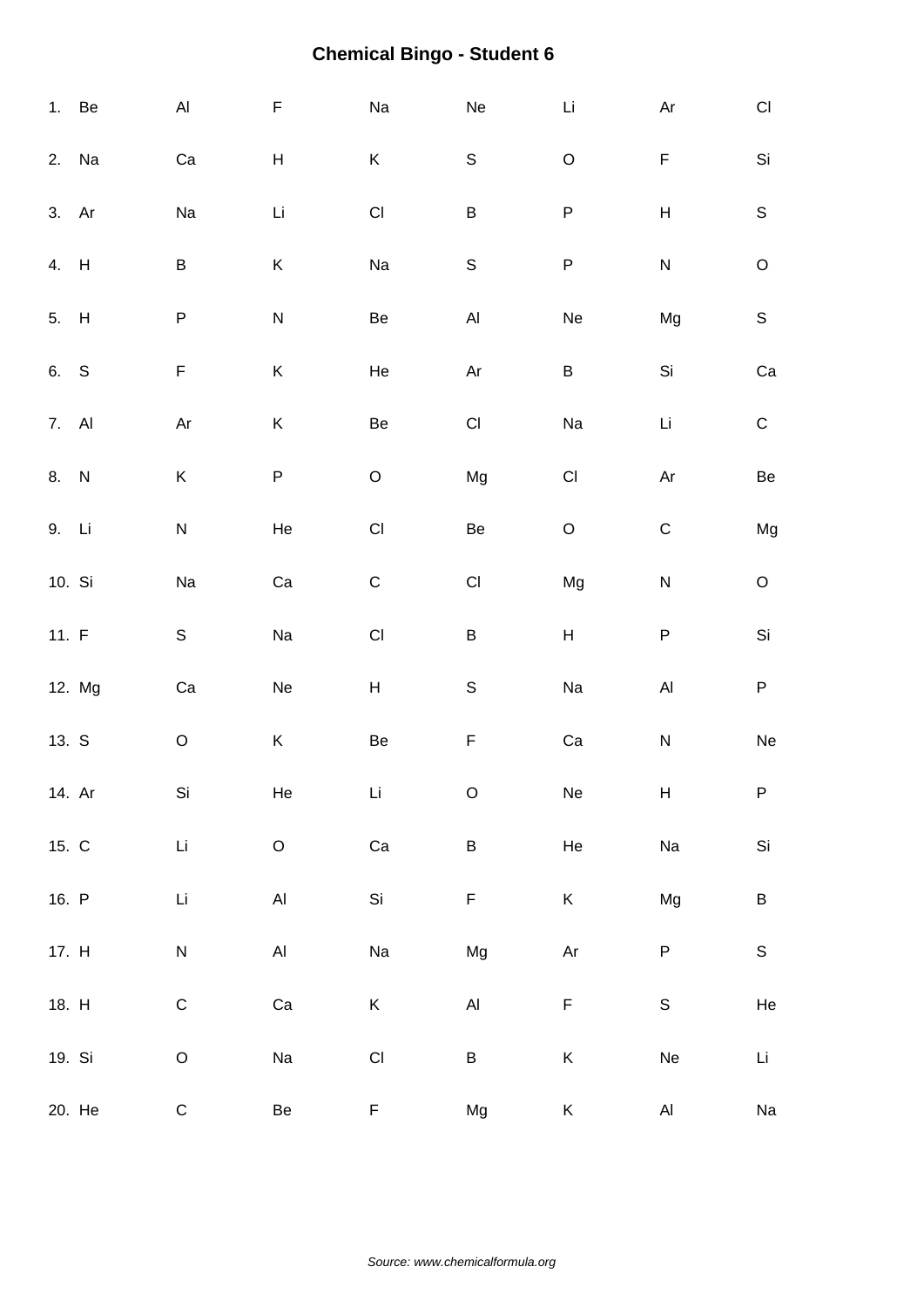| 1. H   |       | Ar                   | Na                      | $\mathsf{N}$         | Mg                   | $\mathsf{Al}\xspace$    | $\mathsf S$               | $\mathsf F$                  |
|--------|-------|----------------------|-------------------------|----------------------|----------------------|-------------------------|---------------------------|------------------------------|
| 2. Be  |       | Ca                   | Mg                      | ${\sf N}$            | $\mathsf{Al}\xspace$ | Li                      | Na                        | $\boldsymbol{\mathsf{H}}$    |
| 3. CI  |       | Mg                   | Li                      | P                    | Ne                   | Ar                      | Na                        | $\circ$                      |
| 4. S   |       | He                   | $\mathsf C$             | Be                   | $\mathsf{CI}%$       | Na                      | $\mathsf O$               | ${\sf N}$                    |
| 5. N   |       | Ne                   | $\mathsf S$             | ${\sf P}$            | Li                   | $\mathsf{Ar}$           | $\mathsf{Si}\xspace$      | Mg                           |
| 6. H   |       | $\mathsf{Al}\xspace$ | Si                      | Li                   | $\sf B$              | $\mbox{\sf Be}$         | $\mathsf{C}\mathsf{I}$    | $\sf P$                      |
| 7. O   |       | $\mathsf S$          | Na                      | $\mathsf{CI}\xspace$ | ${\sf N}$            | Ca                      | $\sf B$                   | $\rm He$                     |
|        | 8. He | $\mathsf{Cl}% _{C}$  | $\mathsf S$             | $\mathsf O$          | Ca                   | F                       | $\sf B$                   | Ne                           |
| 9. CI  |       | F                    | Na                      | Si                   | $\mathsf O$          | Mg                      | $\mathbb S$               | ${\sf N}$                    |
| 10. Li |       | Be                   | K                       | ${\sf P}$            | Ne                   | F                       | $\mathsf C$               | $\mathsf{Al}\xspace$         |
| 11. N  |       | ${\bf C}$            | $\mathsf{CI}\xspace$    | $\sf B$              | K                    | Li                      | $\boldsymbol{\mathsf{H}}$ | $\mathsf S$                  |
| 12. Al |       | $\mathbb S$          | $\mathsf F$             | $\sf P$              | $\sf B$              | Si                      | Κ                         | $\operatorname{\mathsf{Ne}}$ |
| 13. H  |       | $\sf K$              | Si                      | $\mathsf{Ar}$        | ${\sf P}$            | Ca                      | $\mathsf{Al}\xspace$      | He                           |
| 14. N  |       | Be                   | B                       | Ca                   | F                    | Si                      | Ne                        | $\mathsf O$                  |
| 15. CI |       | $\mathsf O$          | Mg                      | Li                   | ${\sf N}$            | $\sf K$                 | ${\rm Ca}$                | He                           |
| 16. Li |       | $\sf K$              | Ne                      | $\mathsf C$          | $\mathsf{Ar}$        | Ca                      | $\mathsf O$               | $\sf B$                      |
| 17. N  |       | $\mathsf{Al}\xspace$ | F                       | $\sf P$              | He                   | $\operatorname{\sf Ne}$ | $\mathsf C$               | $\mathsf S$                  |
| 18. N  |       | H                    | $\operatorname{\sf Ne}$ | $\mathsf S$          | ${\rm Ca}$           | $\mathsf C$             | Li                        | He                           |
| 19. Ar |       | P                    | $\mathsf{CI}\xspace$    | $\mathsf{Al}\xspace$ | He                   | $\mathsf{Li}\xspace$    | ${\sf N}$                 | K                            |
| 20. P  |       | Ne                   | Be                      | Si                   | ${\sf N}$            | K                       | $\mathbb S$               | $\mathsf{Li}$                |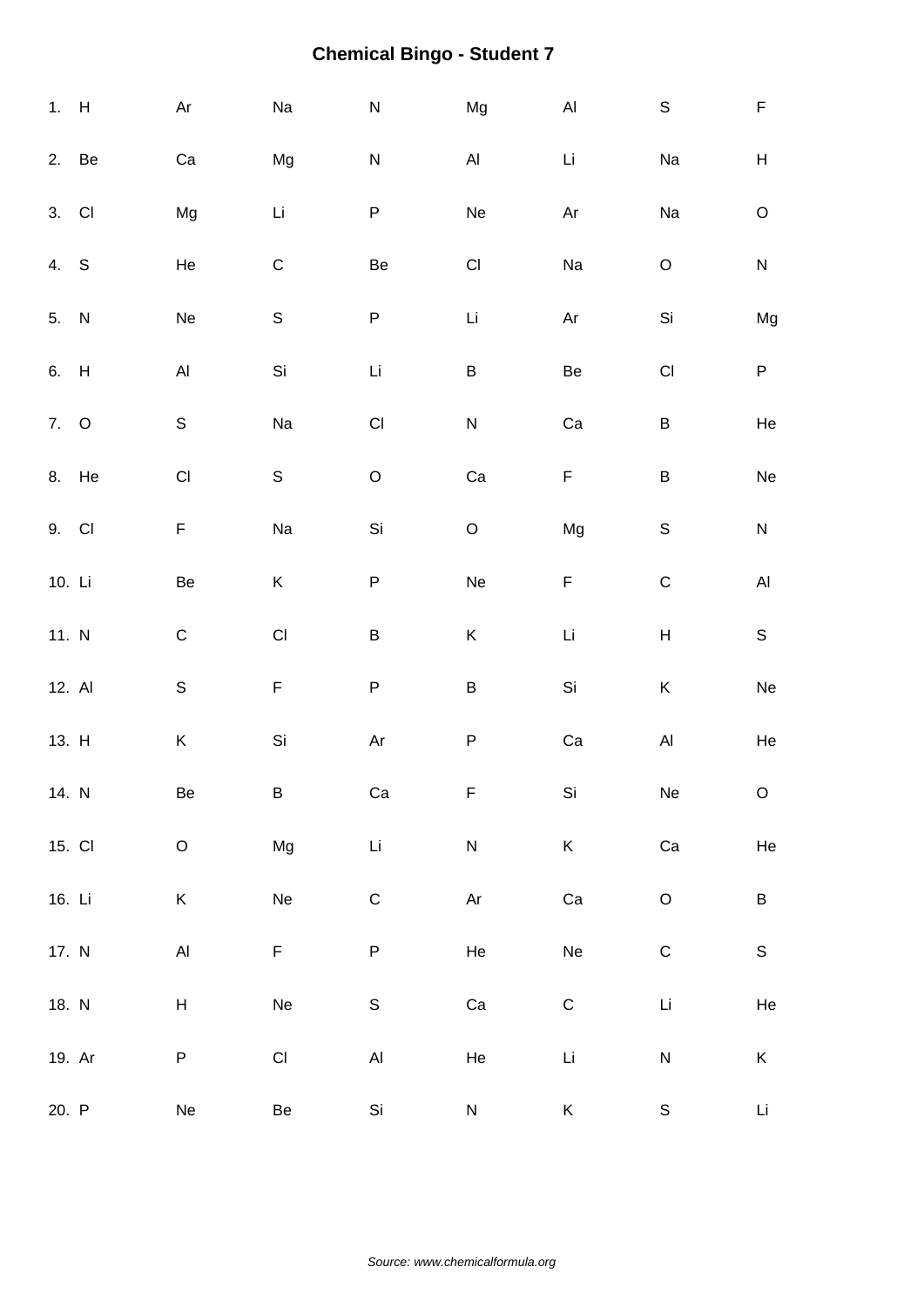| $1.$ Li |        | Mg                     | $\mathsf C$          | Ar          | ${\rm Ca}$          | $\mathsf{Al}\hspace{0.04cm}$        | $\mathsf{C}\mathsf{I}$ | $\sf B$                   |
|---------|--------|------------------------|----------------------|-------------|---------------------|-------------------------------------|------------------------|---------------------------|
| 2. P    |        | Be                     | Ne                   | Si          | $\mathsf C$         | F                                   | Mg                     | $\mathsf{C}\mathsf{I}$    |
| 3. Si   |        | F                      | Ne                   | $\mathsf C$ | He                  | Ca                                  | Mg                     | Li                        |
| 4. H    |        | Si                     | F                    | Na          | $\mathsf S$         | He                                  | $\mathsf{C}\mathsf{I}$ | Be                        |
| 5.      | Mg     | Be                     | ${\sf P}$            | ${\sf N}$   | $\mathsf{Ar}$       | $\mathsf S$                         | $\mathsf{CI}\xspace$   | Si                        |
| 6. Si   |        | Li                     | $\mathsf{Cl}% _{C}$  | Na          | Be                  | $\boldsymbol{\mathsf{H}}$           | $\mathsf O$            | Ca                        |
| 7. Ar   |        | Mg                     | B                    | Si          | $\mathsf O$         | $\mathsf{Li}\xspace$                | $\mathsf C$            | ${\sf N}$                 |
| 8. H    |        | F                      | K                    | Ne          | Na                  | $\mathsf{Ar}% _{T}=\mathsf{Ar}_{T}$ | $\mathsf{CI}\xspace$   | Li                        |
| 9. B    |        | $\mathsf{C}\mathsf{I}$ | Ca                   | Li          | $\mathsf F$         | Mg                                  | Κ                      | Ne                        |
| 10. K   |        | Ne                     | H                    | $\mathsf C$ | Be                  | Na                                  | $\sf B$                | $\mathsf{Al}\xspace$      |
| 11. Si  |        | $\mathsf{Al}\xspace$   | Mg                   | $\mathsf C$ | $\mathsf{Cl}% _{C}$ | $\mathsf S$                         | Ne                     | $\boldsymbol{\mathsf{H}}$ |
| 12. Si  |        | Mg                     | Ca                   | $\mathsf C$ | ${\sf N}$           | Be                                  | $\mathsf O$            | Ar                        |
| 13. He  |        | $\mathsf{Ar}$          | Ca                   | ${\bf C}$   | Si                  | $\mathsf{CI}\xspace$                | Be                     | Na                        |
| 14. B   |        | CI                     | Κ                    | AI          | Mg                  | P                                   | Н                      | He                        |
|         | 15. Ne | F                      | Mg                   | Si          | ${\sf N}$           | $\mathsf{Al}\xspace$                | Be                     | ${\sf P}$                 |
| 16. K   |        | N                      | $\mathsf{CI}\xspace$ | He          | ${\rm Ca}$          | Si                                  | Be                     | Na                        |
|         | 17. Na | Ne                     | P                    | He          | Si                  | Be                                  | Li                     | $\mathsf F$               |
| 18. B   |        | H                      | Ca                   | Mg          | Be                  | Ne                                  | ${\sf P}$              | $\mathsf{Si}\xspace$      |
| 19. C   |        | $\mathsf{Al}\xspace$   | H                    | Li          | Mg                  | $\mathsf{CI}%$                      | Ar                     | Κ                         |
| 20. Al  |        | $\mathsf{C}\mathsf{I}$ | Be                   | P           | $\mathsf O$         | $\mathsf{H}$                        | B                      | ${\sf N}$                 |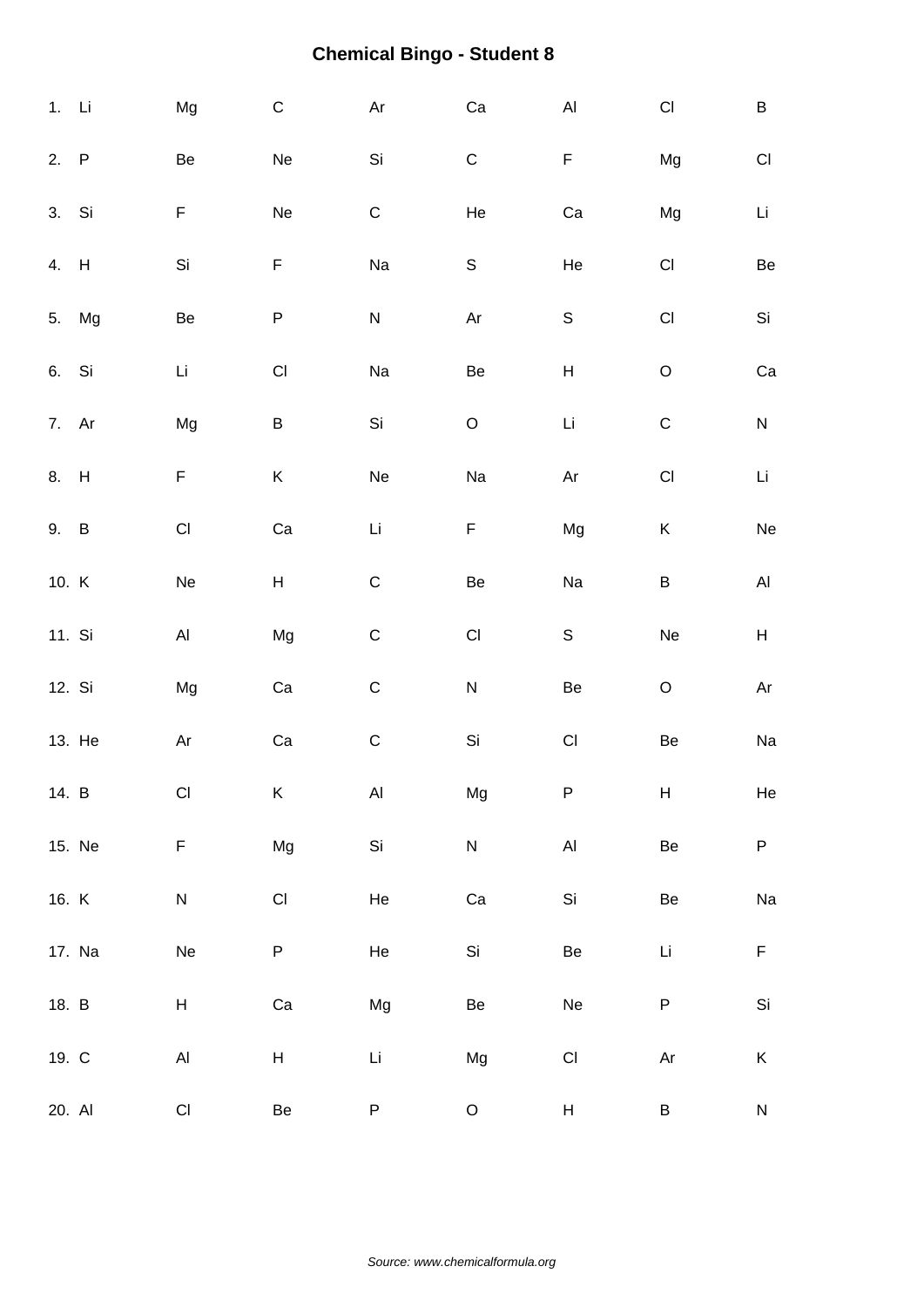| 1. C   |        | $\mathsf{Si}\xspace$   | He                        | $\mathsf{Al}\xspace$ | Mg                   | $\mathsf K$                  | $\sf B$                   | $\mathsf O$             |
|--------|--------|------------------------|---------------------------|----------------------|----------------------|------------------------------|---------------------------|-------------------------|
|        | 2. Ne  | Na                     | B                         | Si                   | $\mathsf{Li}\xspace$ | Κ                            | ${\bf C}$                 | He                      |
| 3. S   |        | $\mathsf F$            | $\mathsf O$               | He                   | ${\sf P}$            | $\mathsf C$                  | Ca                        | K                       |
| 4. Li  |        | $\mathsf F$            | $\mathsf C$               | $\mathsf{CI}\xspace$ | $\sf B$              | Na                           | $\sf P$                   | $\mathsf S$             |
| 5.     | Mg     | $\sf B$                | ${\bf C}$                 | Si                   | K                    | ${\sf P}$                    | Ne                        | $\mathsf{H}%$           |
| 6. B   |        | $\mathsf C$            | Ar                        | ${\sf P}$            | Mg                   | $\boldsymbol{\mathsf{H}}$    | $\sf K$                   | ${\sf N}$               |
|        | 7. He  | $\mathsf O$            | K                         | $\sf B$              | $\mathsf S$          | $\boldsymbol{\mathsf{H}}$    | ${\sf P}$                 | $\operatorname{\sf Ne}$ |
| 8.     | Mg     | $\mathbb S$            | Be                        | ${\sf P}$            | ${\sf N}$            | $\mathsf{Li}\xspace$         | $\boldsymbol{\mathsf{H}}$ | He                      |
| 9. P   |        | He                     | Be                        | $\mathsf O$          | $\mathsf{Si}\xspace$ | Mg                           | $\mathsf C$               | $\mathsf{Al}\xspace$    |
|        | 10. Be | $\mathsf{Al}\xspace$   | Li                        | He                   | $\hbox{O}$           | ${\sf N}$                    | Ne                        | $\mathsf F$             |
| 11. K  |        | $\mathsf{C}\mathsf{I}$ | $\mathsf S$               | $\hbox{O}$           | ${\sf N}$            | Ne                           | Ca                        | $\mathsf{Al}\xspace$    |
|        | 12. Ca | Ar                     | Ne                        | $\mathsf{CI}\xspace$ | Be                   | $\mathsf S$                  | Mg                        | $\sf B$                 |
|        | 13. Mg | $\mathsf{Ar}$          | $\mathop{\hbox{\rm Li}}$  | ${\rm Ca}$           | $\mathsf{CI}\xspace$ | $\mathsf{Al}\hspace{0.04cm}$ | ${\bf C}$                 | He                      |
|        | 14. He | Be                     | Si                        | Ar                   | Κ                    | $\mathbb S$                  | Н                         | Na                      |
| 15. C  |        | ${\sf P}$              | $\mathsf O$               | ${\rm Ca}$           | Li                   | ${\sf N}$                    | Mg                        | $\mathsf{Al}\xspace$    |
|        | 16. Na | $\rm He$               | $\boldsymbol{\mathsf{H}}$ | $\mathsf{Al}\xspace$ | K                    | ${\bf C}$                    | $\mbox{\sf Be}$           | $\mathsf F$             |
| 17. F  |        | $\mathbb S$            | $\circ$                   | H                    | $\mathsf C$          | $\mathsf{Al}\hspace{0.04cm}$ | Mg                        | $\mathsf{CI}%$          |
| 18. CI |        | B                      | $\mathsf{Ar}$             | Na                   | $\mathsf{Al}$        | He                           | Ca                        | Mg                      |
| 19. Ar |        | ${\sf P}$              | H                         | Na                   | F                    | Li                           | $\mbox{\sf Be}$           | $\sf B$                 |
| 20. B  |        | Si                     | $\mathsf O$               | Ca                   | $\mathsf{CI}$        | Na                           | $\mathsf{Al}\xspace$      | N                       |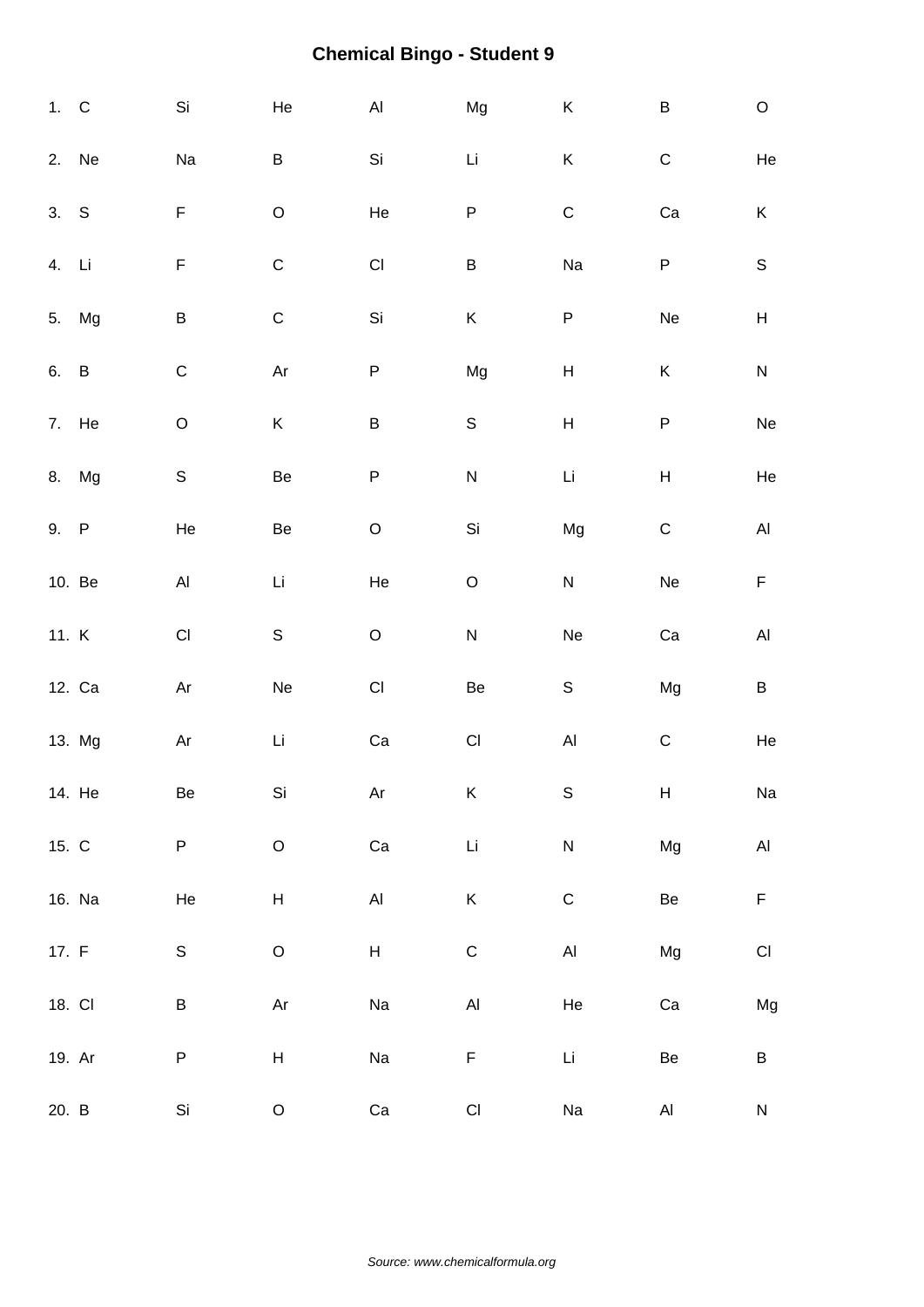|        | 1. Be  | $\mathsf{Al}\xspace$                                                                      | $\boldsymbol{\mathsf{H}}$ | Ca                           | $\mathsf F$                  | Na                   | $\mathsf C$                         | He                     |
|--------|--------|-------------------------------------------------------------------------------------------|---------------------------|------------------------------|------------------------------|----------------------|-------------------------------------|------------------------|
| 2. Ar  |        | P                                                                                         | Na                        | $\mathsf{C}\mathsf{I}$       | He                           | $\mathsf S$          | $\overline{\mathsf{N}}$             | H                      |
|        | 3. Ca  | $\mathsf S$                                                                               | $\mathsf C$               | K                            | He                           | $\mathsf{Li}\xspace$ | $\mathsf O$                         | ${\sf P}$              |
| 4. C   |        | $\mathsf O$                                                                               | $\boldsymbol{\mathsf{H}}$ | Na                           | $\sf K$                      | $\mathsf S$          | $\mathsf{Al}\hspace{0.04cm}$        | $\mathsf F$            |
| 5. K   |        | $\boldsymbol{\mathsf{H}}$                                                                 | Mg                        | F                            | $\mathsf{Cl}% _{C}$          | Na                   | ${\sf N}$                           | $\mathsf C$            |
| 6. Si  |        | ${\rm Ca}$                                                                                | Be                        | $\mathsf{Cl}% _{C}$          | $\mathsf{Ar}$                | $\mathsf C$          | $\mathsf F$                         | $\sf B$                |
|        | 7. Be  | F                                                                                         | $\mathsf S$               | $\mathsf C$                  | $\rm He$                     | $\sf B$              | Li                                  | ${\sf N}$              |
|        | 8. Ca  | Na                                                                                        | K                         | $\mathsf{Al}\hspace{0.04cm}$ | ${\sf N}$                    | Mg                   | Be                                  | $\mathsf F$            |
| 9. B   |        | Na                                                                                        | $\mathsf C$               | Ca                           | $\mathsf O$                  | He                   | Ar                                  | $\mathsf{C}\mathsf{I}$ |
| 10. CI |        | Mg                                                                                        | K                         | F                            | $\mathsf{Al}\hspace{0.04cm}$ | Ca                   | Si                                  | $\mbox{\sf Be}$        |
| 11. F  |        | $\mathsf{Al}\xspace$                                                                      | Ca                        | Be                           | Mg                           | $\mathsf O$          | ${\sf P}$                           | $\mathsf S$            |
| 12. P  |        | B                                                                                         | Mg                        | Na                           | $\mathsf O$                  | He                   | Si                                  | Li                     |
| 13. H  |        | $\mathsf{Ar}% _{T}=\mathsf{Ar}_{T}\!\left( a,b\right) ,\ \mathsf{Ar}_{T}=\mathsf{Ar}_{T}$ | F                         | ${\sf N}$                    | ${\rm Ca}$                   | B                    | $\mathsf{Al}\xspace$                | ${\sf P}$              |
|        | 14. Na | ${\sf N}$                                                                                 | Mg                        | H                            | ${\sf P}$                    | Be                   | $\mathsf O$                         | Si                     |
|        | 15. Mg | He                                                                                        | $\mathsf C$               | ${\rm Ca}$                   | $\mathsf S$                  | $\mathsf O$          | Ne                                  | $\mathsf K$            |
|        | 16. Ca | Mg                                                                                        | He                        | $\sf P$                      | $\mathsf C$                  | $\mathsf{Al}$        | $\sf B$                             | $H_{\rm}$              |
| 17. CI |        | Ne                                                                                        | Ca                        | B                            | Li                           | Be                   | K                                   | ${\sf N}$              |
|        | 18. He | $\mathsf C$                                                                               | Mg                        | B                            | $\mathsf O$                  | ${\sf P}$            | $\mathsf{H}$                        | $\mathsf S$            |
| 19. C  |        | B                                                                                         | Al                        | K                            | $\mathsf{Si}\xspace$         | F                    | $\mathsf S$                         | Ca                     |
|        | 20. Ca | Be                                                                                        | He                        | ${\sf N}$                    | B                            | F                    | $\mathsf{Ar}% _{T}=\mathsf{Ar}_{T}$ | $\mathsf{Al}\xspace$   |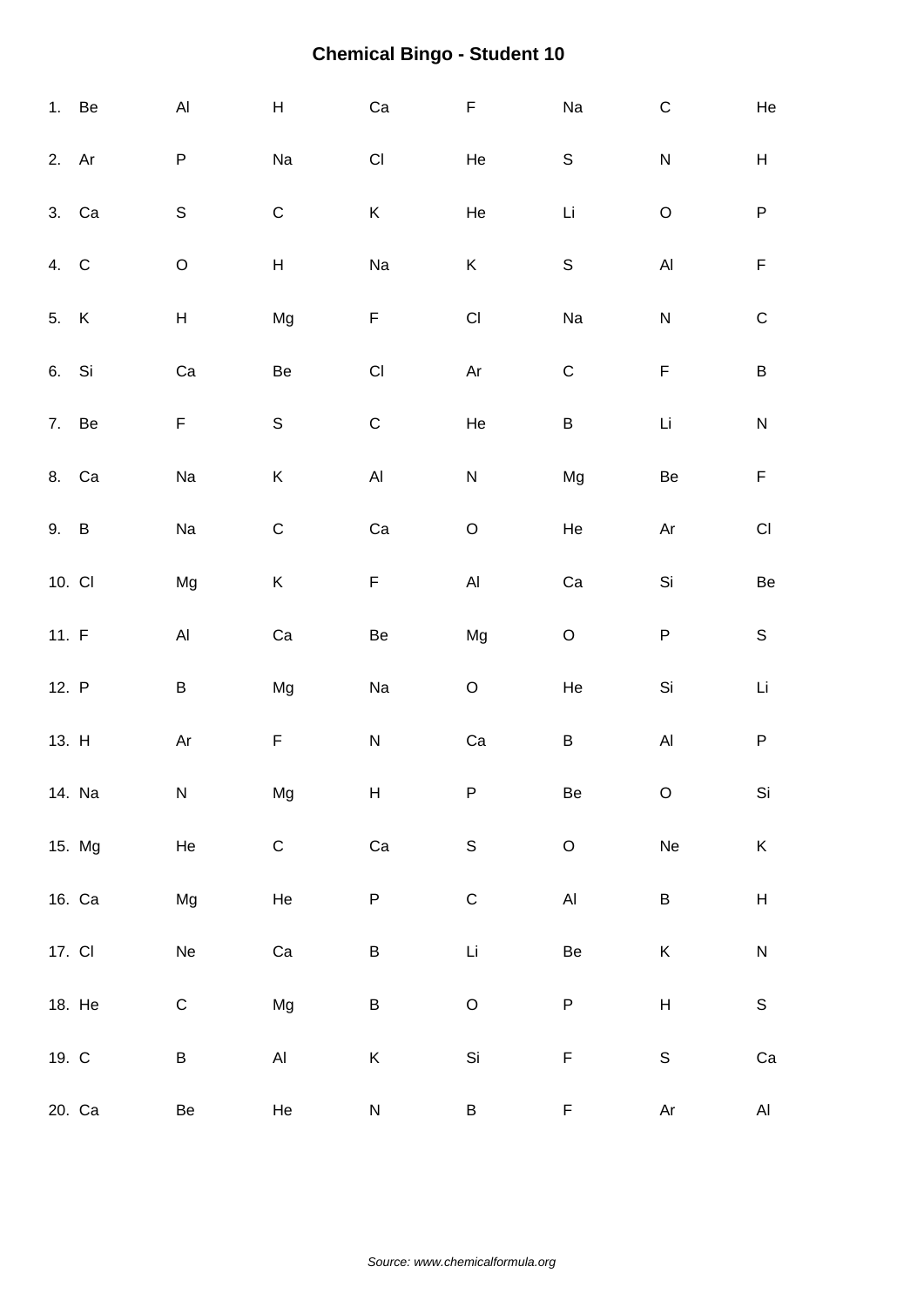|        | 1. Ca  | Si                     | $\mathsf{Al}\xspace$ | $\mathsf S$   | $\mathsf{Li}\xspace$      | $\mathsf C$             | Ne                   | Mg                                                         |
|--------|--------|------------------------|----------------------|---------------|---------------------------|-------------------------|----------------------|------------------------------------------------------------|
| 2. Al  |        | Na                     | Ca                   | ${\sf N}$     | $\mathsf C$               | $\mathsf{C}\mathsf{I}$  | $\mathsf S$          | $\hbox{O}$                                                 |
| 3. Li  |        | $\mathsf F$            | P                    | Κ             | Ar                        | $\mathsf S$             | Ne                   | $\mathsf C$                                                |
| 4. CI  |        | He                     | P                    | $\sf K$       | $\mathsf S$               | $\sf B$                 | Na                   | $\mathsf O$                                                |
| 5. H   |        | $\rm Na$               | He                   | $\mathsf O$   | $\mathsf S$               | Li                      | Be                   | $\mathsf{Ar}% _{\mathsf{C}}^{\mathsf{C}}(\mathcal{M}_{0})$ |
| 6. S   |        | $\mathsf{Al}\xspace$   | F                    | Na            | $\sf P$                   | Ar                      | $\mathsf{CI}\xspace$ | $\mathsf C$                                                |
|        | 7. He  | Ca                     | Be                   | H             | $\sf B$                   | Na                      | Ne                   | Li                                                         |
| 8. Al  |        | Ne                     | P                    | Si            | $\sf B$                   | Li                      | Na                   | ${\bf C}$                                                  |
| 9. Al  |        | CI                     | P                    | Mg            | Li                        | H                       | F                    | Na                                                         |
|        | 10. Mg | $\mathsf O$            | Na                   | S             | $\boldsymbol{\mathsf{H}}$ | Ca                      | $\sf B$              | Li                                                         |
|        | 11. Na | Mg                     | $\mathsf S$          | K             | ${\rm Ca}$                | $\mathsf F$             | ${\sf P}$            | $\mathsf{Al}\xspace$                                       |
|        | 12. Ne | Be                     | $\mathsf O$          | Na            | Mg                        | Ca                      | $\mathsf{Al}\xspace$ | $\boldsymbol{\mathsf{H}}$                                  |
| 13. K  |        | Ar                     | He                   | S             | $\sf B$                   | $\operatorname{\sf Ne}$ | $\mathsf{Al}\xspace$ | $\mathsf C$                                                |
| 14. S  |        | Ar                     | F                    | Si            | C                         | Ca                      | AI                   | H                                                          |
| 15. Ar |        | $\mathsf S$            | $\mathsf{Al}\xspace$ | $\mathsf{Li}$ | $\mathsf F$               | $\mathsf O$             | $\sf B$              | $\sf K$                                                    |
| 16. S  |        | ${\bf C}$              | Si                   | P             | $\mathsf{Li}\xspace$      | $\mathsf{Al}\xspace$    | K                    | $\boldsymbol{\mathsf{H}}$                                  |
|        | 17. Ne | P                      | Mg                   | Ca            | $\mathsf S$               | Na                      | $\mathsf{Si}\xspace$ | He                                                         |
| 18. C  |        | P                      | Na                   | $\mathsf S$   | $\mathsf{Li}$             | $\sf B$                 | F                    | ${\rm Ca}$                                                 |
| 19. P  |        | $\mathsf{C}\mathsf{I}$ | Si                   | $\mathsf C$   | $\mathsf{Li}$             | $\mbox{\sf Be}$         | F                    | $\boldsymbol{\mathsf{H}}$                                  |
|        | 20. Ca | Li                     | K                    | H             | He                        | ${\sf N}$               | $\mathsf C$          | Si                                                         |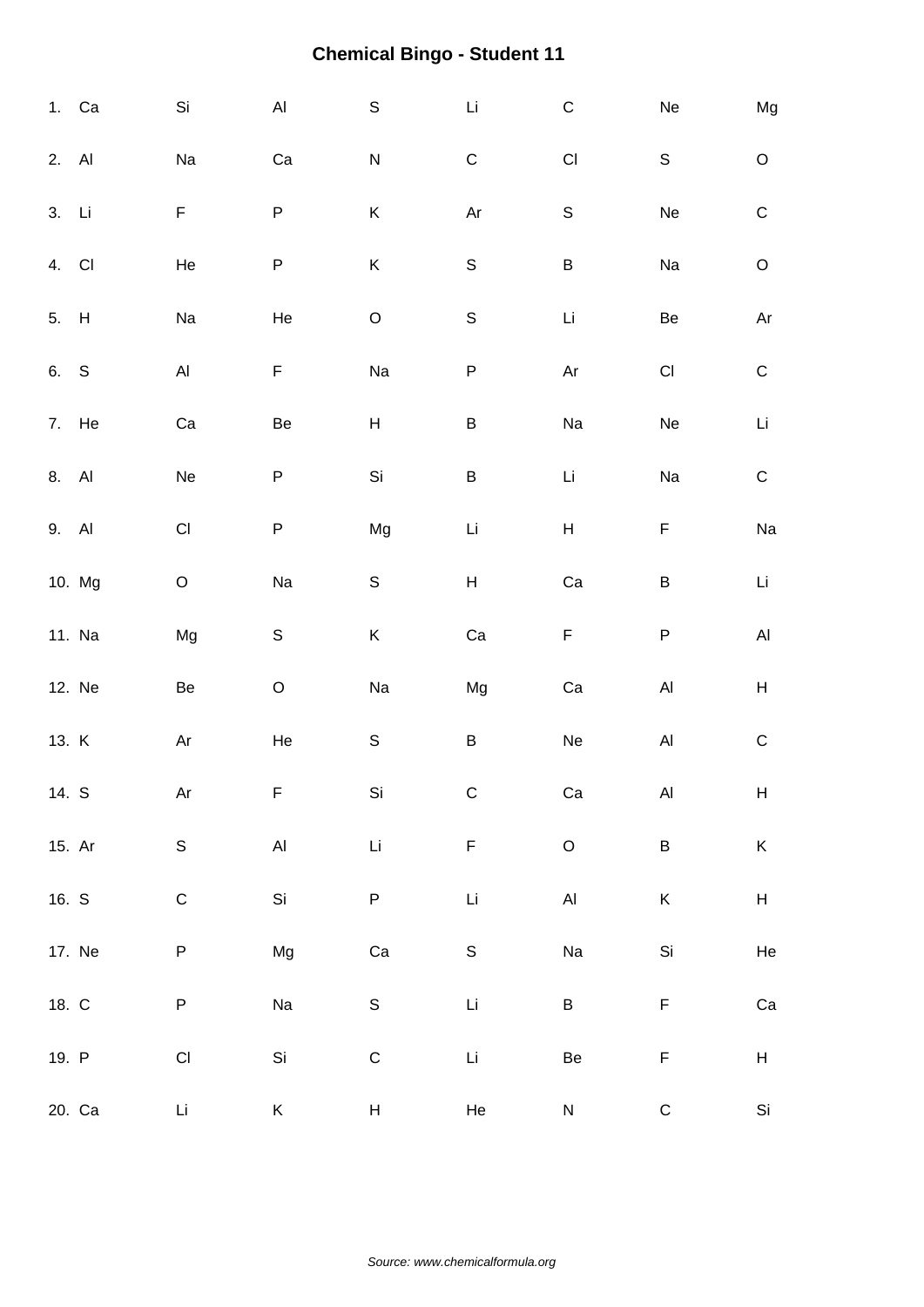| 1. P   |        | $\mathsf{Cl}% _{C}$                                                                       | $\hbox{O}$           | Si                           | Ne                           | $\sf K$                                                                                   | Be                   | AI                                                          |
|--------|--------|-------------------------------------------------------------------------------------------|----------------------|------------------------------|------------------------------|-------------------------------------------------------------------------------------------|----------------------|-------------------------------------------------------------|
|        | 2. Mg  | $\boldsymbol{\mathsf{H}}$                                                                 | ${\bf C}$            | $\sf B$                      | He                           | $\mathsf F$                                                                               | $\mathbb S$          | $\rm Ca$                                                    |
|        | 3. Ne  | ${\sf N}$                                                                                 | Si                   | $\mathsf C$                  | Na                           | $\mathsf O$                                                                               | B                    | $\mathsf{C}\mathsf{I}$                                      |
|        | 4. He  | Mg                                                                                        | K                    | Be                           | $\mathsf{Al}\hspace{0.04cm}$ | $\mathsf{Ar}% _{T}=\mathsf{Ar}_{T}\!\left( a,b\right) ,\ \mathsf{Ar}_{T}=\mathsf{Ar}_{T}$ | Na                   | $\mathsf H$                                                 |
|        | 5. He  | $\mathbb S$                                                                               | Mg                   | $\mathsf{Al}\hspace{0.04cm}$ | P                            | ${\sf N}$                                                                                 | $\mathsf{CI}\xspace$ | $\operatorname{\mathsf{Ne}}$                                |
|        | 6. Na  | $\sf P$                                                                                   | $\mathsf C$          | $\mathsf S$                  | Ar                           | Li                                                                                        | $\mathsf F$          | $\mathsf{Cl}% _{C}$                                         |
| 7. P   |        | $\mathsf{Al}\xspace$                                                                      | $\mathsf{CI}$        | Li                           | K                            | Na                                                                                        | Ne                   | Si                                                          |
|        | 8. Na  | F                                                                                         | He                   | AI                           | $\mathsf{Ar}$                | Mg                                                                                        | P                    | ${\sf N}$                                                   |
| 9. B   |        | Κ                                                                                         | Be                   | P                            | $\mathsf{Al}\xspace$         | $\mathsf{Cl}% _{C}$                                                                       | $\mathsf O$          | ${\rm Ca}$                                                  |
|        | 10. Mg | $\mathsf S$                                                                               | $\mathsf{Cl}% _{C}$  | Na                           | He                           | Ca                                                                                        | Н                    | K                                                           |
|        | 11. Ne | He                                                                                        | Κ                    | $\sf B$                      | Na                           | $\mathsf{Cl}% _{C}$                                                                       | Si                   | Ca                                                          |
| 12. CI |        | He                                                                                        | F                    | ${\sf P}$                    | Na                           | $\mathsf C$                                                                               | $\mathsf{Al}\xspace$ | $\mathsf S$                                                 |
| 13. P  |        | ${\bf C}$                                                                                 | $\mathsf{Al}\xspace$ | $\mathsf{H}%$                | $\mathsf S$                  | $\mathsf{CI}$                                                                             | $\mathsf O$          | $\operatorname{\mathsf{Ne}}$                                |
| 14. CI |        | $H_{\rm}$                                                                                 | Na                   | K                            | B                            | Si                                                                                        | Mg                   | $\mathsf O$                                                 |
| 15. H  |        | F                                                                                         | K                    | Ne                           | $\hbox{O}$                   | $\mathsf{Al}\xspace$                                                                      | ${\sf N}$            | $\mathsf S$                                                 |
| 16. K  |        | $\mathsf{Si}\xspace$                                                                      | $\mathsf{Ar}$        | $\mathsf{CI}\xspace$         | $\mathsf C$                  | $\sf P$                                                                                   | ${\sf N}$            | $\rm Ca$                                                    |
| 17. Li |        | B                                                                                         | Si                   | P                            | $\mathsf S$                  | Be                                                                                        | Κ                    | $\mathsf{H}% _{\mathbb{R}}^{1}\left( \mathbb{R}^{2}\right)$ |
| 18. P  |        | $\mathsf{Ar}% _{T}=\mathsf{Ar}_{T}\!\left( a,b\right) ,\ \mathsf{Ar}_{T}=\mathsf{Ar}_{T}$ | $\mathsf C$          | Be                           | $\mathsf F$                  | ${\sf N}$                                                                                 | K                    | $\mathsf{C}\mathsf{I}$                                      |
| 19. K  |        | $\operatorname{\mathsf{Ne}}$                                                              | $\mathsf{Li}$        | F                            | Na                           | Ca                                                                                        | $\mathsf{Al}\xspace$ | $\sf P$                                                     |
| 20. H  |        | Li                                                                                        | Be                   | Κ                            | Na                           | ${\sf P}$                                                                                 | $\mathsf{CI}\xspace$ | $\mathbb S$                                                 |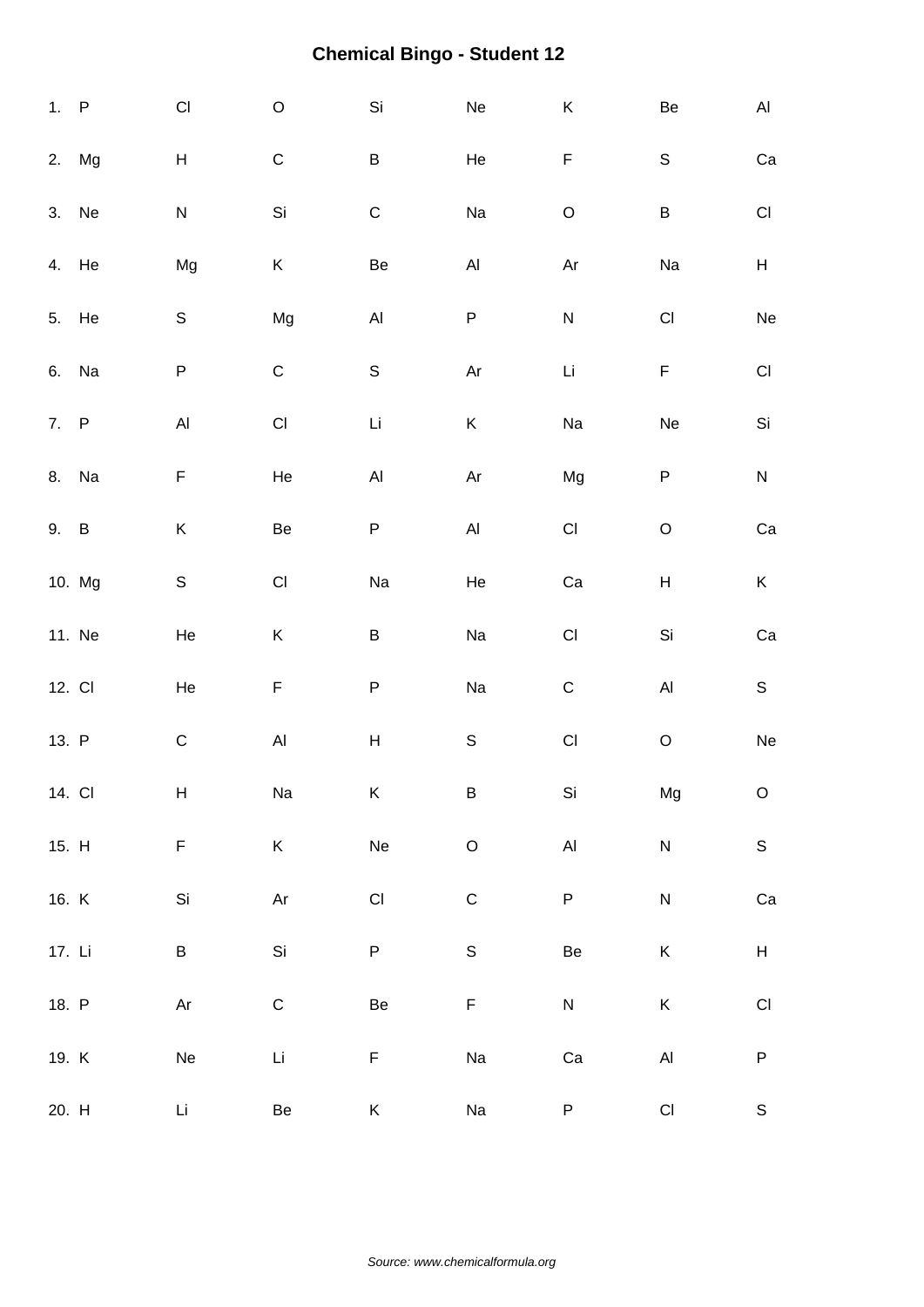|         | 1. He  | Na                        | $\mathsf{Al}\xspace$ | $\sf K$              | $\mathsf{Li}$        | $\mathsf{H}% _{\mathbb{R}}^{1}\left( \mathbb{R}^{2}\right)$ | ${\sf P}$              | Mg                        |
|---------|--------|---------------------------|----------------------|----------------------|----------------------|-------------------------------------------------------------|------------------------|---------------------------|
| 2. Al   |        | ${\sf S}$                 | He                   | B                    | $\mathsf C$          | $\mathsf F$                                                 | ${\sf N}$              | ${\sf P}$                 |
| 3. He   |        | Ne                        | F                    | Na                   | $\mathsf{Si}\xspace$ | $\mathsf{CI}\xspace$                                        | $\mathsf C$            | Ar                        |
| 4. Al   |        | $\mathsf S$               | Si                   | CI                   | $\mathsf{Ar}$        | P                                                           | ${\sf N}$              | Li                        |
| 5. K    |        | $\operatorname{\sf Na}$   | Si                   | $\mathsf{Al}\xspace$ | He                   | Be                                                          | Н                      | ${\sf N}$                 |
| 6. Be   |        | $\mathsf{Al}\xspace$      | Κ                    | Ne                   | He                   | $\mathsf O$                                                 | ${\sf N}$              | $\mathsf{C}\mathsf{I}$    |
| 7. Al   |        | B                         | $H_{\parallel}$      | Ca                   | $\mathsf F$          | Si                                                          | $\mathsf{C}\mathsf{I}$ | ${\bf C}$                 |
| 8. Ar   |        | $\boldsymbol{\mathsf{H}}$ | Si                   | $\mathsf O$          | $\mathsf F$          | $\rm Ca$                                                    | ${\sf P}$              | $\mathsf S$               |
| 9. Si   |        | Ar                        | He                   | Na                   | Ca                   | $\sf B$                                                     | Κ                      | $\boldsymbol{\mathsf{H}}$ |
| 10. $O$ |        | Li                        | ${\sf N}$            | CI                   | Ne                   | He                                                          | Κ                      | $\boldsymbol{\mathsf{H}}$ |
| 11. K   |        | $\mathsf O$               | B                    | He                   | Li                   | ${\sf N}$                                                   | ${\sf P}$              | $\mathsf{Al}\xspace$      |
| 12. B   |        | $\mathsf{Al}\xspace$      | Ne                   | He                   | Be                   | ${\sf P}$                                                   | Κ                      | Si                        |
| 13. P   |        | $\rm Na$                  | ${\rm Ca}$           | ${\sf N}$            | $\mathsf{Al}\xspace$ | Li                                                          | $\mathbb S$            | ${\bf C}$                 |
|         | 14. Ca | Li                        | Ar                   | Si                   | B                    | ${\sf N}$                                                   | Na                     | Cl                        |
| 15. P   |        | $\mathsf{C}\mathsf{I}$    | $\mathsf{Al}\xspace$ | Ne                   | $\rm He$             | $\mathsf C$                                                 | K                      | $\operatorname{\sf Na}$   |
| 16. C   |        | $\mathsf{CI}%$            | $\mathsf H$          | $\mathsf S$          | $\mathsf O$          | $\mathsf F$                                                 | Li                     | $\mathsf{Si}\xspace$      |
| 17. Al  |        | Na                        | He                   | F                    | $\mathsf O$          | $\rm Ca$                                                    | H                      | $\sf B$                   |
| 18. K   |        | Be                        | He                   | Ne                   | Ar                   | $\mathsf S$                                                 | Ca                     | $\mathsf{Al}\xspace$      |
| 19. N   |        | Mg                        | Li                   | Ne                   | $\mathsf C$          | $\mathsf F$                                                 | Na                     | ${\sf P}$                 |
| 20. S   |        | ${\mathsf C}$             | $\circ$              | Si                   | Mg                   | $\mathsf{Al}\xspace$                                        | Ar                     | He                        |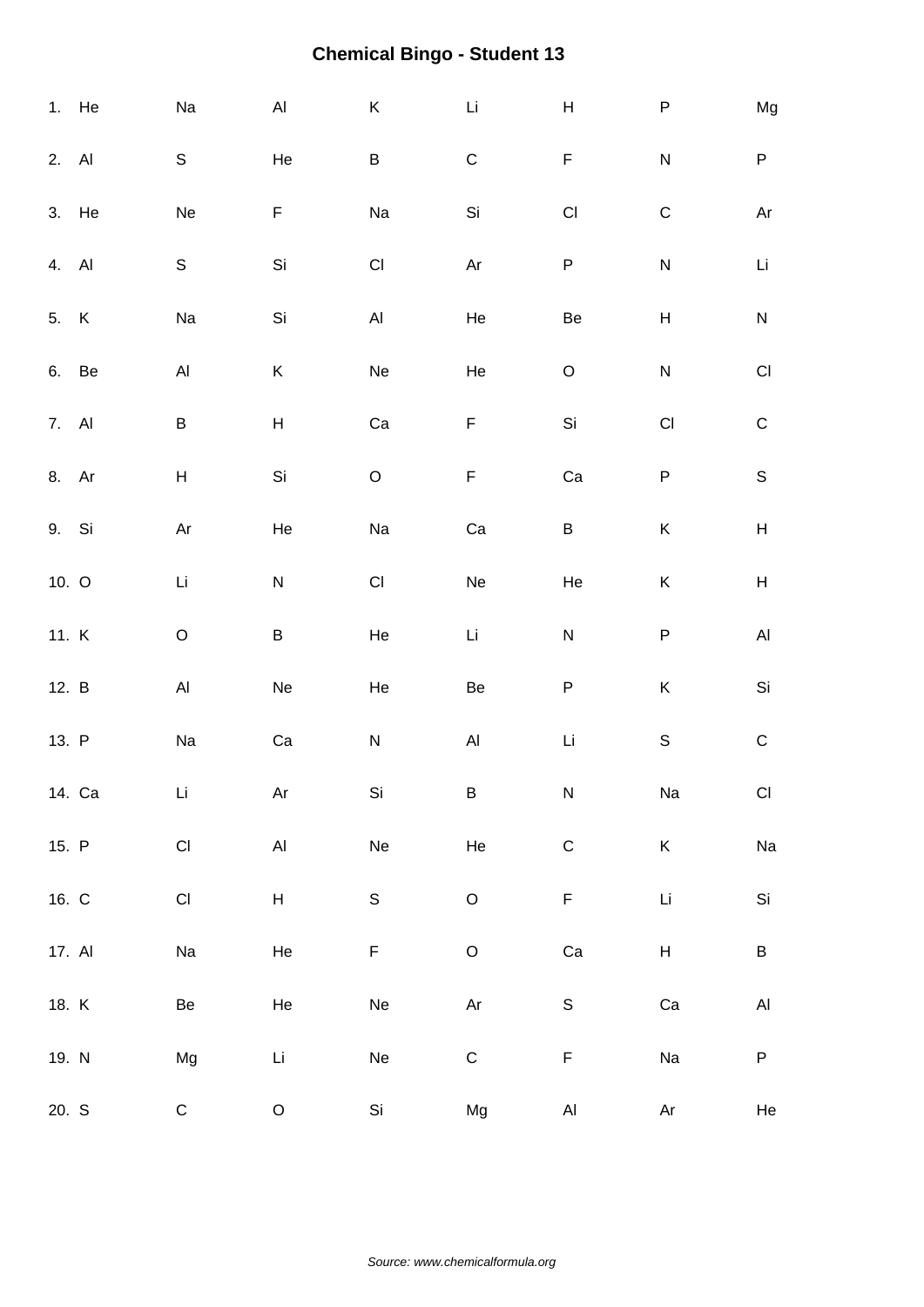|        | 1. Mg  | F                            | Na                        | $\mathsf O$          | $\mathsf{Ar}$             | He                                                                                        | Ca                   | ${\sf Ne}$                                                 |
|--------|--------|------------------------------|---------------------------|----------------------|---------------------------|-------------------------------------------------------------------------------------------|----------------------|------------------------------------------------------------|
| 2. Si  |        | Mg                           | ${\sf N}$                 | $\mathsf S$          | Ar                        | ${\sf P}$                                                                                 | Ca                   | ${\bf C}$                                                  |
| 3. B   |        | Mg                           | Na                        | $\mathsf{CI}\xspace$ | $\mathsf F$               | $\mathsf{Al}\xspace$                                                                      | $\sf K$              | $\mathsf{Ar}$                                              |
| 4. Na  |        | ${\sf N}$                    | Be                        | He                   | $\sf B$                   | Mg                                                                                        | ${\bf C}$            | $\mathsf S$                                                |
| 5. Si  |        | $\mathsf S$                  | Mg                        | K                    | $\boldsymbol{\mathsf{H}}$ | F                                                                                         | Na                   | $\mbox{\sf Be}$                                            |
|        | 6. Mg  | Be                           | Na                        | B                    | $\sf P$                   | He                                                                                        | Ca                   | $\mathsf{Ar}% _{\mathsf{C}}^{\mathsf{C}}(\mathcal{M}_{0})$ |
| 7. P   |        | K                            | Li                        | Ca                   | Be                        | $\hbox{O}$                                                                                | $\mathsf S$          | $\mathsf{Cl}% _{C}$                                        |
| 8. B   |        | ${\sf N}$                    | $\boldsymbol{\mathsf{H}}$ | P                    | Si                        | $\mathsf S$                                                                               | $\rm Ca$             | ${\sf Ne}$                                                 |
| $9.$ O |        | Ca                           | $\mathsf C$               | B                    | $\overline{\mathsf{H}}$   | Mg                                                                                        | $\mathsf{Al}\xspace$ | Ne                                                         |
|        | 10. He | Κ                            | F                         | Na                   | $\mathsf C$               | $\mathsf{Al}\xspace$                                                                      | ${\sf P}$            | $\mathsf S$                                                |
| 11. C  |        | P                            | Be                        | ${\sf N}$            | Li                        | $\boldsymbol{\mathsf{H}}$                                                                 | $\mathsf{Al}\xspace$ | $\mathsf{Ar}$                                              |
| 12. S  |        | Mg                           | $\sf B$                   | $\mathsf{CI}\xspace$ | $\mathsf C$               | $\mathsf{Ar}% _{T}=\mathsf{Ar}_{T}\!\left( a,b\right) ,\ \mathsf{Ar}_{T}=\mathsf{Ar}_{T}$ | Ca                   | $\mathsf O$                                                |
| 13. F  |        | He                           | ${\sf N}$                 | $\mathsf C$          | Be                        | $\mathsf{Al}\hspace{0.05cm}$                                                              | ${\rm Ca}$           | Mg                                                         |
|        | 14. Ca | CI                           | K                         | Be                   | S                         | Si                                                                                        | F                    | $\circ$                                                    |
| 15. Ar |        | $\operatorname{\mathsf{Ne}}$ | Mg                        | He                   | Be                        | $\mathsf C$                                                                               | $\sf K$              | $\mathsf{Li}\xspace$                                       |
|        | 16. Ca | B                            | $\mathsf{CI}\xspace$      | K                    | $\overline{\mathsf{H}}$   | $\mathbb S$                                                                               | Mg                   | $\mathsf{Al}\xspace$                                       |
| 17. O  |        | $\mathsf S$                  | $\mathsf{Ar}$             | H                    | $\mathsf C$               | Si                                                                                        | ${\sf N}$            | $\sf K$                                                    |
| 18. S  |        | F                            | $\mathsf{Li}\xspace$      | $\mathsf O$          | Ne                        | He                                                                                        | Mg                   | $\mathsf{Si}\xspace$                                       |
| 19. C  |        | $\mathsf{CI}$                | P                         | Mg                   | ${\rm Ca}$                | $\operatorname{\sf Ne}$                                                                   | $\mathsf F$          | $\mathbb S$                                                |
| 20. B  |        | Mg                           | K                         | Na                   | H                         | AI                                                                                        | ${\sf Ne}$           | F                                                          |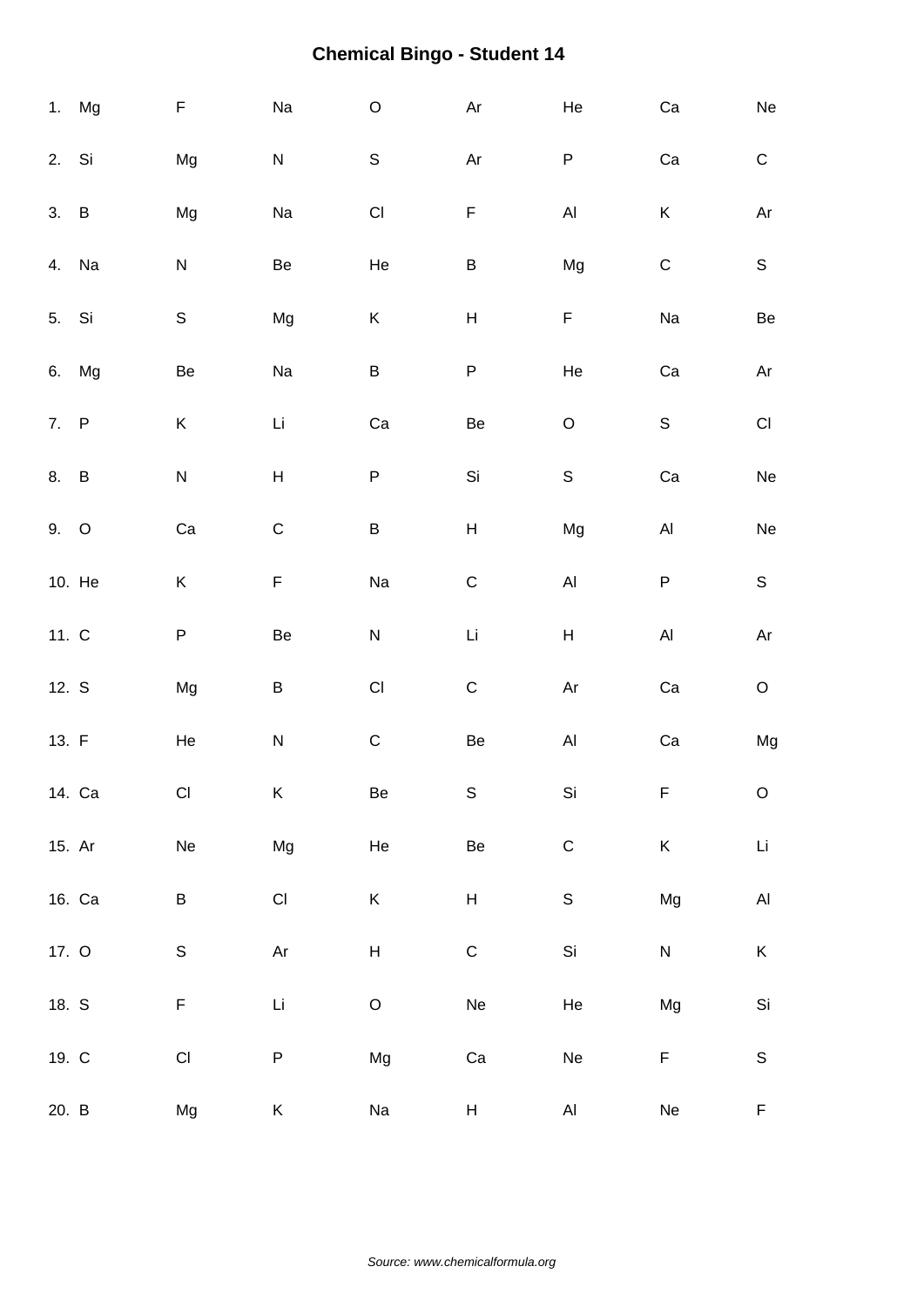| 1. N     |        | Si                        | $\mathsf F$               | $\mathbb S$                                                                               | Mg                           | Ar                           | $\mathsf C$                         | $\mathsf{Al}\xspace$      |
|----------|--------|---------------------------|---------------------------|-------------------------------------------------------------------------------------------|------------------------------|------------------------------|-------------------------------------|---------------------------|
| 2. F     |        | Ar                        | $\boldsymbol{\mathsf{H}}$ | $\sf B$                                                                                   | N                            | $\operatorname{\mathsf{Ne}}$ | Be                                  | ${\bf C}$                 |
| 3. N     |        | Na                        | $\boldsymbol{\mathsf{H}}$ | $\mathsf C$                                                                               | Ne                           | Be                           | He                                  | Si                        |
| 4. He    |        | Be                        | ${\sf N}$                 | $\mathsf{Al}\hspace{0.04cm}$                                                              | Ca                           | Ne                           | Si                                  | K                         |
| 5. P     |        | Ne                        | Ar                        | $\mathsf S$                                                                               | Be                           | Na                           | F                                   | He                        |
| 6. Ca    |        | Li                        | Κ                         | $\mathsf{CI}%$                                                                            | Be                           | $\operatorname{\sf Ne}$      | $\mathsf F$                         | Si                        |
| 7. O     |        | $\boldsymbol{\mathsf{H}}$ | Li                        | $\mathsf{CI}%$                                                                            | $\sf B$                      | ${\bf C}$                    | Mg                                  | $\mathsf K$               |
| 8. Li    |        | N                         | Na                        | $\mathbb S$                                                                               | ${\bf C}$                    | He                           | Ca                                  | $\mathsf K$               |
| 9. B     |        | $\mathsf C$               | Mg                        | $\mathsf{CI}%$                                                                            | He                           | Li                           | $\mathsf O$                         | $\mathsf S$               |
|          | 10. He | $\mathsf C$               | $\mathsf S$               | Mg                                                                                        | Be                           | $\mathsf{Al}\hspace{0.04cm}$ | $\boldsymbol{\mathsf{H}}$           | $\mathsf{C}\mathsf{I}$    |
| 11. $Li$ |        | $\mathsf C$               | Κ                         | Na                                                                                        | ${\sf N}$                    | $\mathsf{Al}\hspace{0.04cm}$ | $\boldsymbol{\mathsf{H}}$           | $\sf B$                   |
| 12. F    |        | Be                        | P                         | ${\sf N}$                                                                                 | Ne                           | $\boldsymbol{\mathsf{H}}$    | Si                                  | Ca                        |
| 13. H    |        | $\mathsf{Al}\xspace$      | Li                        | ${\rm Ca}$                                                                                | Mg                           | Na                           | $\sf B$                             | $\mathsf{C}\mathsf{I}$    |
| 14. Li   |        | H                         | ${\rm Ca}$                | $\mathsf{Ar}% _{T}=\mathsf{Ar}_{T}\!\left( a,b\right) ,\ \mathsf{Ar}_{T}=\mathsf{Ar}_{T}$ | $\operatorname{\mathsf{Ne}}$ | Si                           | Na                                  | Mg                        |
| 15. O    |        | Ne                        | F                         | $\sf B$                                                                                   | H                            | Na                           | Be                                  | $\mathsf K$               |
|          | 16. Be | $\mathsf{Al}\xspace$      | ${\sf N}$                 | ${\rm Ca}$                                                                                | $\mathsf{Ar}$                | Mg                           | $\mathsf O$                         | ${\bf C}$                 |
| 17. CI   |        | $\mathsf O$               | ${\sf N}$                 | $H_{\parallel}$                                                                           | Si                           | Ca                           | $\mathsf{Ar}% _{T}=\mathsf{Ar}_{T}$ | Na                        |
| 18. Ne   |        | $\mathsf S$               | $\mathsf C$               | $\mathsf F$                                                                               | $\mathsf O$                  | $\mathsf{CI}\xspace$         | $\sf B$                             | $\mbox{\sf Be}$           |
| 19. B    |        | Κ                         | $\operatorname{\sf Ne}$   | ${\sf N}$                                                                                 | $\mathsf{Ar}$                | $\mathsf S$                  | $\sf P$                             | $\mathsf O$               |
|          | 20. He | F                         | B                         | Ar                                                                                        | ${\sf N}$                    | AI                           | Li                                  | $\boldsymbol{\mathsf{H}}$ |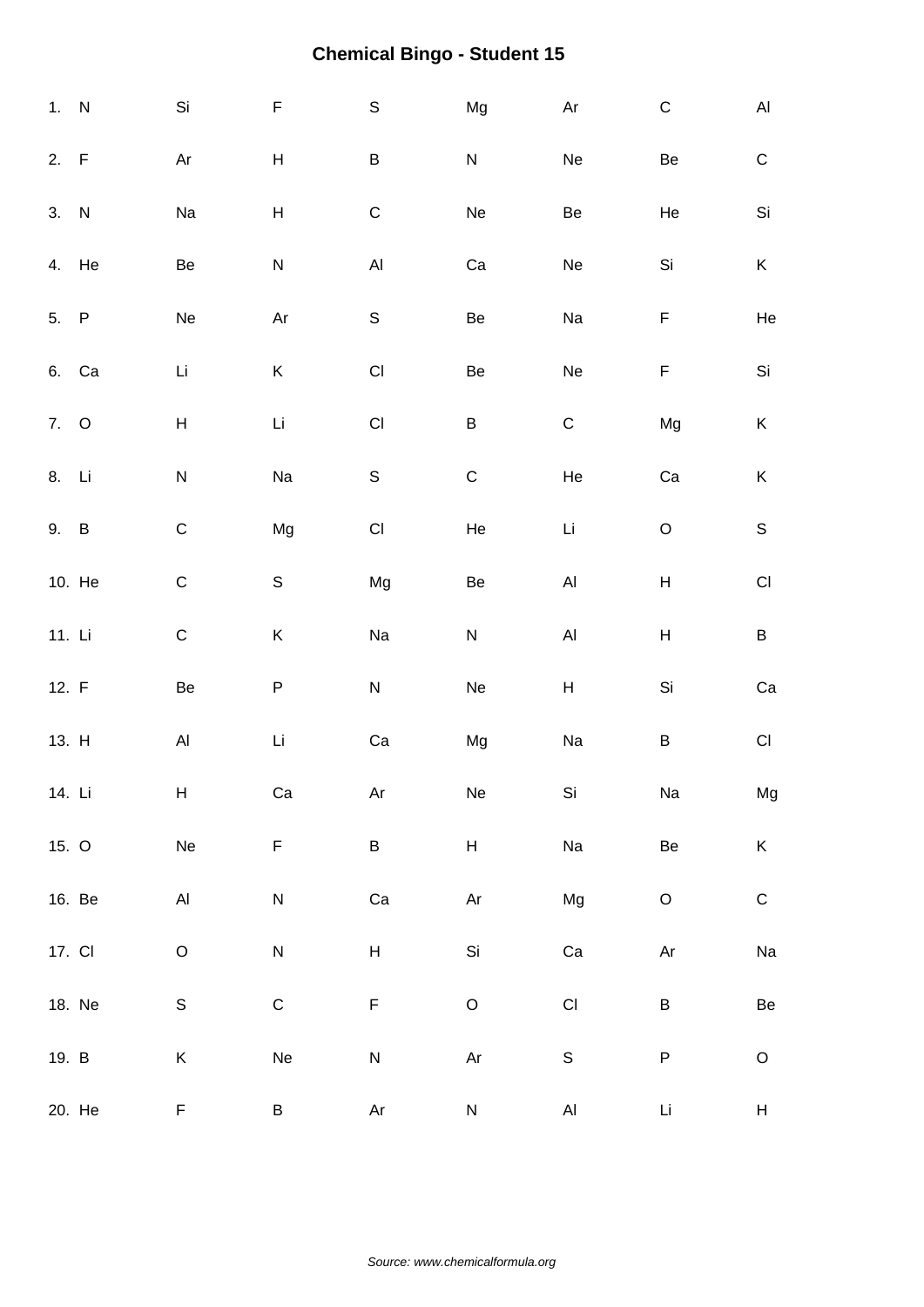| 1. 0   |        | ${\sf N}$                                                  | He                           | ${\sf P}$               | Mg                           | Na                        | Ne                        | $\sf B$                   |
|--------|--------|------------------------------------------------------------|------------------------------|-------------------------|------------------------------|---------------------------|---------------------------|---------------------------|
| 2. K   |        | Ar                                                         | He                           | Ca                      | Mg                           | $\sf B$                   | ${\sf N}$                 | Si                        |
| 3. Be  |        | $\mathsf{Al}\xspace$                                       | B                            | Ar                      | Na                           | $\mathsf{C}\mathsf{I}$    | P                         | Mg                        |
| 4. B   |        | ${\sf N}$                                                  | Li                           | Be                      | Ca                           | Na                        | Ne                        | Mg                        |
| 5. H   |        | $\mathsf{Al}\xspace$                                       | F                            | Na                      | ${\sf N}$                    | $\mathsf C$               | $\mathsf S$               | $\sf B$                   |
| 6. Na  |        | $\mathsf O$                                                | $\mathsf C$                  | ${\rm Ca}$              | $\mathsf{Ar}$                | Mg                        | $\mathsf{Al}\xspace$      | ${\sf P}$                 |
| 7. O   |        | $\mathsf{Ar}% _{\mathsf{C}}^{\mathsf{C}}(\mathcal{M}_{0})$ | $\mathsf F$                  | AI                      | Ne                           | $\mathsf S$               | $\mathsf C$               | Mg                        |
|        | 8. Na  | Ca                                                         | K                            | Al                      | Mg                           | $\boldsymbol{\mathsf{H}}$ | $\mathsf{Si}\xspace$      | ${\sf N}$                 |
| 9. CI  |        | Ar                                                         | $H_{\parallel}$              | ${\sf N}$               | Ne                           | $\mathsf O$               | $\mathsf{Si}\xspace$      | He                        |
| 10. Li |        | Na                                                         | Ne                           | ${\sf N}$               | $\sf B$                      | $\mathsf O$               | F                         | K.                        |
| 11. CI |        | Κ                                                          | $\mathsf{Al}\xspace$         | Ne                      | $\mathsf{Si}\xspace$         | $\mathsf O$               | ${\sf N}$                 | ${\rm Ca}$                |
|        | 12. Ca | $\sf B$                                                    | Ar                           | ${\sf P}$               | H                            | ${\sf N}$                 | $\mathbb S$               | Li                        |
|        | 13. He | Mg                                                         | $\boldsymbol{\mathsf{H}}$    | $\mathsf{CI}\xspace$    | $\operatorname{\mathsf{Ne}}$ | $\sf K$                   | $\mathbb S$               | $\mathsf{Al}\xspace$      |
| 14. Si |        | Ca                                                         | $\boldsymbol{\mathsf{H}}$    | $\mathsf{CI}\xspace$    | $\mathsf F$                  | $\sf P$                   | Li                        | $\mathsf O$               |
| 15. Al |        | F                                                          | Na                           | $\mathsf S$             | Mg                           | $\sf K$                   | He                        | $\boldsymbol{\mathsf{H}}$ |
| 16. K  |        | Mg                                                         | Na                           | $\overline{\mathsf{N}}$ | $\mathsf F$                  | $\sf P$                   | ${\bf C}$                 | $\mathsf O$               |
| 17. N  |        | S                                                          | $\mathsf{Al}\hspace{0.04cm}$ | F                       | Si                           | Na                        | ${\rm Ca}$                | ${\bf C}$                 |
| 18. F  |        | $\mathsf{CI}\xspace$                                       | ${\sf N}$                    | ${\rm Ca}$              | P                            | $\sf B$                   | Mg                        | K                         |
| 19. CI |        | P                                                          | Si                           | $\mathsf C$             | $\mathsf F$                  | $\mathbb S$               | $\boldsymbol{\mathsf{H}}$ | $\mathsf{Ar}$             |
| 20. Ar |        | Ne                                                         | ${\sf N}$                    | Li                      | ${\bf C}$                    | $\sf K$                   | $\mathsf O$               | H                         |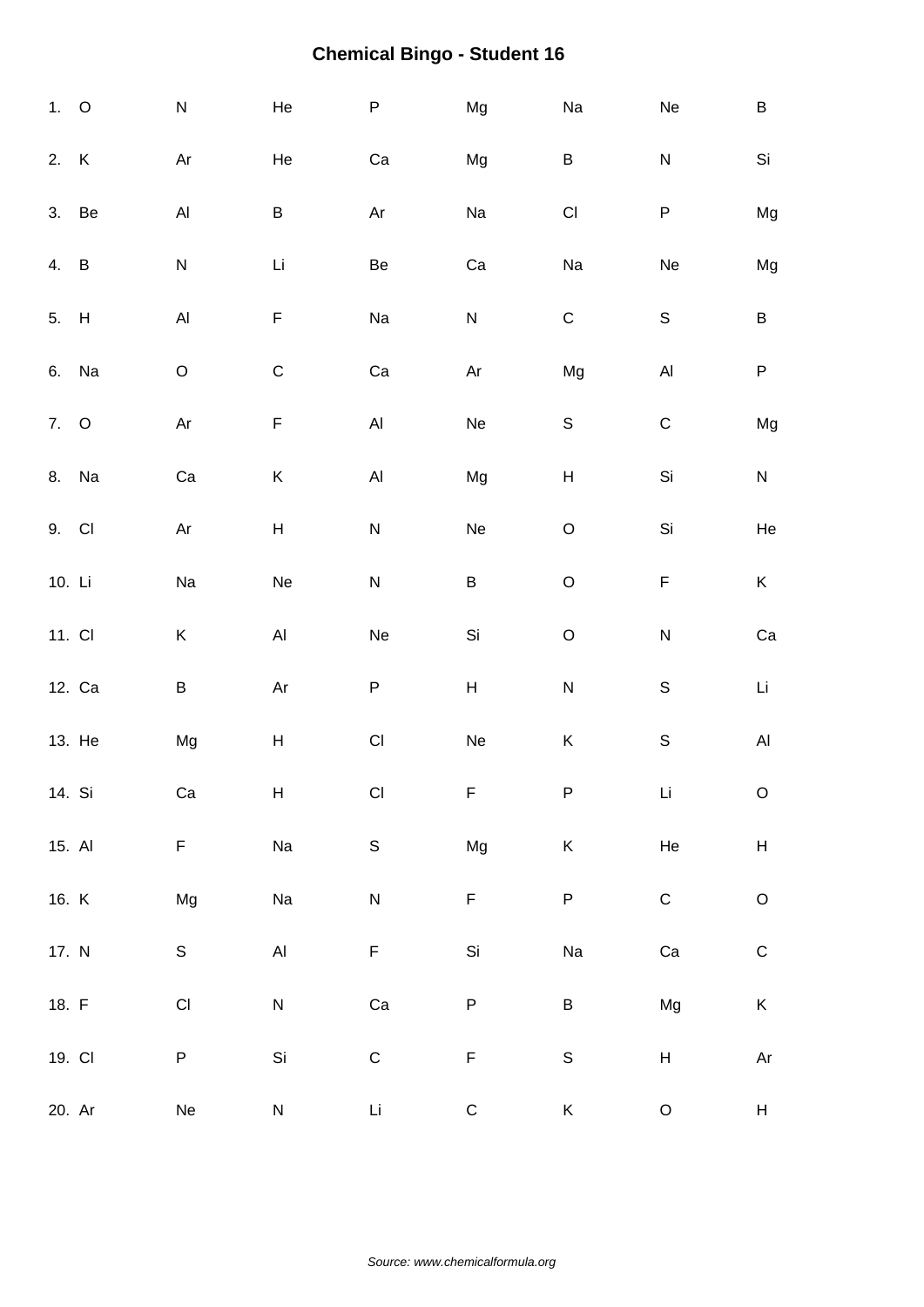| 1. N    |        | $\mathsf{Ar}$                                                                             | $\mathsf{C}\mathsf{I}$ | Be                                                                                        | He                           | Na                       | F                       | K                    |
|---------|--------|-------------------------------------------------------------------------------------------|------------------------|-------------------------------------------------------------------------------------------|------------------------------|--------------------------|-------------------------|----------------------|
| 2. F    |        | Li                                                                                        | $\mathsf C$            | B                                                                                         | He                           | $\mathbb S$              | ${\sf N}$               | Mg                   |
| 3. K    |        | Si                                                                                        | $\mathsf C$            | Li                                                                                        | $\mathsf{CI}\xspace$         | ${\sf N}$                | Na                      | $\sf B$              |
| 4. CI   |        | $\sf B$                                                                                   | $\mathsf O$            | Na                                                                                        | Be                           | ${\sf P}$                | Κ                       | ${\sf N}$            |
| 5. P    |        | $\mathsf F$                                                                               | B                      | Ca                                                                                        | He                           | $\mathop{\hbox{\rm Li}}$ | Be                      | $\mathsf{Al}\xspace$ |
| 6. N    |        | $\mathsf C$                                                                               | $\mathsf O$            | Be                                                                                        | ${\sf P}$                    | Si                       | $\mathsf{C}\mathsf{I}$  | Li                   |
|         | 7. Be  | ${\sf N}$                                                                                 | $\overline{A}$         | $\mathsf O$                                                                               | $\overline{\mathsf{H}}$      | $\mathsf{Li}\xspace$     | $\sf P$                 | Ar                   |
| 8. Li   |        | $\mathsf{Al}\hspace{0.04cm}$                                                              | Ar                     | $\mathsf S$                                                                               | $\mathsf{Cl}% _{C}$          | Ca                       | Na                      | $\mathsf O$          |
| 9. O    |        | Mg                                                                                        | Si                     | Ne                                                                                        | B                            | ${\sf N}$                | F                       | $\rm He$             |
| 10. $C$ |        | Li                                                                                        | B                      | Al                                                                                        | Mg                           | ${\sf P}$                | $\mathsf{Si}\xspace$    | Na                   |
| 11. C   |        | Be                                                                                        | B                      | He                                                                                        | $\mathsf{Al}\xspace$         | ${\sf P}$                | ${\sf N}$               | Ar                   |
| 12. CI  |        | H                                                                                         | Na                     | AI                                                                                        | $\sf B$                      | ${\sf P}$                | Li                      | $\mbox{\sf Be}$      |
| 13. C   |        | $\mathsf F$                                                                               | $\mathsf O$            | Si                                                                                        | $\mathsf{Cl}% _{C}$          | Na                       | $\sf B$                 | H                    |
|         | 14. He | $\mathsf{Ar}$                                                                             | Mg                     | $\mathsf C$                                                                               | H                            | K                        | ${\sf P}$               | $\sf B$              |
| 15. H   |        | $\mathsf{Ar}% _{T}=\mathsf{Ar}_{T}\!\left( a,b\right) ,\ \mathsf{Ar}_{T}=\mathsf{Ar}_{T}$ | P                      | Si                                                                                        | $\hbox{O}$                   | Ne                       | F                       | $\mathsf S$          |
| 16. H   |        | $\mathsf S$                                                                               | $\mathsf O$            | F                                                                                         | Be                           | ${\sf N}$                | $\sf B$                 | $\rm He$             |
| 17. C   |        | F                                                                                         | K                      | $\mathsf{Ar}% _{T}=\mathsf{Ar}_{T}\!\left( a,b\right) ,\ \mathsf{Ar}_{T}=\mathsf{Ar}_{T}$ | $\mathsf{Al}\xspace$         | $\mathbb S$              | He                      | $\mathsf O$          |
| 18. F   |        | Be                                                                                        | $\mathsf S$            | K                                                                                         | Li                           | $\mathsf O$              | $\mathsf{Al}\xspace$    | B                    |
| 19. N   |        | Si                                                                                        | $\mathsf{Li}\xspace$   | $\mathsf{Al}$                                                                             | $\operatorname{\mathsf{Ne}}$ | $\hbox{O}$               | $\operatorname{\sf Na}$ | $\mathbb S$          |
| 20. P   |        | Β                                                                                         | $\mathsf O$            | K                                                                                         | H                            | $\mbox{\sf Be}$          | Ar                      | $\mathsf{Al}\xspace$ |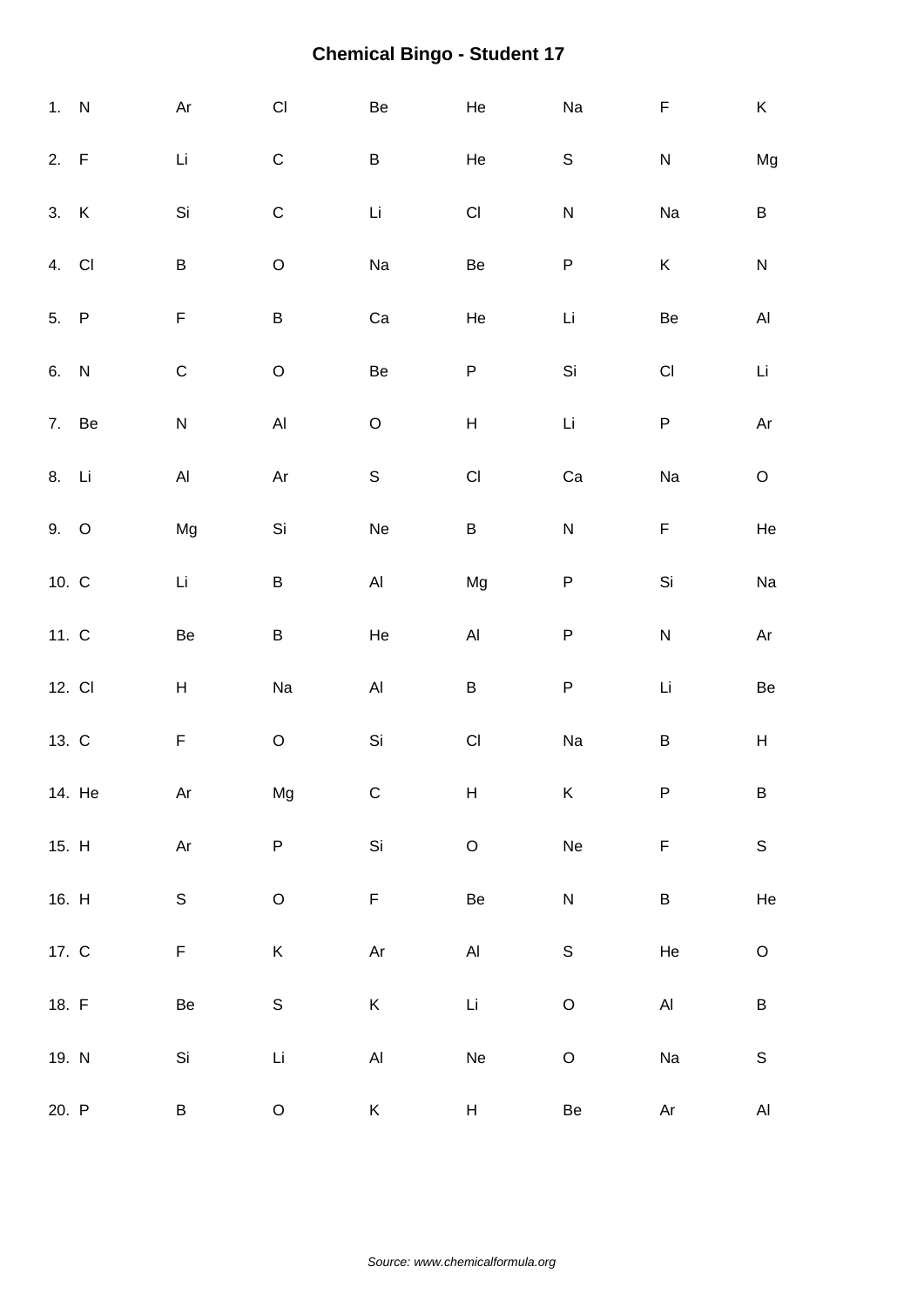|        | 1. Ca  | ${\sf N}$            | B           | $\sf P$                 | $\mathop{\rm Li}\nolimits$   | $\mathsf{Al}\hspace{0.04cm}$ | Ne                                  | $\mathsf O$                                                                               |
|--------|--------|----------------------|-------------|-------------------------|------------------------------|------------------------------|-------------------------------------|-------------------------------------------------------------------------------------------|
|        | 2. He  | Si                   | Κ           | $\mathsf C$             | $\mathsf{Ar}$                | $\mathsf{Cl}% _{C}$          | Н                                   | $\mathsf F$                                                                               |
|        | 3. Na  | F                    | $\mathsf O$ | Ne                      | H                            | $\mbox{\sf Be}$              | $\mathsf S$                         | $\rm Ca$                                                                                  |
| 4. C   |        | $\sf B$              | $\hbox{O}$  | Ne                      | Na                           | $\mathsf F$                  | Be                                  | $\mathsf S$                                                                               |
|        | 5. Mg  | $\mathsf S$          | Ar          | Li                      | $\sf P$                      | ${\bf C}$                    | $\mathsf{CI}\xspace$                | Ca                                                                                        |
| 6. C   |        | Be                   | Si          | $\mathsf{CI}\xspace$    | $\mathsf S$                  | $\rm Ca$                     | He                                  | ${\sf N}$                                                                                 |
|        | 7. Be  | ${\rm Ca}$           | $\mathsf O$ | Mg                      | $\mathsf{Al}$                | He                           | K                                   | $\operatorname{\mathsf{Ne}}$                                                              |
| 8. O   |        | Si                   | Na          | Ar                      | ${\bf C}$                    | $\mathsf S$                  | Be                                  | ${\rm Ca}$                                                                                |
|        | 9. Mg  | ${\sf N}$            | $\mathsf O$ | $\sf B$                 | $\boldsymbol{\mathsf{H}}$    | Ar                           | P                                   | K                                                                                         |
| 10. Li |        | Na                   | F           | $\overline{\mathsf{N}}$ | $\mathsf C$                  | $\mathsf S$                  | He                                  | $\mathsf{CI}\xspace$                                                                      |
|        | 11. Be | B                    | Ne          | $\mathsf S$             | $\hbox{O}$                   | $\overline{\mathsf{N}}$      | Ar                                  | Si                                                                                        |
|        | 12. Ca | Mg                   | Κ           | He                      | ${\sf N}$                    | $\mathsf C$                  | $\mathsf{Al}\xspace$                | Li                                                                                        |
| 13. P  |        | $\sf B$              | CI          | $\mathsf S$             | $\mathsf C$                  | He                           | $\mathsf{Ar}% _{T}=\mathsf{Ar}_{T}$ | $\operatorname{\sf Na}$                                                                   |
| 14. Si |        | S                    | $\mathsf C$ | ${\sf N}$               | B                            | ${\rm Ca}$                   | Mg                                  | ${\sf Ne}$                                                                                |
| 15. K  |        | $\mathsf{Al}\xspace$ | $\mathbb S$ | Na                      | $\operatorname{\mathsf{Ne}}$ | $\mathsf{Cl}% _{C}$          | $\mathsf C$                         | $\sf B$                                                                                   |
|        | 16. Mg | $\mathsf{Li}\xspace$ | Si          | B                       | $\sf P$                      | $\mathsf S$                  | $\sf K$                             | ${\bf C}$                                                                                 |
| 17. C  |        | Be                   | F           | Si                      | $\mathbb S$                  | $\sf B$                      | Na                                  | $\mathsf{Ar}% _{T}=\mathsf{Ar}_{T}\!\left( a,b\right) ,\ \mathsf{Ar}_{T}=\mathsf{Ar}_{T}$ |
|        | 18. Ne | Ca                   | $\mathsf C$ | B                       | $\boldsymbol{\mathsf{H}}$    | $\mathsf{CI}$                | $\mathsf O$                         | $\mathbb S$                                                                               |
| 19. C  |        | P                    | He          | $\mathsf{H}$            | $\mathsf{Ar}$                | $\mathsf S$                  | K                                   | $\mathsf O$                                                                               |
|        | 20. Ca | Mg                   | He          | $\mathsf O$             | Si                           | ${\bf C}$                    | Ne                                  | $\mathop{\rm Li}\nolimits$                                                                |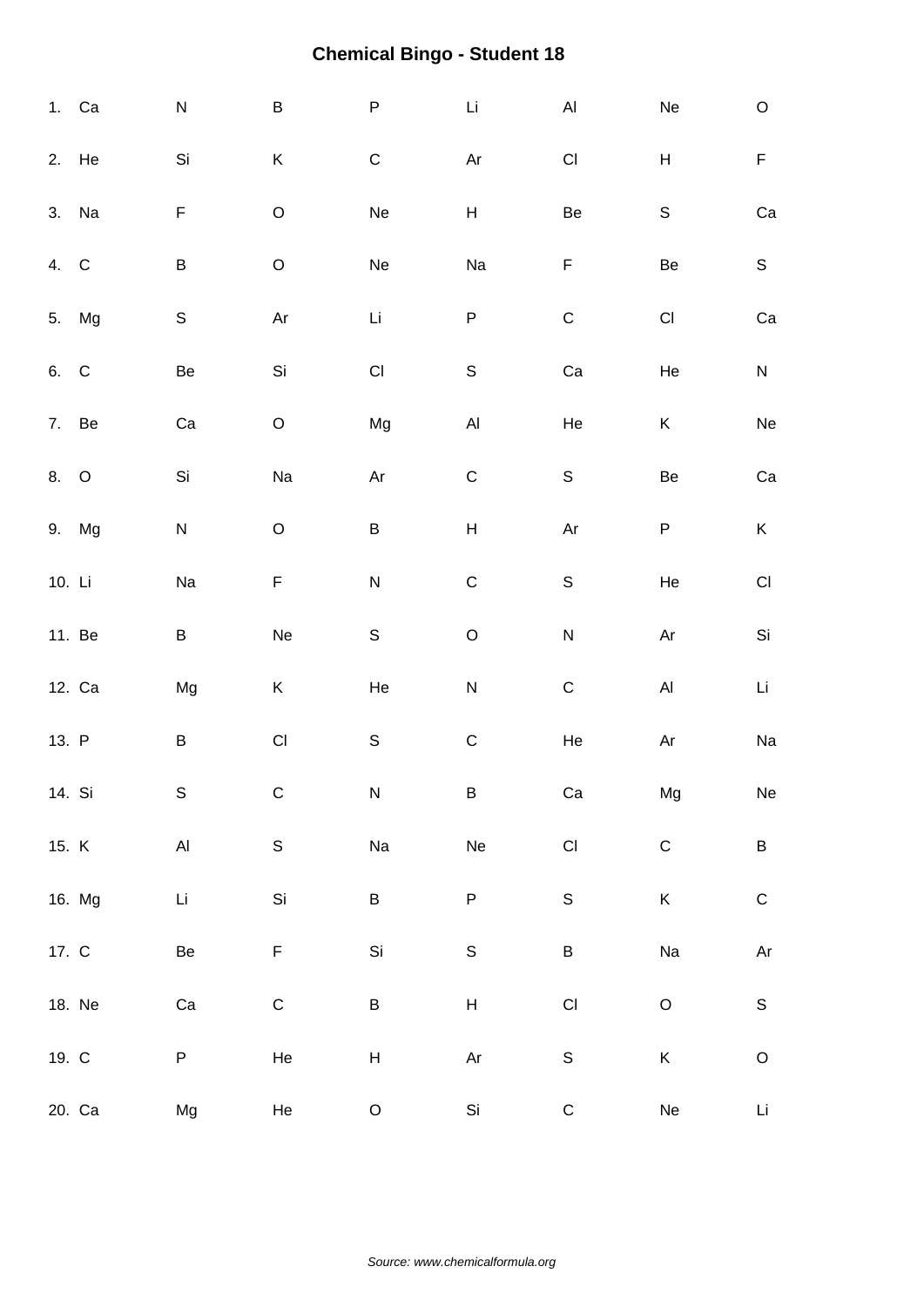|        | 1. Mg  | $\mathsf C$          | F                         | Li                   | $\mathsf S$             | Be                           | $\mathsf{C}\mathsf{I}$    | Na                           |
|--------|--------|----------------------|---------------------------|----------------------|-------------------------|------------------------------|---------------------------|------------------------------|
| 2. Si  |        | Ne                   | $\mathsf C$               | $\mathsf S$          | Mg                      | H                            | $\mathsf O$               | $\sf K$                      |
| 3. CI  |        | Mg                   | Si                        | F                    | Na                      | Ne                           | $\mathsf C$               | $\mathsf{Al}\xspace$         |
| 4. Si  |        | Mg                   | P                         | Li                   | B                       | Κ                            | $\mathbb S$               | Na                           |
| 5. N   |        | Na                   | $\mathsf S$               | Si                   | He                      | $\mathsf{CI}\xspace$         | Li                        | $\mathsf{Ar}$                |
| 6. H   |        | Li                   | $\mathsf{Al}\xspace$      | $\mathsf{CI}\xspace$ | Mg                      | $\sf B$                      | $\operatorname{\sf Ne}$   | $\mathsf S$                  |
| 7. O   |        | $\mathsf C$          | K                         | Ca                   | Si                      | $\mathsf{CI}\xspace$         | $\sf P$                   | ${\sf Ne}$                   |
| 8. O   |        | ${\sf N}$            | $\boldsymbol{\mathsf{H}}$ | F                    | $\mathsf{Si}\xspace$    | $\mathsf{Al}\hspace{0.05cm}$ | $\mathsf C$               | $\mathsf{C}\mathsf{I}$       |
| 9. Li  |        | P                    | Mg                        | $\mathsf F$          | $\sf B$                 | He                           | $\boldsymbol{\mathsf{H}}$ | ${\sf N}$                    |
| 10. P  |        | Be                   | He                        | Ca                   | Na                      | Ar                           | Li                        | F                            |
|        | 11. Be | F                    | $\mathsf C$               | Li                   | Si                      | Mg                           | $\mathsf{C}\mathsf{I}$    | $\mathsf O$                  |
|        | 12. Be | H                    | Ca                        | $\mathsf O$          | ${\sf Ne}$              | Mg                           | Ar                        | $\sf K$                      |
| 13. B  |        | Be                   | ${\sf N}$                 | Si                   | $\mathsf S$             | $\mathsf C$                  | $\boldsymbol{\mathsf{H}}$ | $\operatorname{\mathsf{Ne}}$ |
| 14. K  |        | CI                   | F                         | Ca                   | AI                      | Be                           | P                         | Ar                           |
| 15. Be |        | K                    | $\operatorname{\sf Ne}$   | Si                   | $\mathsf C$             | $\mathsf O$                  | $\mathsf{Ar}$             | Mg                           |
| 16. K  |        | He                   | ${\rm Ca}$                | $\mathsf C$          | $\mathsf{Ar}$           | $\sf P$                      | $\mathsf O$               | $\mathsf{Cl}% _{C}$          |
| 17. S  |        | H                    | $\mathsf{Ar}$             | ${\sf N}$            | $\operatorname{\sf Ne}$ | $\mathsf{CI}\xspace$         | B                         | $\mbox{\sf Be}$              |
| 18. F  |        | $\mathsf{Al}\xspace$ | Ne                        | Si                   | Na                      | ${\sf P}$                    | Κ                         | $\mathsf{C}\mathsf{I}$       |
| 19. B  |        | $\mathsf O$          | ${\sf N}$                 | Be                   | He                      | $\boldsymbol{\mathsf{H}}$    | $\sf P$                   | Ne                           |
| 20. S  |        | $\mathsf C$          | Ar                        | Al                   | K                       | Ca                           | Li                        | B                            |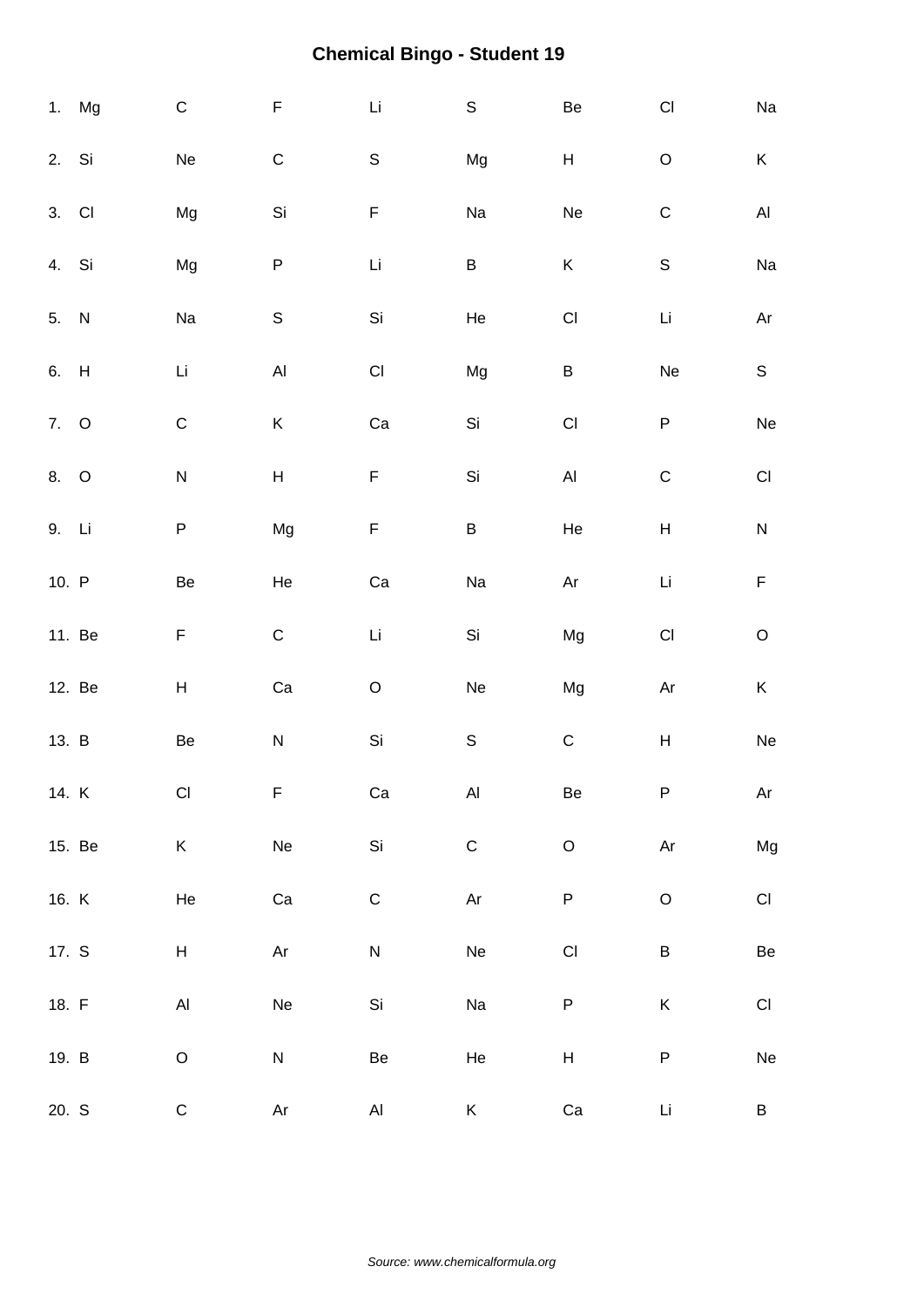|         | 1. Be  | Si                     | $\sf P$                   | $\mathsf F$                  | $\mathsf{CI}%$         | Mg                   | Ne                   | Li                   |
|---------|--------|------------------------|---------------------------|------------------------------|------------------------|----------------------|----------------------|----------------------|
| 2. Li   |        | Be                     | Ar                        | $\mathbb S$                  | $\mathsf{C}\mathsf{I}$ | F                    | $\mathsf C$          | ${\sf N}$            |
| 3. Ca   |        | Ar                     | Ne                        | $\mathbb S$                  | CI                     | Mg                   | $\mathsf{Al}\xspace$ | $\sf K$              |
| 4. C    |        | $\rm Ca$               | Be                        | Li                           | $\sf B$                | $\mathsf F$          | Si                   | $\mathsf S$          |
| 5. B    |        | Ar                     | $\boldsymbol{\mathsf{H}}$ | Li                           | $\mathsf C$            | Ca                   | Mg                   | $\mathsf S$          |
| 6. F    |        | $\mathsf C$            | ${\sf N}$                 | Ar                           | $\mathsf{Al}\xspace$   | Si                   | ${\rm Ca}$           | $\mathsf S$          |
| 7. Be   |        | Na                     | Ne                        | $\boldsymbol{\mathsf{H}}$    | He                     | $\mathbb S$          | $\mathsf{Li}\xspace$ | $\mathsf O$          |
| 8. Be   |        | ${\sf N}$              | $\mathsf{Cl}% _{C}$       | Li                           | $\mathbb S$            | $\mathsf O$          | He                   | $\sf B$              |
| 9. O    |        | Na                     | $\boldsymbol{\mathsf{H}}$ | Ca                           | ${\sf Ne}$             | $\mathsf{CI}\xspace$ | $\mathsf{Al}\xspace$ | ${\sf N}$            |
| 10. Ar  |        | $\mathsf O$            | ${\sf N}$                 | Mg                           | P                      | Be                   | $\mathsf F$          | $\mathsf{Cl}% _{C}$  |
| 11. $F$ |        | $\mathsf C$            | $\mathsf O$               | Ne                           | Be                     | Na                   | Mg                   | K                    |
| 12. P   |        | $\mathsf{C}\mathsf{I}$ | Si                        | $\mathsf{Al}\hspace{0.04cm}$ | Ne                     | $\sf B$              | $\mathsf O$          | ${\sf N}$            |
| 13. B   |        | $\mbox{\sf Be}$        | $\mathsf{Ar}$             | Mg                           | F                      | He                   | Li                   | $\mathsf{Al}\xspace$ |
| 14. Ar  |        | $\circ$                | Ne                        | F                            | N                      | P                    | Be                   | Si                   |
|         | 15. Be | $\mathbb S$            | $\mathsf{Li}$             | ${\rm Ca}$                   | F                      | $\mathsf C$          | $\mathsf O$          | $\mathsf K$          |
|         | 16. He | $\mathbb S$            | Mg                        | Na                           | B                      | $\mathsf{CI}\xspace$ | ${\sf N}$            | $\sf K$              |
| 17. K   |        | H                      | $\mbox{\sf Be}$           | $\mathsf O$                  | F                      | Na                   | $\mathbb S$          | ${\bf C}$            |
|         | 18. Ne | F                      | Mg                        | Ar                           | Ca                     | K                    | ${\sf N}$            | Be                   |
| 19. P   |        | Li                     | $\mathsf O$               | K                            | $\mathsf{CI}\xspace$   | He                   | $\mathsf{Al}\xspace$ | H                    |
| 20. Al  |        | Na                     | Si                        | B                            | Be                     | ${\sf P}$            | ${\mathsf C}$        | Ar                   |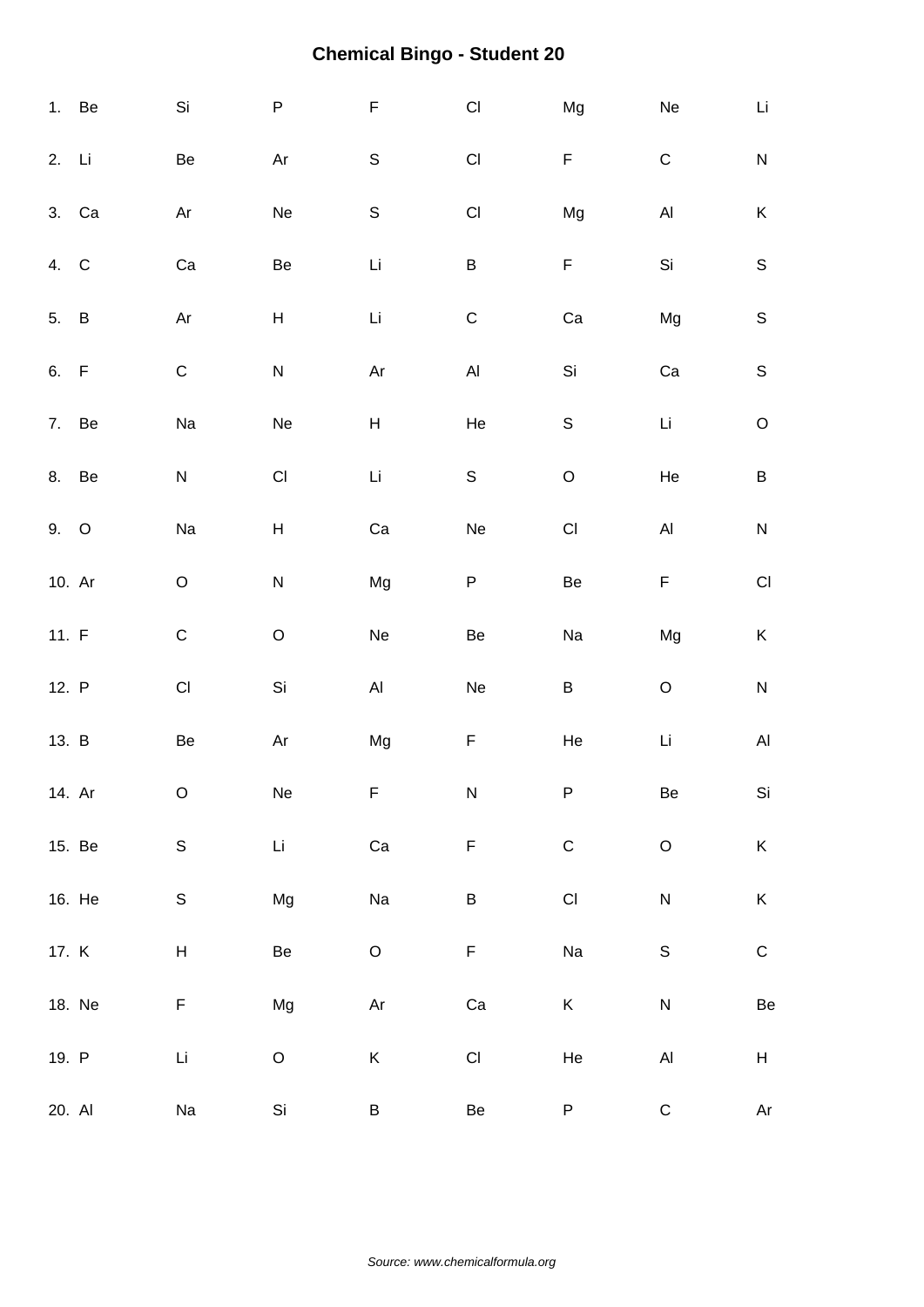| 1. H    |        | He                                                                                        | Ar                        | $\mathsf F$                  | $\mathsf K$          | $\mathsf{Si}\xspace$         | $\sf B$                             | Li                                                                                        |
|---------|--------|-------------------------------------------------------------------------------------------|---------------------------|------------------------------|----------------------|------------------------------|-------------------------------------|-------------------------------------------------------------------------------------------|
| 2. O    |        | ${\sf P}$                                                                                 | Li                        | $\mathsf{CI}\xspace$         | $\mathsf S$          | Ca                           | He                                  | H                                                                                         |
|         | 3. Mg  | $\boldsymbol{\mathsf{H}}$                                                                 | He                        | $\mathsf O$                  | K                    | Na                           | $\mathsf C$                         | $\mathsf S$                                                                               |
|         | 4. Mg  | $\boldsymbol{\mathsf{H}}$                                                                 | P                         | Li                           | Si                   | $\mathsf{Al}\hspace{0.04cm}$ | He                                  | $\mathsf S$                                                                               |
| 5. Ca   |        | $\mathsf C$                                                                               | $\hbox{O}$                | $\mathsf{Al}\xspace$         | Mg                   | $\sf P$                      | $\mathsf S$                         | Na                                                                                        |
| 6. S    |        | $\boldsymbol{\mathsf{H}}$                                                                 | $\mathsf F$               | $\mathsf{Al}\hspace{0.04cm}$ | $\sf B$              | $\mathsf{Cl}% _{C}$          | $\mathsf{Ar}% _{T}=\mathsf{Ar}_{T}$ | $\mathsf{Si}\xspace$                                                                      |
| 7. $F$  |        | $\mathsf{Ar}% _{T}=\mathsf{Ar}_{T}\!\left( a,b\right) ,\ \mathsf{Ar}_{T}=\mathsf{Ar}_{T}$ | $\mathsf{Al}\xspace$      | $\mathsf{CI}\xspace$         | $\sf K$              | $\mathsf{Li}$                | $\mathsf C$                         | $\boldsymbol{\mathsf{H}}$                                                                 |
| 8. CI   |        | F                                                                                         | Si                        | Na                           | $\mbox{\sf Be}$      | Ca                           | Ar                                  | Li                                                                                        |
| 9. F    |        | Ca                                                                                        | $\mathsf{CI}$             | Li                           | Ar                   | $\hbox{O}$                   | Na                                  | $\operatorname{\sf Ne}$                                                                   |
| 10. $O$ |        | Li                                                                                        | Si                        | $\sf K$                      | He                   | $\mathsf S$                  | Ca                                  | Be                                                                                        |
|         | 11. He | P                                                                                         | Ne                        | Ca                           | $\mathsf O$          | Na                           | $\mathsf S$                         | $\mathsf{Ar}% _{T}=\mathsf{Ar}_{T}\!\left( a,b\right) ,\ \mathsf{Ar}_{T}=\mathsf{Ar}_{T}$ |
| 12. Ar  |        | Ne                                                                                        | $\boldsymbol{\mathsf{H}}$ | Ca                           | $\sf P$              | $\mathsf{Si}\xspace$         | $\overline{\mathsf{N}}$             | He                                                                                        |
| 13. CI  |        | He                                                                                        | Β                         | $\boldsymbol{\mathsf{H}}$    | ${\sf P}$            | $\mathsf{Al}\xspace$         | Κ                                   | ${\sf N}$                                                                                 |
| 14. Ar  |        | $\mathsf C$                                                                               | Na                        | F                            | H                    | ${\sf N}$                    | Be                                  | Ca                                                                                        |
|         | 15. Be | Na                                                                                        | Si                        | Li                           | $\rm Ca$             | $\mathsf{Al}\hspace{0.04cm}$ | K                                   | ${\sf N}$                                                                                 |
| 16. C   |        | $\operatorname{\mathsf{Ne}}$                                                              | Si                        | $\sf K$                      | $\mathsf O$          | $\mathsf{Al}\xspace$         | Mg                                  | $\mathsf{Ar}$                                                                             |
| 17. Ar  |        | $\mathsf C$                                                                               | B                         | $\mathsf O$                  | $\mathsf{Li}\xspace$ | $\mathsf{Al}\hspace{0.04cm}$ | Ne                                  | ${\rm Ca}$                                                                                |
| 18. K   |        | $\circ$                                                                                   | Mg                        | Ne                           | Be                   | $\mathsf{Al}\xspace$         | Li                                  | $\mathsf{Ar}$                                                                             |
|         | 19. He | $\mathsf{Ar}% _{T}=\mathsf{Ar}_{T}\!\left( a,b\right) ,\ \mathsf{Ar}_{T}=\mathsf{Ar}_{T}$ | P                         | ${\rm Ca}$                   | $\mathsf{Al}\xspace$ | $\sf B$                      | $\mathsf{N}$                        | Li                                                                                        |
| 20. CI  |        | H                                                                                         | Ca                        | AI                           | Be                   | ${\bf C}$                    | P                                   | Ne                                                                                        |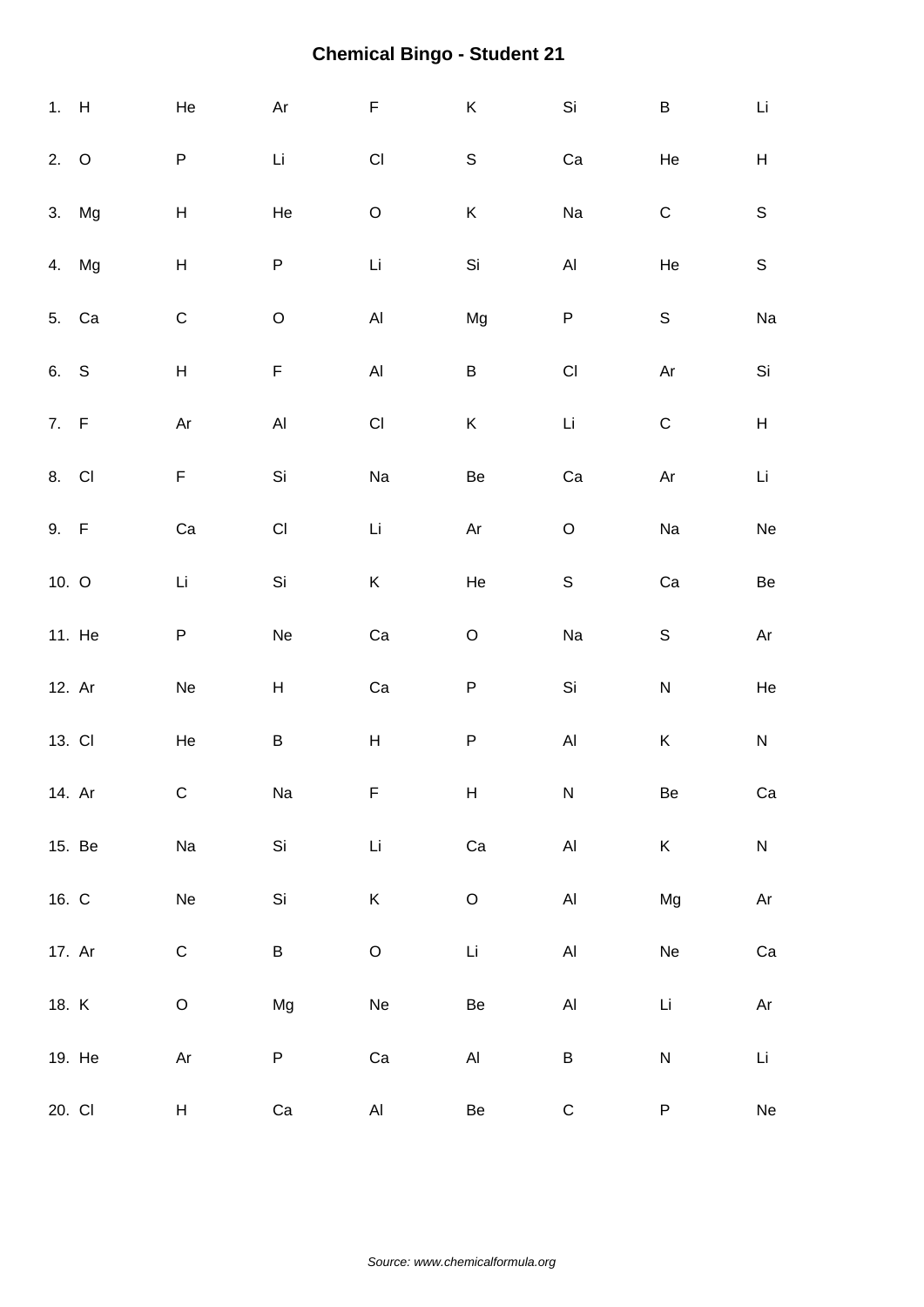| 1. B   |        | $\mathsf O$            | He                           | $\mathsf C$                  | Ne                           | ${\sf N}$                                                                                 | $\mathsf S$                  | F                         |
|--------|--------|------------------------|------------------------------|------------------------------|------------------------------|-------------------------------------------------------------------------------------------|------------------------------|---------------------------|
|        | 2. He  | Si                     | $\boldsymbol{\mathsf{H}}$    | Li                           | $\sf B$                      | $\mbox{\sf Be}$                                                                           | Na                           | K                         |
| 3. Ar  |        | Be                     | P                            | $\mathsf O$                  | Ne                           | Li                                                                                        | $\mathsf S$                  | He                        |
| 4. CI  |        | He                     | $\mathsf C$                  | Н                            | Si                           | $\mathsf O$                                                                               | Li                           | Mg                        |
| 5. F   |        | ${\sf N}$              | Na                           | $\mathsf{Al}\hspace{0.04cm}$ | $\boldsymbol{\mathsf{H}}$    | Mg                                                                                        | Ca                           | ${\bf C}$                 |
| 6. O   |        | He                     | Ca                           | ${\sf N}$                    | $\operatorname{\sf Ne}$      | $\mathsf{Ar}% _{T}=\mathsf{Ar}_{T}\!\left( a,b\right) ,\ \mathsf{Ar}_{T}=\mathsf{Ar}_{T}$ | $\mathsf S$                  | $\mbox{\sf Be}$           |
|        | 7. Ne  | $\mathsf C$            | Be                           | $\mathsf O$                  | ${\sf P}$                    | He                                                                                        | K                            | ${\sf N}$                 |
| 8. P   |        | ${\sf N}$              | $\mathsf{CI}$                | Mg                           | $\operatorname{\mathsf{Ne}}$ | $\hbox{O}$                                                                                | $\mathsf{Al}\xspace$         | Na                        |
| 9. B   |        | Li                     | Si                           | Ca                           | He                           | $\mathsf C$                                                                               | ${\sf P}$                    | Κ                         |
|        | 10. Mg | ${\sf N}$              | $\mathsf{Al}\xspace$         | K                            | Ar                           | $\mathsf O$                                                                               | $\mathsf C$                  | $\boldsymbol{\mathsf{H}}$ |
| 11. Ar |        | ${\sf N}$              | Mg                           | $\mathsf{CI}\xspace$         | $\mathsf S$                  | $\mathsf{Al}\hspace{0.04cm}$                                                              | Li                           | ${\sf P}$                 |
| 12. K  |        | Be                     | Li                           | Ca                           | $\mathsf{Cl}% _{C}$          | $\mathsf C$                                                                               | He                           | Mg                        |
|        | 13. Na | $\mathsf C$            | $\mathsf{CI}$                | ${\sf N}$                    | $\mathsf O$                  | He                                                                                        | Ar                           | Si                        |
| 14. P  |        | Na                     | He                           | F                            | $\mathbb S$                  | B                                                                                         | Si                           | Li                        |
| 15. P  |        | K                      | B                            | $\mathsf{Li}\xspace$         | $\rm He$                     | F                                                                                         | ${\sf N}$                    | Si                        |
|        | 16. Ca | ${\sf P}$              | $\mathsf{Li}$                | $\mathsf F$                  | $\sf B$                      | $\mathsf{Ar}$                                                                             | $\mathsf C$                  | Na                        |
| 17. O  |        | $\mathsf{Al}\xspace$   | $\operatorname{\mathsf{Ne}}$ | $\sf K$                      | $\mathsf C$                  | Mg                                                                                        | He                           | ${\sf N}$                 |
|        | 18. Be | B                      | Si                           | K                            | $\sf P$                      | $\mathsf{Al}\xspace$                                                                      | $\mathsf{C}\mathsf{I}$       | $\mathbb S$               |
| 19. Si |        | $\mathsf O$            | $\mathsf{Ar}$                | Be                           | K                            | $\boldsymbol{\mathsf{H}}$                                                                 | $\mathsf F$                  | He                        |
| 20. O  |        | $\mathsf{C}\mathsf{I}$ | Mg                           | Li                           | He                           | $\mathsf C$                                                                               | $\operatorname{\mathsf{Ne}}$ | B                         |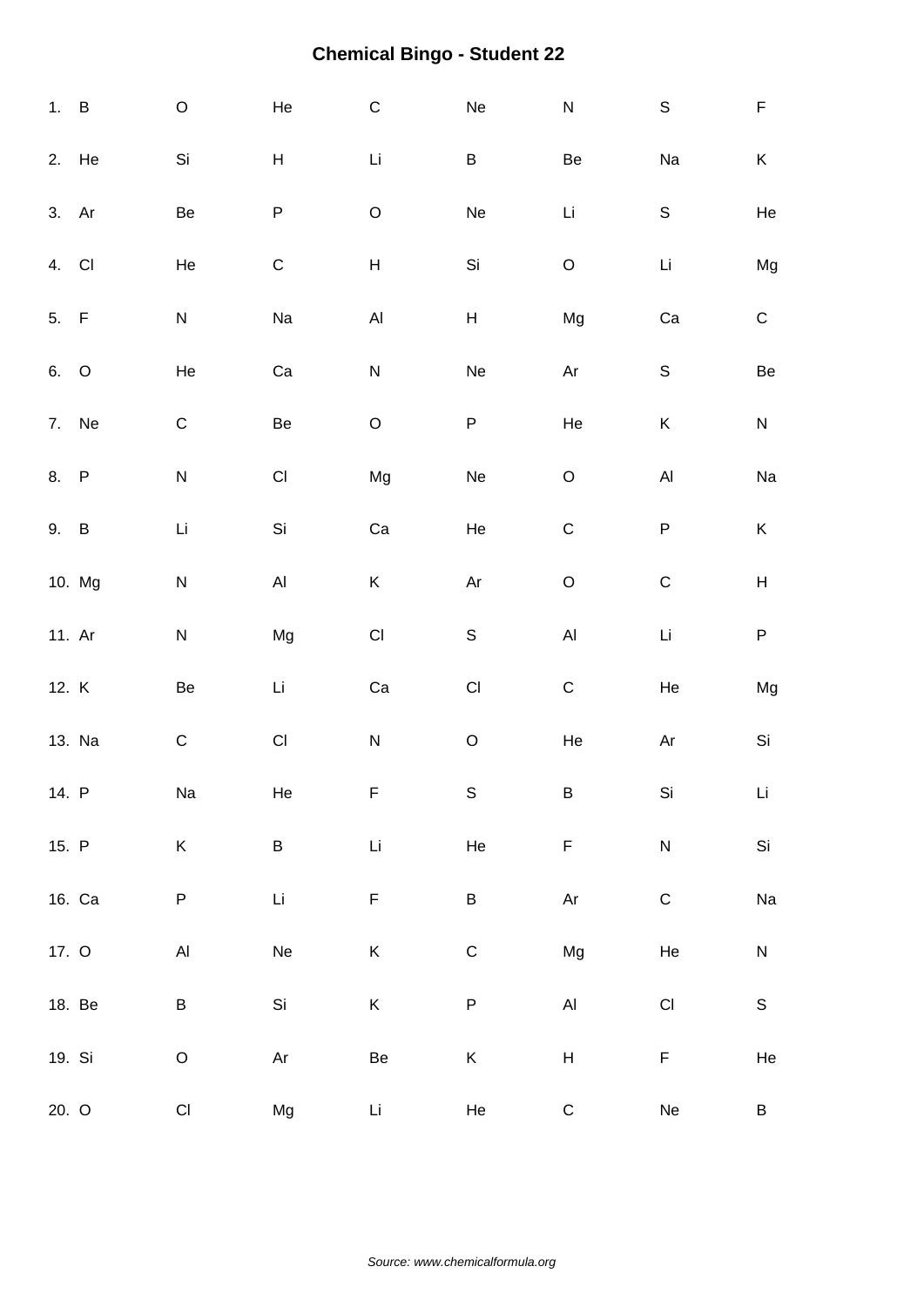| 1. Ar   |        | Ne                      | ${\sf N}$       | $\sf B$                 | $\mathsf O$          | Be                        | ${\sf P}$                 | Mg                           |
|---------|--------|-------------------------|-----------------|-------------------------|----------------------|---------------------------|---------------------------|------------------------------|
|         | 2. He  | $\mathsf O$             | Li              | H                       | Na                   | Be                        | Ne                        | $\mathsf{Si}\xspace$         |
| 3. Ar   |        | $\mathsf H$             | Κ               | Ca                      | Ne                   | $\mathsf S$               | $\mathsf C$               | $\sf P$                      |
| 4. K    |        | $\mathsf{CI}\xspace$    | $\mathsf S$     | Mg                      | B                    | $\mathbf C$               | Ne                        | $\mathsf{Al}\hspace{0.04cm}$ |
| 5. S    |        | F                       | ${\sf N}$       | Be                      | Mg                   | He                        | B                         | $\mathsf{Si}\xspace$         |
| 6. S    |        | Na                      | Ar              | $\mathsf O$             | $\mathsf C$          | Ca                        | Κ                         | $\boldsymbol{\mathsf{H}}$    |
| 7. O    |        | Mg                      | ${\sf N}$       | F                       | K                    | Li                        | Be                        | $\mathsf{C}\mathsf{I}$       |
| 8. P    |        | He                      | Ca              | $\mathsf{C}\mathsf{I}$  | Na                   | ${\sf N}$                 | $\mathsf O$               | $\mathsf{Si}\xspace$         |
|         | 9. Ne  | Κ                       | He              | Si                      | Ar                   | $\boldsymbol{\mathsf{H}}$ | $\mathsf C$               | $\mbox{\sf Be}$              |
| 10. $C$ |        | Li                      | H               | Ca                      | Be                   | Na                        | Mg                        | $\mathsf{Al}\xspace$         |
| 11. K   |        | Ca                      | Na              | $\sf B$                 | $\mathsf{Al}\xspace$ | $\mathsf S$               | $\mathsf C$               | $\mathsf F$                  |
| 12. CI  |        | Be                      | He              | $\operatorname{\sf Ne}$ | $\mathsf{Li}\xspace$ | $\mathsf O$               | $\boldsymbol{\mathsf{H}}$ | $\mathsf S$                  |
| 13. K   |        | Si                      | $H_{\parallel}$ | $\mathsf C$             | $\mathsf O$          | $\mathsf{Al}\xspace$      | Mg                        | ${\rm Ca}$                   |
| 14. O   |        | CI                      | S               | Si                      | Li                   | F                         | Ca                        | Be                           |
| 15. P   |        | $\operatorname{\sf Na}$ | $\mathsf{Ar}$   | $\mathsf{Al}\xspace$    | $\mathsf C$          | $\sf K$                   | F                         | Si                           |
| 16. P   |        | K                       | Be              | Li                      | He                   | Si                        | $\mathsf O$               | $\mathsf S$                  |
| 17. $F$ |        | Mg                      | K               | $\mathsf{Al}\xspace$    | Ar                   | He                        | $H_{\parallel}$           | $\mathsf{C}\mathsf{I}$       |
|         | 18. Be | Ar                      | $\mathsf B$     | ${\sf N}$               | Na                   | H                         | $\mathsf{C}\mathsf{I}$    | $\mathsf S$                  |
|         | 19. Ca | P                       | He              | Li                      | Si                   | Be                        | Na                        | Mg                           |
|         | 20. Be | H                       | B               | ${\sf P}$               | Li                   | $\mathsf O$               | ${\mathsf C}$             | ${\rm Ca}$                   |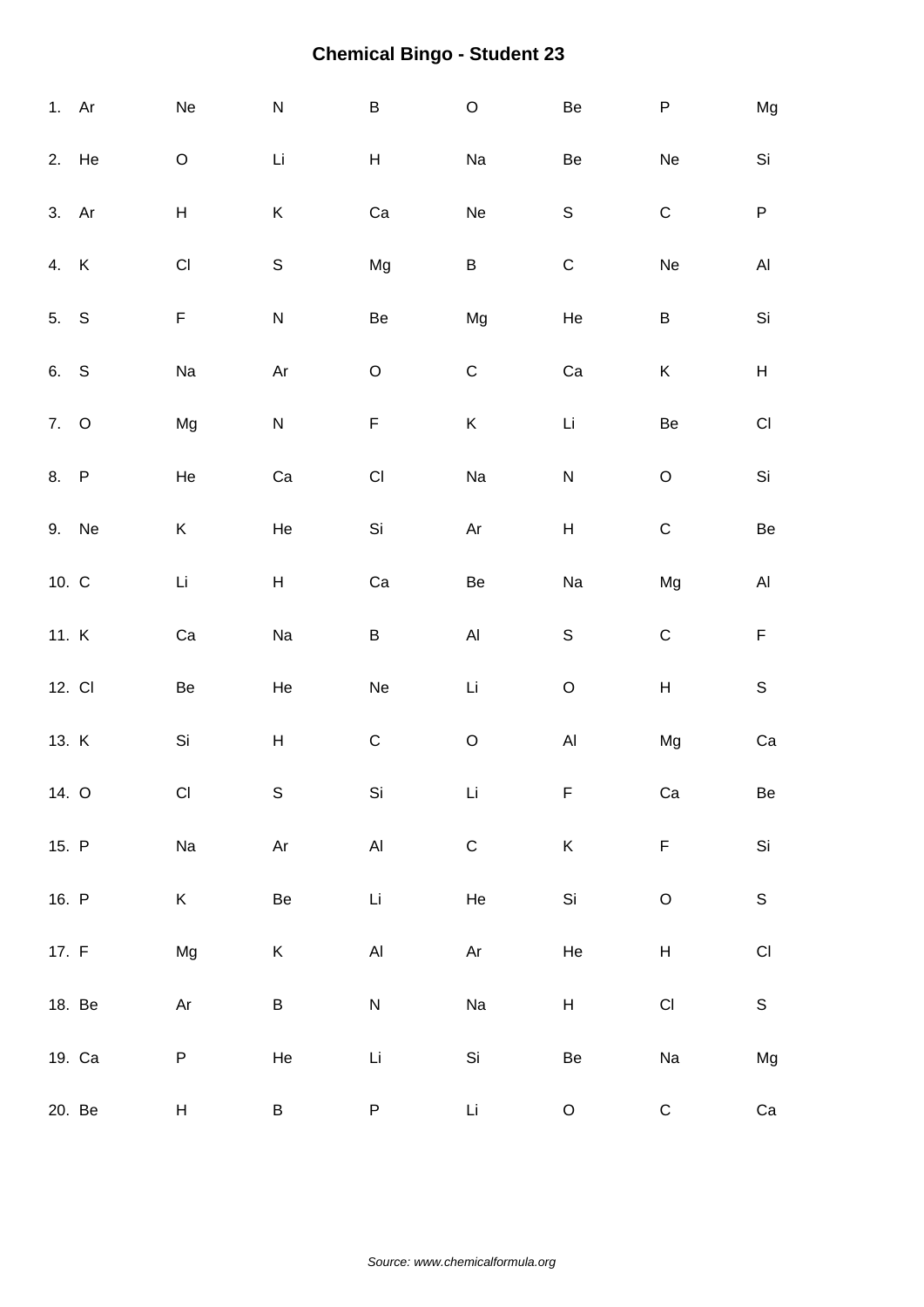|        | 1. Ne  | $\rm Na$                | $\mathsf O$                  | ${\sf N}$            | K                         | Ca                           | ${\sf P}$               | $\mbox{\sf Be}$         |
|--------|--------|-------------------------|------------------------------|----------------------|---------------------------|------------------------------|-------------------------|-------------------------|
| 2. Si  |        | F                       | $\mathsf S$                  | $\mathsf{Al}\xspace$ | $\mathsf C$               | Li                           | $\mathsf K$             | H                       |
| 3. F   |        | $\operatorname{\sf Ne}$ | $\mathsf C$                  | ${\sf N}$            | Mg                        | $\mathsf{Cl}% _{C}$          | He                      | ${\rm Ca}$              |
| 4. P   |        | $\hbox{O}$              | $\mathop{\hbox{\rm Li}}$     | He                   | $\mathsf{Al}\xspace$      | $\boldsymbol{\mathsf{H}}$    | Si                      | Na                      |
| 5. H   |        | ${\rm Ca}$              | He                           | $\mathsf{CI}\xspace$ | $\mathsf S$               | ${\sf N}$                    | $\mathsf{Al}\xspace$    | $\operatorname{\sf Ne}$ |
|        | 6. He  | $\mathsf C$             | ${\sf Ne}$                   | Be                   | $\mathsf{CI}$             | Si                           | $\mathsf O$             | $\sf K$                 |
| 7. N   |        | Ar                      | F                            | $\sf K$              | Be                        | Ca                           | Mg                      | ${\sf P}$               |
| 8. O   |        | $\mathsf{CI}\xspace$    | Mg                           | $\mathsf S$          | $\mathsf{Al}\xspace$      | K                            | Ar                      | ${\bf C}$               |
| 9. Ar  |        | Be                      | Ca                           | ${\sf N}$            | $\mathsf F$               | $\mathsf O$                  | Si                      | $\operatorname{\sf Na}$ |
| 10. P  |        | Si                      | $\mathsf{Al}\hspace{0.04cm}$ | $\mathsf{Ar}$        | $\mathsf S$               | Κ                            | Na                      | He                      |
|        | 11. He | $\mathsf{C}\mathsf{I}$  | $\mathsf C$                  | Li                   | Na                        | $\mathsf{Al}\hspace{0.04cm}$ | Be                      | K                       |
| 12. K  |        | He                      | $\sf P$                      | ${\rm Ca}$           | $\mathsf F$               | $\mathsf S$                  | Si                      | Mg                      |
| 13. K  |        | $\operatorname{\sf Ne}$ | He                           | $\mathsf F$          | Na                        | $\mathsf{CI}\xspace$         | $\mathsf{Al}\xspace$    | Li                      |
| 14. C  |        | Si                      | Ne                           | CI                   | Κ                         | P                            | Li                      | $\mathsf O$             |
| 15. Ar |        | $\mathsf S$             | $\mathsf O$                  | $\mathsf{Al}\xspace$ | $\mathsf C$               | Mg                           | Be                      | $\mathsf{C}\mathsf{I}$  |
| 16. C  |        | He                      | Li                           | Mg                   | $\boldsymbol{\mathsf{H}}$ | $\mathsf O$                  | Si                      | ${\sf N}$               |
| 17. N  |        | H                       | $\mathsf{Ar}$                | ${\rm Ca}$           | Be                        | $\sf P$                      | $\operatorname{\sf Na}$ | $\mathsf{Li}\xspace$    |
| 18. O  |        | $\mathsf C$             | $\mathsf F$                  | Mg                   | Na                        | Li                           | B                       | Si                      |
| 19. Si |        | Be                      | $\sf B$                      | $\mathsf{Cl}% _{C}$  | Na                        | $\mathsf{Ar}$                | $\mathsf S$             | Ne                      |
| 20. Li |        | H                       | $\mathsf O$                  | He                   | K                         | F                            | $\mathsf S$             | ${\sf P}$               |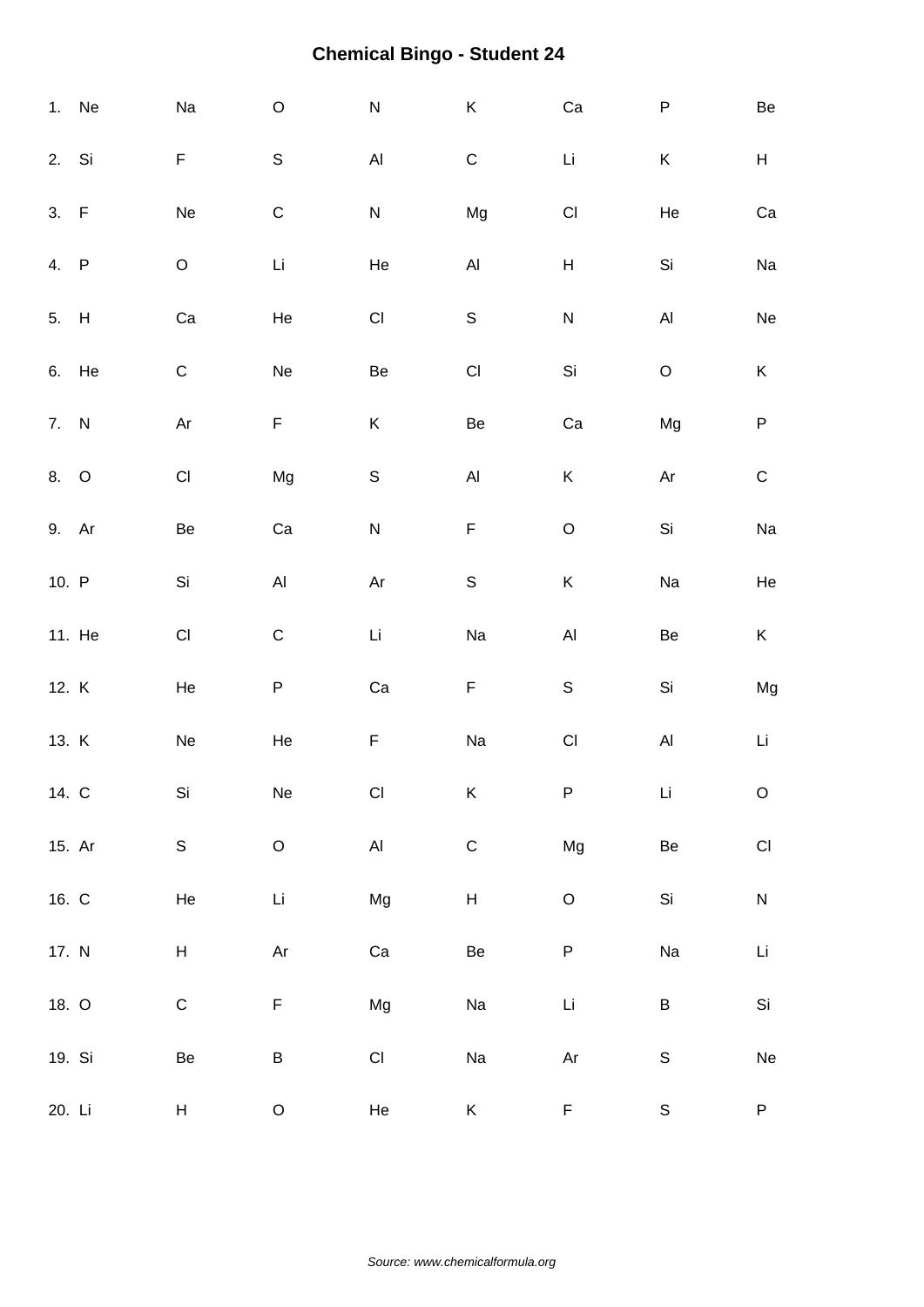|         | 1. Ca  | $\rm Na$                | Ar                     | $\mathsf S$          | $\mathsf F$          | Mg                           | H                      | K                         |
|---------|--------|-------------------------|------------------------|----------------------|----------------------|------------------------------|------------------------|---------------------------|
|         | 2. He  | Si                      | K                      | P                    | $\mathsf C$          | $\sf B$                      | ${\mathsf S}$          | ${\rm Ca}$                |
| 3. N    |        | $\mathsf{Al}\xspace$    | $\mathsf{C}\mathsf{I}$ | Na                   | Ne                   | ${\sf P}$                    | He                     | $\mathsf F$               |
| 4. Li   |        | Ar                      | $\mathsf S$            | P                    | $\mathsf O$          | Ne                           | He                     | ${\sf N}$                 |
|         | 5. Na  | $\mathsf C$             | Κ                      | Li                   | Ar                   | $\mathsf{Al}\hspace{0.04cm}$ | He                     | ${\sf P}$                 |
| 6. S    |        | ${\rm Ca}$              | $\mathsf{Ar}$          | $\mathsf{Al}\xspace$ | $\mathsf O$          | $\mathsf C$                  | $\mathsf F$            | $\mathsf{CI}\xspace$      |
| 7. Cl   |        | ${\sf N}$               | F                      | $\sf K$              | $\sf B$              | Na                           | $\mathsf{Al}\xspace$   | Mg                        |
| 8. C    |        | Ar                      | $H_{\parallel}$        | $\sf B$              | K                    | $\mathsf O$                  | Na                     | Mg                        |
|         | 9. Ne  | $\mathsf C$             | Na                     | $\mathsf S$          | Ar                   | K                            | $\mathsf{C}\mathsf{I}$ | H                         |
| 10. $B$ |        | $\mathsf S$             | $\mathsf C$            | Na                   | $\mathsf F$          | Ne                           | ${\sf N}$              | $\mbox{\sf Be}$           |
| 11. K   |        | $\mathsf{Al}\xspace$    | $\mathsf S$            | $\mathsf{CI}\xspace$ | Li                   | Mg                           | $\mathbf C$            | He                        |
| 12. F   |        | $\sf B$                 | Mg                     | $\mathsf O$          | K                    | $\mathsf S$                  | $\mathsf C$            | Li                        |
|         | 13. Na | $\mathsf{Al}\xspace$    | $\mathsf C$            | $\rm He$             | $\sf B$              | ${\sf N}$                    | $\sf K$                | $\mathsf S$               |
| 14. Ar  |        | Ne                      | Si                     | He                   | P                    | N                            | CI                     | B                         |
|         | 15. He | Ca                      | K                      | P                    | $\mathsf{Ar}$        | $\sf B$                      | $\mathsf{Cl}% _{C}$    | $\mathsf{Si}\xspace$      |
| 16. C   |        | ${\rm Ca}$              | Be                     | He                   | $\mathsf{Ar}$        | $\sf P$                      | $\mathsf{Si}\xspace$   | $\boldsymbol{\mathsf{H}}$ |
| 17. B   |        | $\mathsf S$             | Ca                     | Na                   | F                    | He                           | $\mathsf{C}\mathsf{I}$ | ${\sf N}$                 |
| 18. Li  |        | Mg                      | B                      | Na                   | $\mathsf{CI}\xspace$ | Ne                           | He                     | Ca                        |
| 19. N   |        | $\operatorname{\sf Ne}$ | $\mathsf H$            | P                    | Na                   | $\mathsf{Al}\xspace$         | Be                     | B                         |
|         | 20. Be | Ar                      | Ca                     | Mg                   | B                    | ${\sf N}$                    | Na                     | He                        |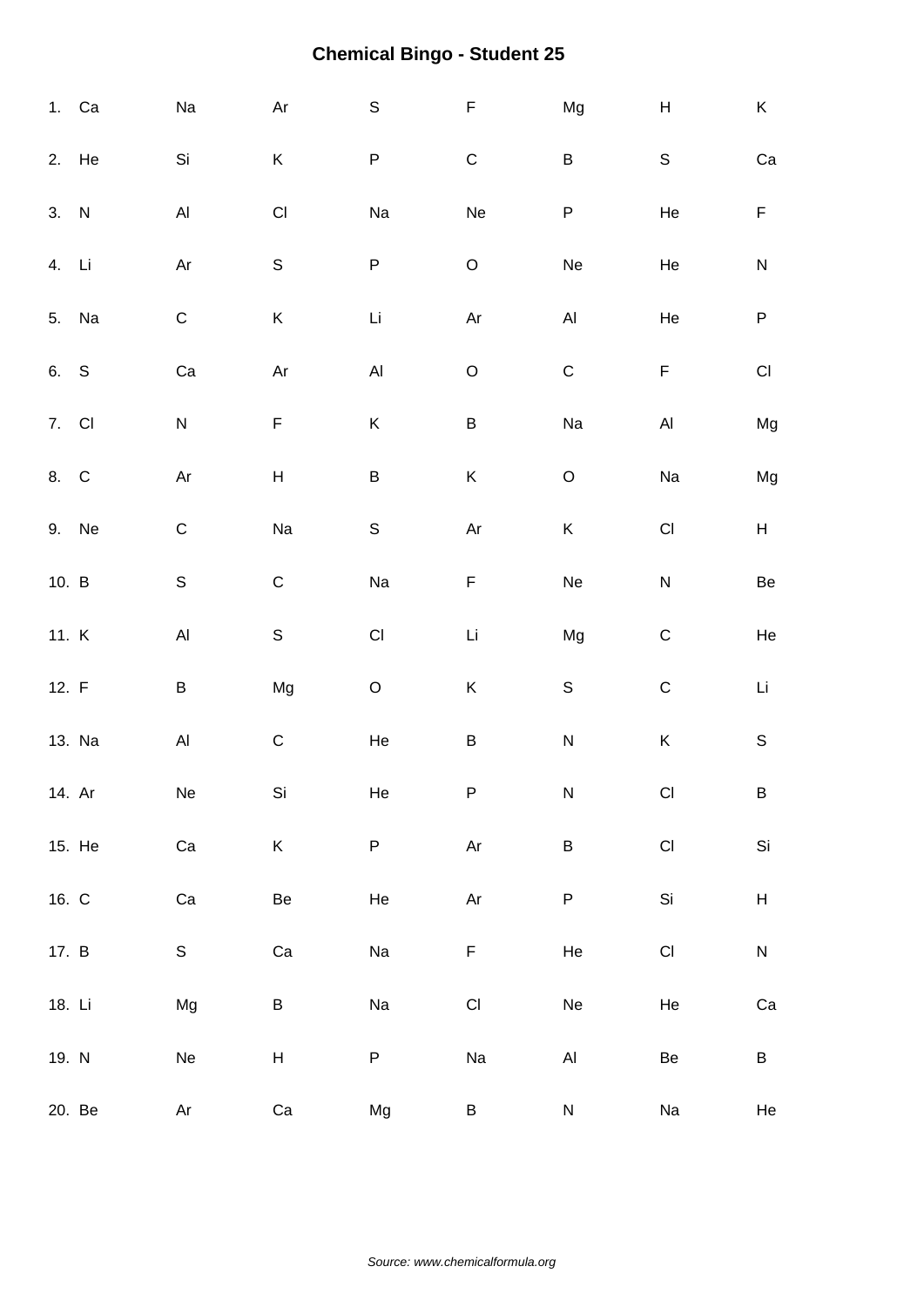|         | 1. He  | Be                   | $\mathsf{Si}\xspace$         | $\sf K$                      | Na                        | $\mathsf{Cl}% _{C}$  | ${\sf N}$                           | $\mathsf S$                                                                               |
|---------|--------|----------------------|------------------------------|------------------------------|---------------------------|----------------------|-------------------------------------|-------------------------------------------------------------------------------------------|
| 2. Ar   |        | S                    | $\mathsf C$                  | $\mathsf{C}\mathsf{I}$       | H                         | Mg                   | He                                  | $\sf B$                                                                                   |
| 3. C    |        | $\mathsf{N}$         | $\mathsf{Si}\xspace$         | Ne                           | $\boldsymbol{\mathsf{H}}$ | He                   | B                                   | $\mathsf S$                                                                               |
| 4. Be   |        | Mg                   | He                           | $\mathsf O$                  | $\mathsf{CI}$             | $\mathsf S$          | $\mathsf{Ar}% _{T}=\mathsf{Ar}_{T}$ | $\sf P$                                                                                   |
| 5. F    |        | Si                   | $\mathsf S$                  | $\mathsf{CI}%$               | Mg                        | $\sf B$              | $\sf H$                             | $\mathsf C$                                                                               |
| 6. Si   |        | $\hbox{O}$           | ${\sf P}$                    | He                           | H                         | Ne                   | $\sf B$                             | Be                                                                                        |
| 7. C    |        | Ca                   | $\mathsf{Al}\xspace$         | $\mathsf{CI}$                | Ne                        | Si                   | $\mathsf S$                         | $\mathsf P$                                                                               |
| 8. He   |        | N                    | $\mathsf C$                  | $\sf K$                      | $\hbox{O}$                | $\rm Ca$             | Ne                                  | $\mathsf{Ar}% _{T}=\mathsf{Ar}_{T}\!\left( a,b\right) ,\ \mathsf{Ar}_{T}=\mathsf{Ar}_{T}$ |
| 9. Al   |        | P                    | Na                           | $\boldsymbol{\mathsf{H}}$    | $\mathsf O$               | Ca                   | He                                  | $\mathsf{Cl}% _{C}$                                                                       |
|         | 10. Mg | Na                   | Ca                           | ${\sf N}$                    | $\mathsf F$               | $\mathsf C$          | $\mathsf{Al}\xspace$                | Ar                                                                                        |
| 11. K   |        | Ar                   | $\mathsf S$                  | Mg                           | ${\sf N}$                 | Li                   | He                                  | $\mathsf O$                                                                               |
| 12. $F$ |        | Ar                   | $\mathsf{Al}\hspace{0.04cm}$ | $\sf H$                      | $\mathsf O$               | $\sf B$              | $\mathsf C$                         | Na                                                                                        |
| 13. P   |        | $\mathsf C$          | Mg                           | ${\sf Ne}$                   | $\mathsf{Ar}$             | $\mathsf O$          | $\mathsf S$                         | $\mathsf{Al}\xspace$                                                                      |
|         | 14. He | F,                   | Mg                           | Na                           | $\mathsf C$               | Ar                   | Si                                  | H.                                                                                        |
| 15. CI  |        | Mg                   | K                            | $\mathsf{Al}\xspace$         | ${\rm Ca}$                | $\sf P$              | $\mathsf O$                         | Be                                                                                        |
| 16. Si  |        | $\mathsf{Al}\xspace$ | Ar                           | ${\sf N}$                    | He                        | K                    | $\mathsf O$                         | Ca                                                                                        |
| 17. Li  |        | B                    | $\mathsf{CI}%$               | Be                           | ${\rm Ca}$                | $H_{\parallel}$      | $\sf P$                             | Si                                                                                        |
|         | 18. Mg | Ne                   | ${\sf N}$                    | $\mathsf{Al}\hspace{0.04cm}$ | Be                        | $\mathsf{CI}\xspace$ | Н                                   | He                                                                                        |
| 19. F   |        | Na                   | Li                           | Si                           | $\mathsf{Al}\xspace$      | Mg                   | ${\sf N}$                           | $\hbox{O}$                                                                                |
| 20. Al  |        | He                   | CI                           | K                            | F                         | Na                   | $\mathbb S$                         | ${\mathsf C}$                                                                             |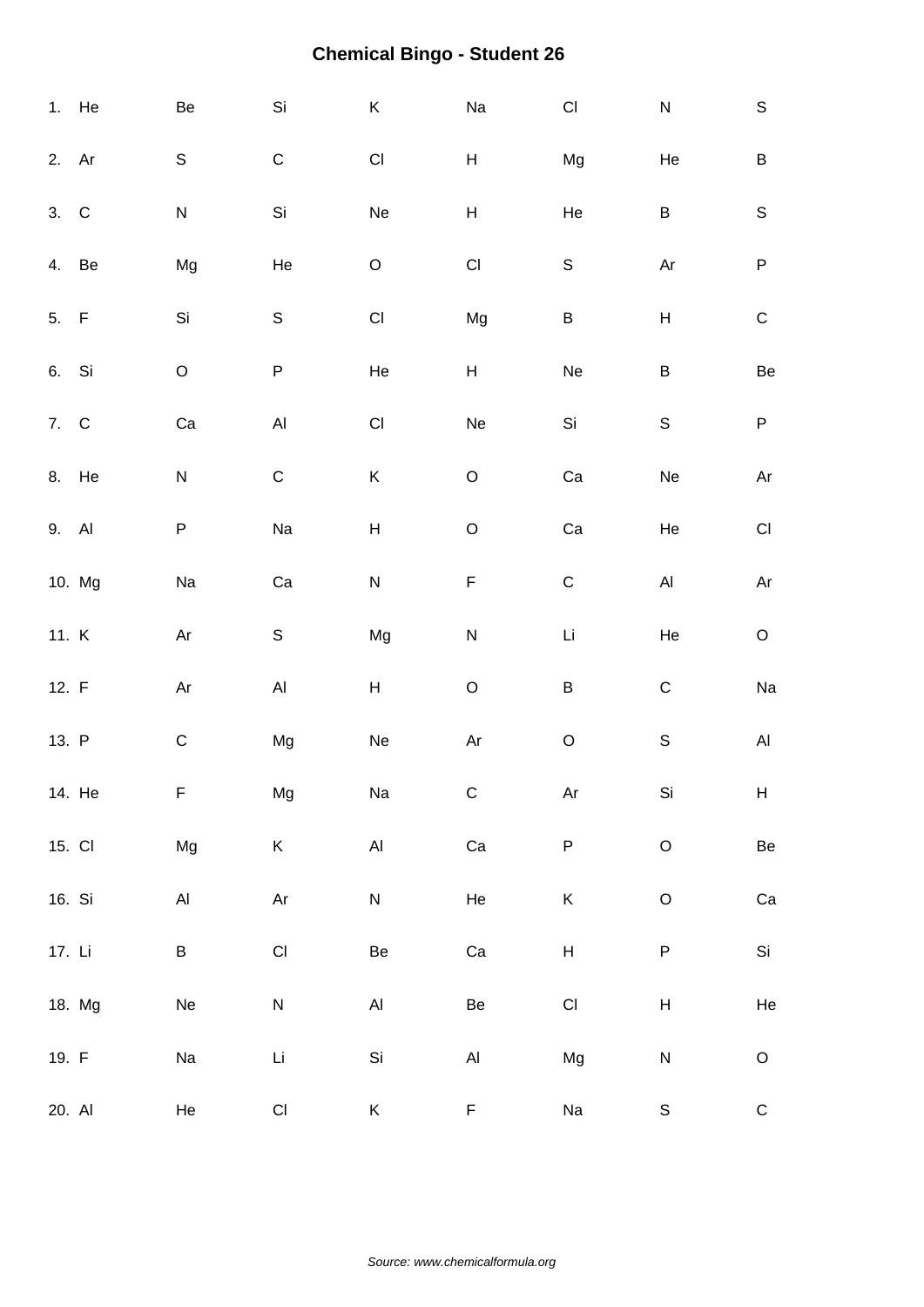| 1. C    |        | $\mathsf{Al}\xspace$      | F                            | Ne                                                                                        | $\mathsf{C}\mathsf{I}$    | $\mbox{\sf Be}$                     | $\mathsf S$                         | $\mathsf{H}% _{\mathbb{R}}^{1}\left( \mathbb{R}^{2}\right)$ |
|---------|--------|---------------------------|------------------------------|-------------------------------------------------------------------------------------------|---------------------------|-------------------------------------|-------------------------------------|-------------------------------------------------------------|
| 2. CI   |        | Κ                         | $\mathsf{Al}\xspace$         | Ne                                                                                        | Ca                        | P                                   | Ar                                  | $\mathsf O$                                                 |
| 3. F    |        | B                         | Ne                           | Be                                                                                        | P                         | $\mathsf{CI}%$                      | Ca                                  | $\mathsf C$                                                 |
| 4. P    |        | Ar                        | Li                           | $\mathsf S$                                                                               | Si                        | Ne                                  | $\sf B$                             | ${\sf N}$                                                   |
| 5. C    |        | ${\sf N}$                 | K                            | F                                                                                         | He                        | $\mathsf{CI}%$                      | $\mathsf{Al}\hspace{0.04cm}$        | Mg                                                          |
| 6. Be   |        | Si                        | $\mathsf{CI}$                | ${\sf N}$                                                                                 | Mg                        | He                                  | $\mathsf C$                         | K                                                           |
| 7. O    |        | Be                        | $\sf B$                      | He                                                                                        | $\sf K$                   | $\boldsymbol{\mathsf{H}}$           | Si                                  | $\mathsf S$                                                 |
| 8. O    |        | $\boldsymbol{\mathsf{H}}$ | Li                           | P                                                                                         | $\mathsf S$               | Ne                                  | Mg                                  | $\mathsf{Al}\xspace$                                        |
| 9. N    |        | Si                        | Κ                            | Mg                                                                                        | He                        | $\mathsf S$                         | Be                                  | $\mathsf{Al}\xspace$                                        |
| 10. $O$ |        | F                         | B                            | Na                                                                                        | $\mathsf{Al}\xspace$      | $\mathsf{Li}\xspace$                | $\mathsf C$                         | ${\sf N}$                                                   |
| 11. Si  |        | Li                        | F                            | He                                                                                        | B                         | $\mathsf{CI}%$                      | Κ                                   | Na                                                          |
|         | 12. He | $\boldsymbol{\mathsf{H}}$ | $\mathsf{Al}\hspace{0.04cm}$ | Li                                                                                        | Ar                        | Na                                  | ${\sf N}$                           | $\mathsf O$                                                 |
|         | 13. Be | Li                        | Mg                           | $\mathsf C$                                                                               | $\sf B$                   | $\sf K$                             | Na                                  | $\mathsf{C}\mathsf{I}$                                      |
| 14. S   |        | Li                        | F                            | K                                                                                         | $\boldsymbol{\mathsf{H}}$ | ${\sf N}$                           | He                                  | Ca                                                          |
| 15. C   |        | Ne                        | $\mathsf{Li}\xspace$         | ${\rm Ca}$                                                                                | $\mbox{\sf Be}$           | $\mathsf{Ar}% _{T}=\mathsf{Ar}_{T}$ | $\mathsf{CI}\xspace$                | $\hbox{O}$                                                  |
|         | 16. Na | P                         | $\mathsf C$                  | $\mathsf S$                                                                               | $\hbox{O}$                | Ne                                  | Be                                  | K                                                           |
| 17. Li  |        | Si                        | Mg                           | $\mathsf{Ar}% _{T}=\mathsf{Ar}_{T}\!\left( a,b\right) ,\ \mathsf{Ar}_{T}=\mathsf{Ar}_{T}$ | ${\sf N}$                 | K                                   | Na                                  | $\mathsf S$                                                 |
| 18. F   |        | Li                        | $\circ$                      | H                                                                                         | ${\sf N}$                 | Be                                  | Mg                                  | $\mathsf C$                                                 |
| 19. Al  |        | P                         | Ca                           | Ne                                                                                        | $\mathsf S$               | He                                  | $\mathsf{Ar}% _{T}=\mathsf{Ar}_{T}$ | $\mbox{\sf Be}$                                             |
|         | 20. Be | F                         | Ar                           | AI                                                                                        | He                        | Ne                                  | Mg                                  | H                                                           |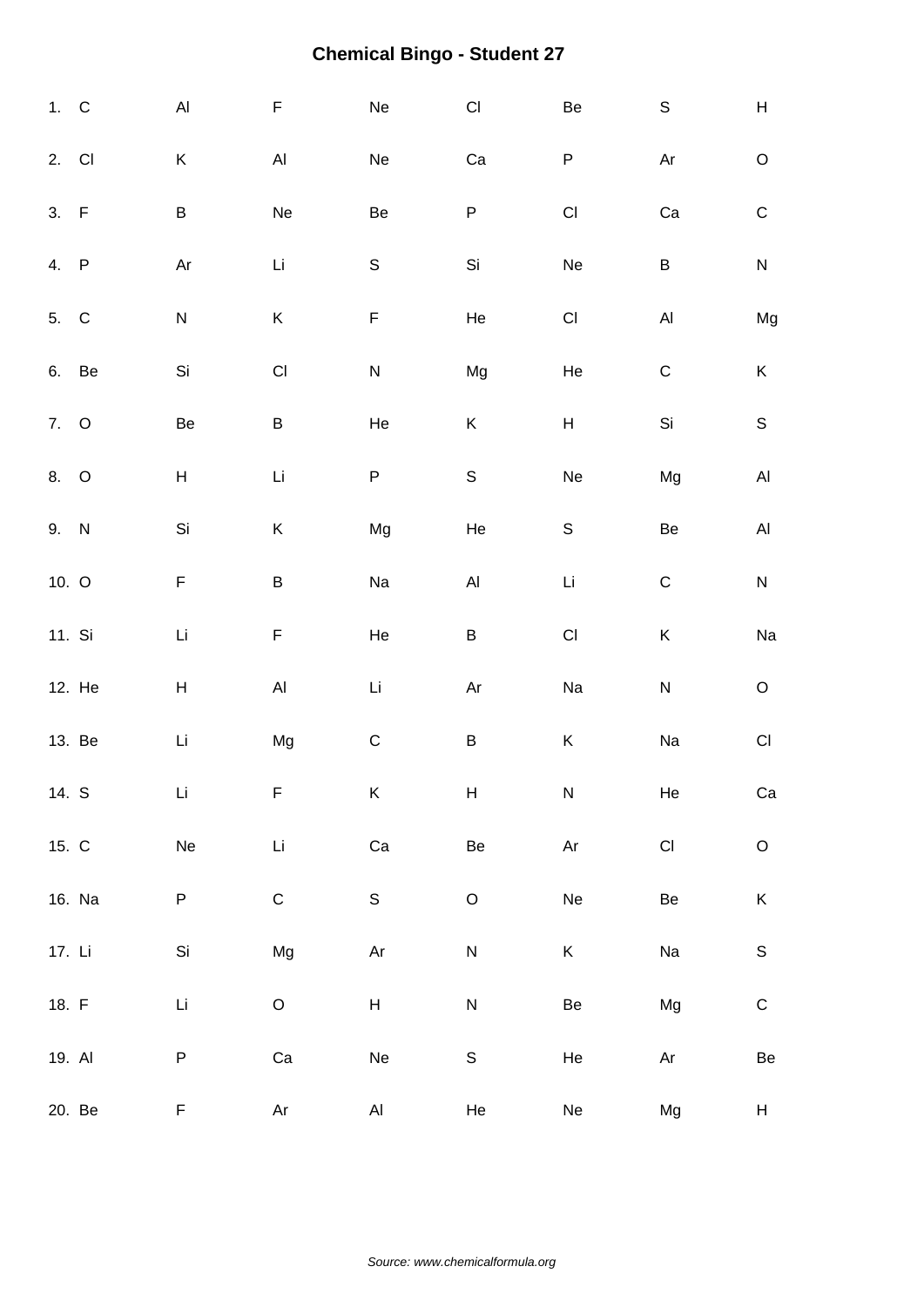| $1.$ Cl |        | $\sf P$                 | $\mathsf S$          | Li                                                                                        | Ne                        | Na                        | $\mbox{\sf Be}$         | AI                        |
|---------|--------|-------------------------|----------------------|-------------------------------------------------------------------------------------------|---------------------------|---------------------------|-------------------------|---------------------------|
| 2. C    |        | $\mathsf{C}\mathsf{I}$  | P                    | Ca                                                                                        | K                         | $\boldsymbol{\mathsf{H}}$ | Ne                      | Na                        |
| 3. H    |        | Na                      | $\mathsf O$          | ${\sf N}$                                                                                 | Mg                        | Li                        | ${\bf C}$               | $\mathsf F$               |
|         | 4. Mg  | F                       | Ar                   | Be                                                                                        | $\mathsf{C}\mathsf{I}$    | Κ                         | $\sf B$                 | Li                        |
| 5. N    |        | Li                      | $\mathsf O$          | Ca                                                                                        | $\boldsymbol{\mathsf{H}}$ | ${\sf P}$                 | F                       | K                         |
| 6. K    |        | He                      | $\mathsf S$          | ${\sf N}$                                                                                 | ${\sf P}$                 | $\sf B$                   | $\mathsf O$             | Na                        |
| 7. CI   |        | Ca                      | F                    | $\sf B$                                                                                   | K                         | $\mathsf C$               | $\mathsf{Al}\xspace$    | $\mathsf{Si}\xspace$      |
|         | 8. Mg  | $\mathsf{H}$            | Ar                   | Na                                                                                        | $\hbox{O}$                | Ne                        | $\mathsf{C}\mathsf{I}$  | He                        |
|         | 9. Na  | Ca                      | Ne                   | $\mathsf{CI}\xspace$                                                                      | Mg                        | $\boldsymbol{\mathsf{H}}$ | $\mathsf C$             | $\mathsf F$               |
| 10. Ar  |        | $\mathsf{C}\mathsf{I}$  | Mg                   | $\sf B$                                                                                   | ${\sf N}$                 | ${\sf P}$                 | $\mathbf S$             | $\boldsymbol{\mathsf{H}}$ |
|         | 11. Ne | Na                      | Ar                   | B                                                                                         | $\mathsf{Al}\xspace$      | He                        | $\mathsf S$             | $\mathsf{C}\mathsf{I}$    |
| 12. Li  |        | Κ                       | $\mathsf O$          | Ar                                                                                        | $\mathsf{Al}\xspace$      | $\boldsymbol{\mathsf{H}}$ | Ne                      | $\sf P$                   |
| 13. N   |        | $\operatorname{\sf Na}$ | Be                   | ${\rm Ca}$                                                                                | K                         | $\mathsf{Li}$             | $\mathbb S$             | Mg                        |
| 14. Li  |        | P                       | Na                   | Mg                                                                                        | Be                        | Ne                        | ${\sf N}$               | $\mathsf{CI}\xspace$      |
| 15. Al  |        | $\mathsf{CI}\xspace$    | $H_{\parallel}$      | He                                                                                        | $\mathsf S$               | Mg                        | $\sf B$                 | $\mathsf{Si}\xspace$      |
| 16. S   |        | P                       | ${\bf C}$            | $\mathsf{CI}\xspace$                                                                      | $\mathsf F$               | $\mathsf{Li}$             | $\mathsf{Si}\xspace$    | $\sf B$                   |
| 17. Li  |        | Be                      | $\mathsf{Ar}$        | AI                                                                                        | $\boldsymbol{\mathsf{H}}$ | $\sf B$                   | $\operatorname{\sf Ne}$ | $\mathbb S$               |
| 18. Li  |        | F                       | $\mathsf{CI}\xspace$ | Mg                                                                                        | Si                        | ${\sf P}$                 | ${\bf C}$               | $\sf B$                   |
| 19. CI  |        | Be                      | F                    | Al                                                                                        | ${\sf P}$                 | Na                        | Ca                      | He                        |
| 20. Si  |        | H                       | He                   | $\mathsf{Ar}% _{T}=\mathsf{Ar}_{T}\!\left( a,b\right) ,\ \mathsf{Ar}_{T}=\mathsf{Ar}_{T}$ | $\mathsf C$               | Be                        | Na                      | K                         |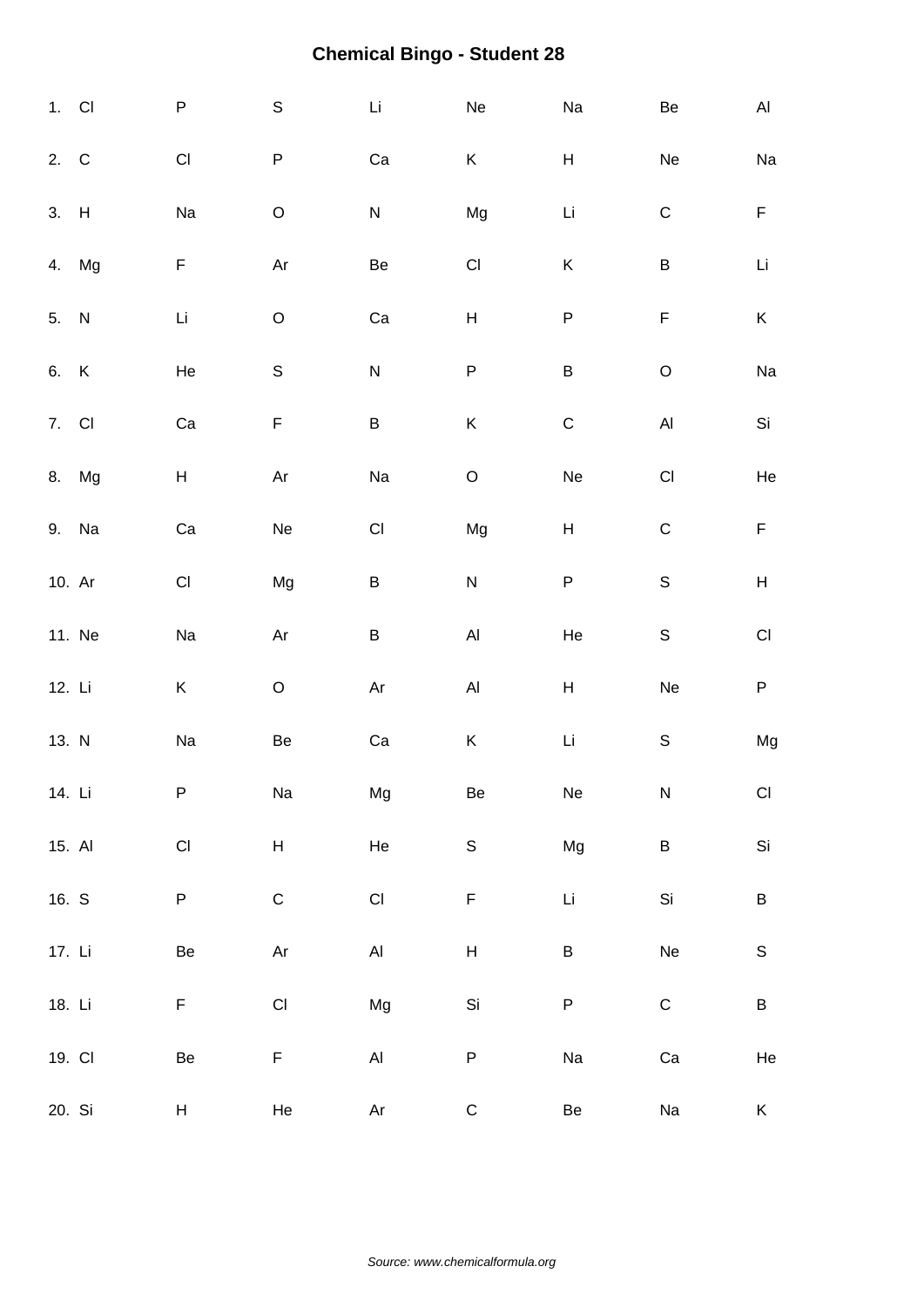|        | 1. Ne  | $\mathbb S$ | F             | $\sf H$                      | Li                   | $\mathsf K$                                                                               | ${\sf N}$   | Ar                      |
|--------|--------|-------------|---------------|------------------------------|----------------------|-------------------------------------------------------------------------------------------|-------------|-------------------------|
| 2. Al  |        | Si          | Be            | $\mathsf{CI}\xspace$         | Li                   | $\sf K$                                                                                   | Mg          | $\operatorname{\sf Na}$ |
| 3. Li  |        | Na          | $\mathsf C$   | $\operatorname{\sf Ne}$      | Si                   | $\mathsf{Al}\xspace$                                                                      | Ca          | He                      |
|        | 4. Ca  | ${\sf N}$   | Si            | B                            | Mg                   | Na                                                                                        | $\mathsf O$ | K                       |
| 5. Si  |        | K           | Ca            | $\sf B$                      | $\mathsf S$          | $\mbox{\sf Be}$                                                                           | F           | ${\sf N}$               |
| 6. S   |        | Na          | F             | $\mathsf{Cl}% _{C}$          | Si                   | $\hbox{O}$                                                                                | Ar          | $\operatorname{\sf Ne}$ |
| 7. Ar  |        | K           | He            | $\mathsf{Al}\hspace{0.04cm}$ | $\sf B$              | Na                                                                                        | P           | $\mathsf O$             |
| 8. F   |        | ${\sf N}$   | ${\sf P}$     | $\mathsf C$                  | Mg                   | $\boldsymbol{\mathsf{H}}$                                                                 | Ne          | $\sf B$                 |
| 9. B   |        | ${\sf N}$   | Κ             | Be                           | ${\bf C}$            | Mg                                                                                        | Li          | ${\rm Ca}$              |
| 10. Li |        | Ca          | Ar            | $\mathsf O$                  | Be                   | He                                                                                        | Na          | K                       |
|        | 11. Na | Κ           | Li            | $\sf B$                      | P                    | $\mathsf{C}\mathsf{I}$                                                                    | Ca          | $\mathsf{Si}\xspace$    |
| 12. Ar |        | Ne          | Be            | $\mathsf C$                  | $\mathsf S$          | Na                                                                                        | ${\sf N}$   | $\mathsf{Al}\xspace$    |
| 13. S  |        | Si          | F             | $\hbox{O}$                   | He                   | $\sf B$                                                                                   | ${\sf N}$   | $\sf P$                 |
| 14. CI |        | N           | $\mathsf C$   | B                            | Ca                   | Κ                                                                                         | Al          | Na                      |
| 15. O  |        | F           | $\mathsf{Li}$ | ${\sf Ne}$                   | Mg                   | $\sf P$                                                                                   | $\sf K$     | $\mathsf{C}\mathsf{I}$  |
| 16. N  |        | $\circ$     | Ne            | Na                           | $\mathsf{CI}\xspace$ | $\boldsymbol{\mathsf{H}}$                                                                 | ${\sf He}$  | $\sf P$                 |
| 17. O  |        | Ar          | Ne            | F                            | $\mathsf{CI}$        | $\mathsf{Al}\xspace$                                                                      | $\sf B$     | ${\sf P}$               |
| 18. S  |        | Ca          | CI            | Na                           | ${\mathsf C}$        | $\mathsf{Ar}% _{T}=\mathsf{Ar}_{T}\!\left( a,b\right) ,\ \mathsf{Ar}_{T}=\mathsf{Ar}_{T}$ | ${\sf N}$   | ${\sf Ne}$              |
| 19. Al |        | Mg          | Be            | Li                           | Ne                   | $\mathsf{Cl}% _{C}$                                                                       | ${\sf P}$   | He                      |
| 20. H  |        | Ne          | He            | $\mathsf S$                  | $\mathsf{Al}\xspace$ | ${\bf C}$                                                                                 | $\mathsf O$ | Ar                      |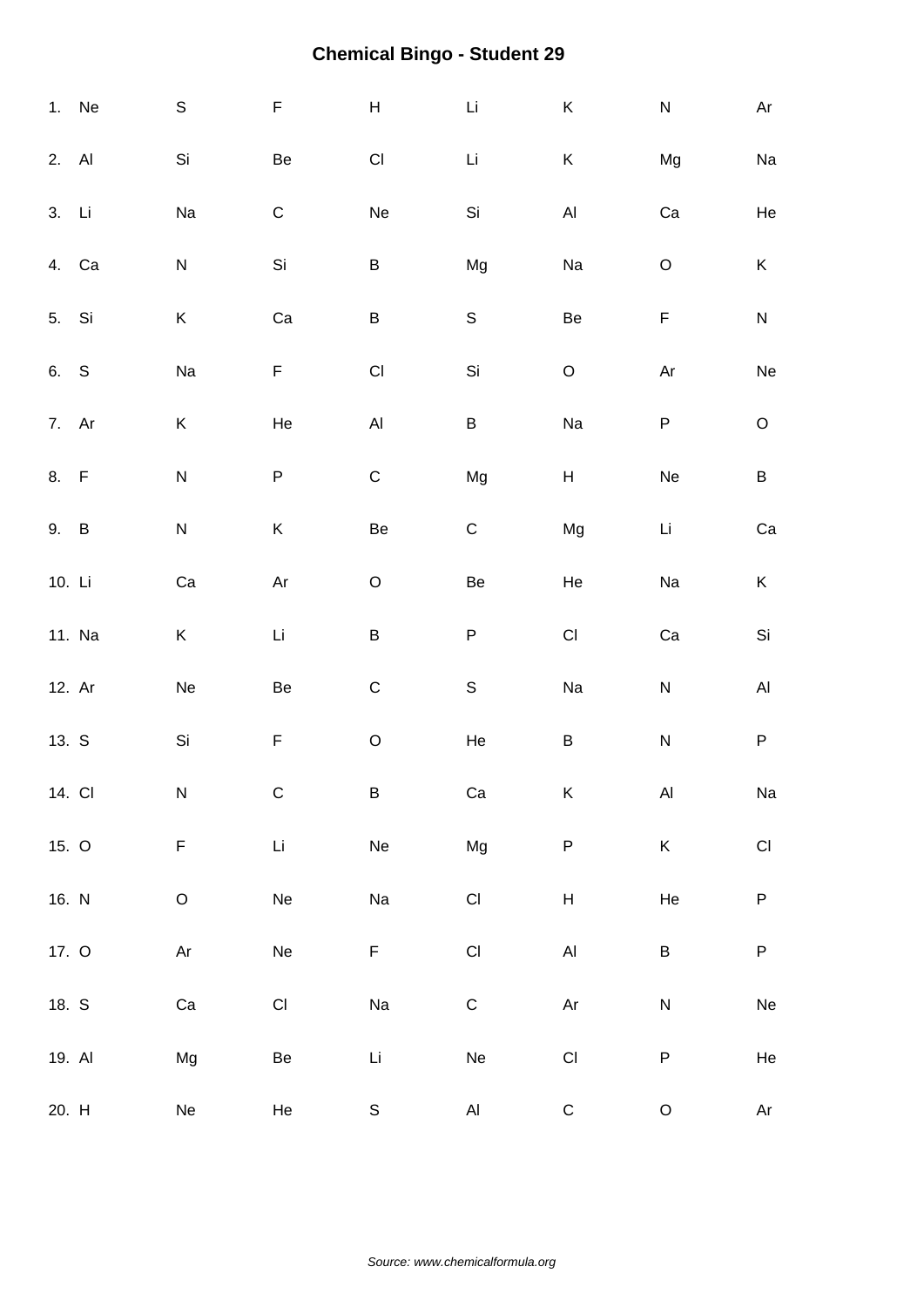|         | 1. Be  | Na                     | $\boldsymbol{\mathsf{H}}$    | ${\sf P}$                                                                                 | He                      | $\mathsf F$                  | $\mathsf{Cl}% _{C}$  | ${\sf N}$              |
|---------|--------|------------------------|------------------------------|-------------------------------------------------------------------------------------------|-------------------------|------------------------------|----------------------|------------------------|
|         | 2. Ca  | Κ                      | Na                           | Mg                                                                                        | Si                      | Ne                           | Ar                   | $\mathsf F$            |
| 3. S    |        | He                     | ${\sf N}$                    | F                                                                                         | Na                      | Ca                           | Ne                   | $\mathsf{C}\mathsf{I}$ |
|         | 4. Na  | $\mathsf{C}\mathsf{I}$ | P                            | Ca                                                                                        | $\sf B$                 | $\mathsf{Al}\hspace{0.04cm}$ | Ar                   | $\sf K$                |
| 5.      | Ne     | $\mathsf O$            | Ca                           | ${\sf N}$                                                                                 | He                      | $\mathsf{Al}\hspace{0.04cm}$ | $\mathsf{CI}\xspace$ | $\mathsf F$            |
| 6. Be   |        | Si                     | $\mathsf{Al}\hspace{0.04cm}$ | Mg                                                                                        | $\mathsf S$             | Ca                           | Ar                   | $\mathsf{Cl}% _{C}$    |
| 7. Be   |        | Na                     | He                           | Ca                                                                                        | $\mathsf{H}$            | $\mathsf F$                  | Ar                   | $\sf K$                |
| 8. O    |        | Be                     | Na                           | $\mathsf{Al}\hspace{0.04cm}$                                                              | $\sf P$                 | $\mathsf{CI}\xspace$         | ${\sf N}$            | $\mathsf C$            |
|         | 9. Na  | B                      | H                            | ${\sf N}$                                                                                 | $\mathsf{CI}%$          | He                           | Ne                   | Be                     |
| 10. $F$ |        | ${\bf C}$              | ${\sf N}$                    | He                                                                                        | Ne                      | Na                           | $\mathsf{CI}\xspace$ | $\mathsf{Si}\xspace$   |
| 11. C   |        | Ne                     | Li                           | Ar                                                                                        | He                      | $\mathsf{Al}\xspace$         | F                    | K                      |
| 12. K   |        | Li                     | ${\sf N}$                    | $\mathsf{Al}\xspace$                                                                      | Ca                      | $\mathsf O$                  | $\mathsf C$          | $\sf B$                |
| 13. S   |        | Mg                     | F                            | Si                                                                                        | $\mathsf{CI}\xspace$    | ${\sf N}$                    | ${\sf P}$            | Li                     |
|         | 14. Na | Κ                      | $\mathbb S$                  | $\mathsf{Ar}% _{T}=\mathsf{Ar}_{T}\!\left( a,b\right) ,\ \mathsf{Ar}_{T}=\mathsf{Ar}_{T}$ | $\operatorname{\sf Ne}$ | He                           | Be                   | ${\bf C}$              |
|         | 15. Na | He                     | $\mathsf C$                  | $H_{\parallel}$                                                                           | ${\sf P}$               | $\mathsf{Al}\xspace$         | ${\sf N}$            | $\mathsf O$            |
|         | 16. Mg | $\mathsf{CI}\xspace$   | ${\sf N}$                    | $\sf K$                                                                                   | ${\sf P}$               | $\mathsf S$                  | $\mathsf C$          | $\mathsf{Si}\xspace$   |
|         | 17. Na | Be                     | P                            | $\mathsf{Al}$                                                                             | Ar                      | $\mathsf O$                  | Ca                   | $\sf K$                |
| 18. H   |        | P                      | $\mathsf{CI}%$               | Si                                                                                        | $\sf K$                 | $\hbox{O}$                   | Ne                   | ${\sf N}$              |
| 19. K   |        | B                      | $\mathsf S$                  | Si                                                                                        | ${\rm Ca}$              | $\sf P$                      | Be                   | $\mathsf{C}\mathsf{I}$ |
|         | 20. Mg | Ca                     | He                           | H                                                                                         | B                       | $\mathsf O$                  | $\mathsf S$          | $\mathsf{C}\mathsf{I}$ |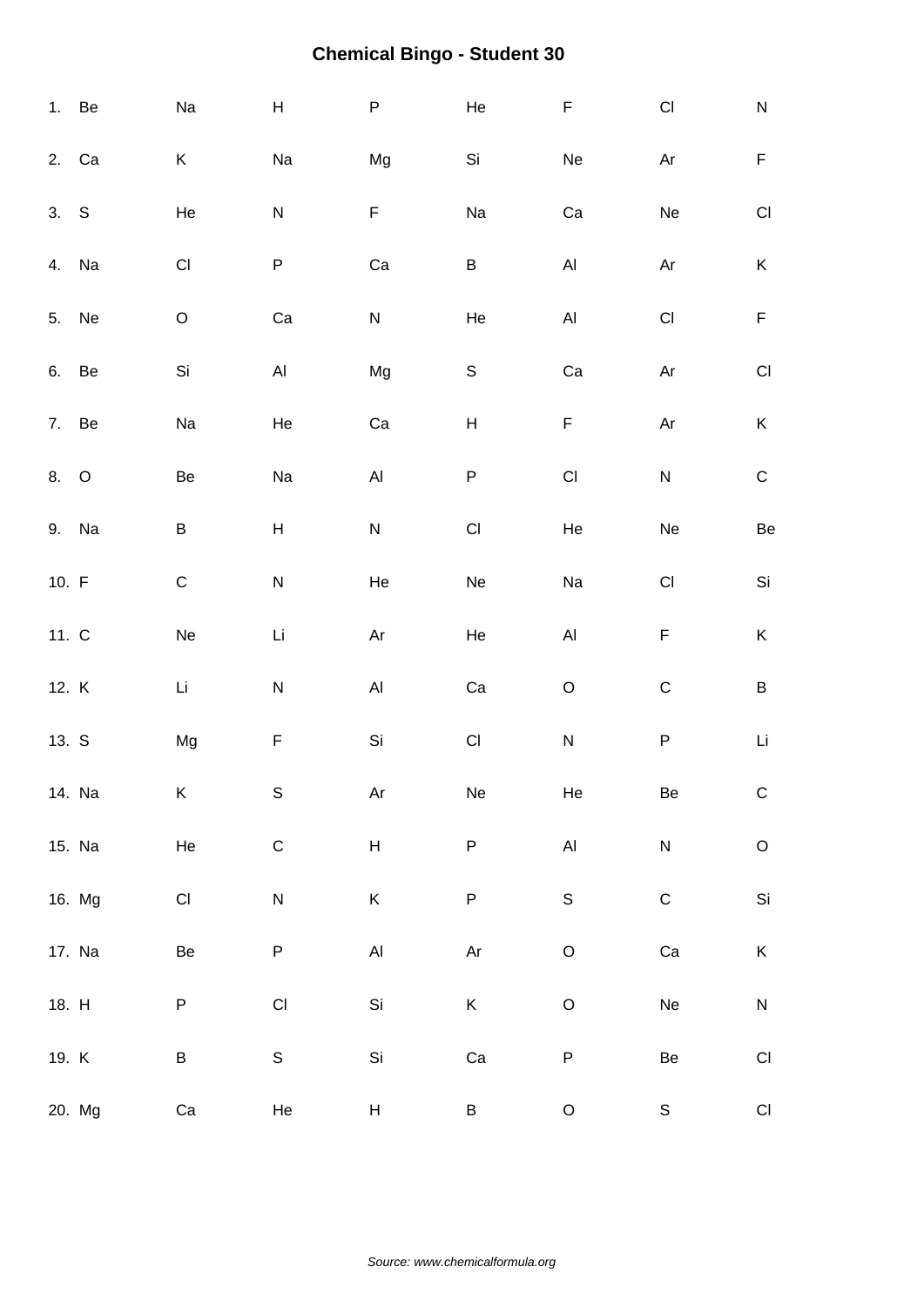| 1.0      |        | Ne                      | $\mathbb S$                  | $\mathsf{Ar}% _{T}=\mathsf{Ar}_{T}\!\left( a,b\right) ,\ \mathsf{Ar}_{T}=\mathsf{Ar}_{T}$ | $\sf B$              | K                                                          | ${\sf P}$               | $\mathsf{Al}\xspace$    |
|----------|--------|-------------------------|------------------------------|-------------------------------------------------------------------------------------------|----------------------|------------------------------------------------------------|-------------------------|-------------------------|
| 2. Ar    |        | $\mathsf S$             | ${\sf N}$                    | ${\sf P}$                                                                                 | Be                   | Na                                                         | AI                      | $\mathsf{Si}\xspace$    |
| 3. K     |        | $\mathsf{Al}\xspace$    | $\mathsf{C}\mathsf{I}$       | Si                                                                                        | Li                   | $\mathsf S$                                                | $\overline{\mathsf{N}}$ | $\mathsf O$             |
| 4. S     |        | ${\sf N}$               | Ne                           | $\sf B$                                                                                   | P                    | He                                                         | Si                      | $\mathsf F$             |
| 5. Be    |        | ${\sf N}$               | $\mathsf{Ar}$                | $\sf K$                                                                                   | $\mathsf{CI}\xspace$ | Na                                                         | ${\sf P}$               | $\operatorname{\sf Ne}$ |
| 6. Be    |        | $\mathsf{Cl}% _{C}$     | B                            | $\sf H$                                                                                   | Mg                   | Ca                                                         | ${\sf N}$               | $\sf P$                 |
| 7. K     |        | Mg                      | $\mathsf{Ar}$                | ${\rm Ca}$                                                                                | $\sf P$              | $\mathsf S$                                                | Na                      | $\operatorname{\sf Ne}$ |
| 8. Ar    |        | $\mathsf O$             | $\mathsf{Al}\hspace{0.04cm}$ | Mg                                                                                        | $\mathsf C$          | $\mathsf S$                                                | Na                      | $\mathsf{CI}%$          |
|          | 9. Ca  | F                       | B                            | $\hbox{O}$                                                                                | $\mathsf C$          | $\mathsf{Ar}% _{\mathsf{C}}^{\mathsf{C}}(\mathcal{M}_{0})$ | K                       | Na                      |
|          | 10. Mg | $\mathsf C$             | Ne                           | $\mathsf{CI}$                                                                             | $\mathsf S$          | Ca                                                         | $\mathsf O$             | Si                      |
| 11. $Li$ |        | K                       | Be                           | $H_{\parallel}$                                                                           | Na                   | Si                                                         | ${\sf P}$               | $\sf B$                 |
|          | 12. Mg | He                      | $\mathsf{Al}\xspace$         | $\sf K$                                                                                   | Si                   | $\boldsymbol{\mathsf{H}}$                                  | $\sf P$                 | $\mathsf F$             |
| 13. P    |        | $\operatorname{\sf Ne}$ | K                            | $\mathbb S$                                                                               | $\mbox{\sf Be}$      | Na                                                         | Li                      | ${\sf N}$               |
| 14. B    |        | Be                      | Li                           | Ar                                                                                        | Na                   | Al                                                         | $\circ$                 | $H_{\odot}$             |
| 15. N    |        | B                       | $\mathop{\hbox{\rm Li}}$     | $\mathsf S$                                                                               | Be                   | $\boldsymbol{\mathsf{H}}$                                  | $\mathsf O$             | Na                      |
|          | 16. Ca | $\sf K$                 | Mg                           | $\boldsymbol{\mathsf{H}}$                                                                 | $\mathsf F$          | $\mathsf S$                                                | Be                      | He                      |
| 17. CI   |        | Ar                      | Be                           | ${\mathsf S}$                                                                             | Na                   | $\sf K$                                                    | H                       | F                       |
| 18. N    |        | H                       | K                            | B                                                                                         | $\rm He$             | $\mathsf{Al}\hspace{0.04cm}$                               | Si                      | Ne                      |
| 19. H    |        | Ca                      | $\mathsf{CI}\xspace$         | $\mathsf{Ar}% _{T}=\mathsf{Ar}_{T}\!\left( a,b\right) ,\ \mathsf{Ar}_{T}=\mathsf{Ar}_{T}$ | Na                   | $\mathsf C$                                                | ${\sf N}$               | ${\sf P}$               |
| 20. P    |        | Li                      | S                            | He                                                                                        | Mg                   | ${\bf C}$                                                  | Si                      | $\mathsf{Al}\xspace$    |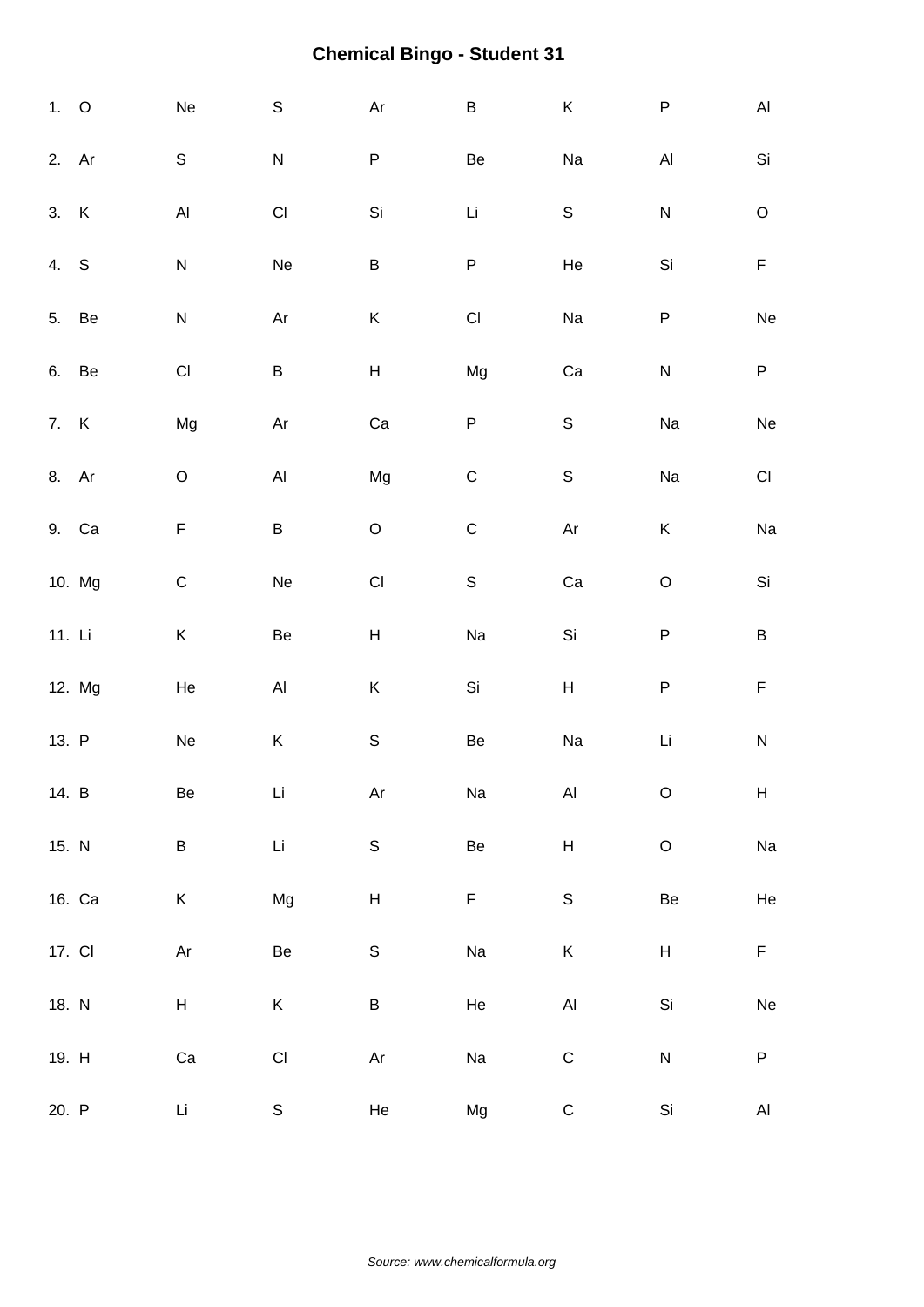|         | 1. He  | $\mathsf O$               | B                         | $\boldsymbol{\mathsf{H}}$ | Be            | $\mathsf S$                  | Si                        | ${\sf Ne}$                |
|---------|--------|---------------------------|---------------------------|---------------------------|---------------|------------------------------|---------------------------|---------------------------|
|         | 2. Mg  | $\mathsf{C}\mathsf{I}$    | Be                        | ${\bf C}$                 | $\mathsf O$   | He                           | Ne                        | $\boldsymbol{\mathsf{H}}$ |
| 3. F    |        | ${\sf P}$                 | $\boldsymbol{\mathsf{H}}$ | Ne                        | He            | $\mathsf{Al}\hspace{0.04cm}$ | $\mathsf{C}\mathsf{I}$    | K                         |
| 4. K    |        | Na                        | Li                        | $\boldsymbol{\mathsf{H}}$ | $\mathsf O$   | Ar                           | ${\rm Ca}$                | $\mathsf{C}\mathsf{I}$    |
| 5. He   |        | $\mathsf{C}\mathsf{I}$    | Mg                        | $\mathsf S$               | $\sf B$       | Ne                           | Be                        | Na                        |
| 6. CI   |        | ${\sf N}$                 | P                         | Mg                        | $\mathsf S$   | Si                           | $\mathsf C$               | He                        |
| 7. N    |        | Na                        | B                         | Ar                        | $\mathsf{Al}$ | $\boldsymbol{\mathsf{H}}$    | Si                        | $\mathsf{Cl}\xspace$      |
| 8. Ar   |        | N                         | $\mathsf{CI}%$            | P                         | $\mathsf{Al}$ | $\mathsf O$                  | $\mathbb S$               | Li                        |
| 9. P    |        | $\mathsf{Al}\xspace$      | Κ                         | Li                        | Be            | $\mathsf F$                  | $\boldsymbol{\mathsf{H}}$ | $\rm He$                  |
| 10. H   |        | He                        | Ca                        | Si                        | Li            | ${\sf P}$                    | $\mathsf O$               | Mg                        |
| 11. Ar  |        | Si                        | ${\sf S}$                 | B                         | Na            | $\mathsf{C}\mathsf{I}$       | $\mathsf{Al}\xspace$      | $\mathsf K$               |
| 12. $F$ |        | Be                        | Ar                        | $\sf B$                   | He            | Mg                           | Ca                        | $\sf P$                   |
| 13. B   |        | ${\sf P}$                 | $\mathsf S$               | $\mathsf O$               | Si            | ${\rm Ca}$                   | Ar                        | He                        |
| 14. S   |        | F                         | Li                        | K                         | Al            | Be                           | Ne                        | B                         |
|         | 15. Ne | F                         | $\mathsf{Si}\xspace$      | $\mathsf S$               | $\mathsf K$   | Mg                           | $\mathsf{Ar}$             | ${\bf C}$                 |
| 16. CI  |        | Si                        | ${\bf C}$                 | $\sf K$                   | He            | $\mbox{\sf Be}$              | ${\rm Ca}$                | $\sf B$                   |
|         | 17. He | ${\rm Ca}$                | $\mathsf{Ar}$             | $H_{\parallel}$           | $\mathsf{Li}$ | ${\sf P}$                    | ${\sf N}$                 | ${\bf C}$                 |
| 18. Be  |        | $\mathsf{C}\mathsf{I}$    | $\mathsf F$               | B                         | K             | $\mathsf{Al}\hspace{0.04cm}$ | $\mathsf{Ar}$             | He                        |
| 19. Al  |        | $\boldsymbol{\mathsf{H}}$ | $\mathsf O$               | F                         | He            | $\sf K$                      | $\mathsf C$               | $\sf P$                   |
| 20. F   |        | $\mathsf{Al}\xspace$      | P                         | Li                        | Na            | ${\sf N}$                    | Mg                        | $\mathbb S$               |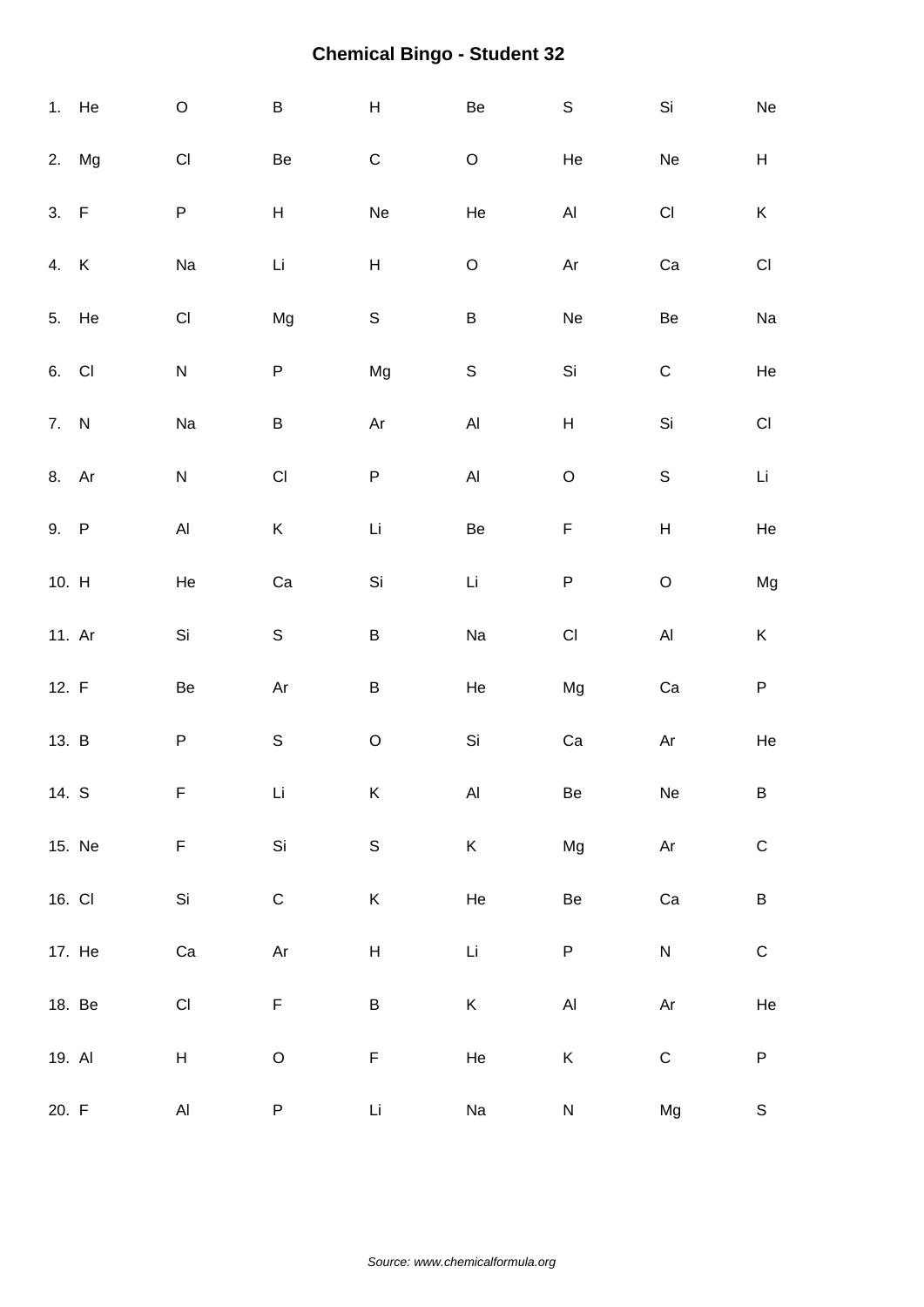| 1. P   |        | Mg                     | $\boldsymbol{\mathsf{H}}$ | $\mathsf K$                  | $\sf B$                      | F                                   | Be          | Si                   |
|--------|--------|------------------------|---------------------------|------------------------------|------------------------------|-------------------------------------|-------------|----------------------|
| 2. Si  |        | $\mathsf{C}\mathsf{I}$ | Li                        | Ar                           | $\mbox{\sf Be}$              | F                                   | Mg          | He                   |
|        | 3. Ne  | Be                     | Li                        | $\mathsf{C}\mathsf{I}$       | K                            | $\mathsf{Al}\hspace{0.04cm}$        | $\mathsf C$ | B                    |
| 4.     | Na     | P                      | Ca                        | H                            | $\mathsf O$                  | $\mathsf{CI}%$                      | Si          | Li                   |
|        | 5. Ne  | $\mathsf{Al}\xspace$   | $\boldsymbol{\mathsf{H}}$ | Mg                           | Na                           | F                                   | Ar          | Li                   |
|        | 6. Ca  | Na                     | F                         | He                           | $\sf K$                      | B                                   | ${\sf N}$   | $\mathsf{Si}\xspace$ |
| 7. H   |        | ${\rm Ca}$             | Na                        | $\sf B$                      | Li                           | $\mathsf{Ar}% _{T}=\mathsf{Ar}_{T}$ | He          | $\mathsf{CI}\xspace$ |
| 8. O   |        | $\mathsf{C}\mathsf{I}$ | $\sf H$                   | F                            | $\mathsf C$                  | $\mathsf{Li}$                       | ${\rm Ca}$  | Mg                   |
| 9. C   |        | Ar                     | Na                        | ${\sf N}$                    | $\mathsf S$                  | Mg                                  | He          | Li                   |
| 10. H  |        | $\mathsf{C}\mathsf{I}$ | Ar                        | $\mathsf{Al}\hspace{0.04cm}$ | $\sf B$                      | Ne                                  | Si          | F                    |
| 11. H  |        | Na                     | ${\sf N}$                 | Ca                           | $\mathsf O$                  | Κ                                   | ${\sf P}$   | Be                   |
| 12. P  |        | Na                     | $\mathsf O$               | $\mathsf{Si}\xspace$         | $\boldsymbol{\mathsf{H}}$    | $\mathsf{Al}\hspace{0.04cm}$        | Li          | $\mbox{\sf Be}$      |
|        | 13. Be | $\mathsf{Si}\xspace$   | ${\sf P}$                 | $\mathsf F$                  | $\mathsf S$                  | $\mathsf C$                         | ${\rm Ca}$  | $\mathsf{Al}\xspace$ |
|        | 14. Be | Н                      | Si                        | He                           | Ca                           | P                                   | AI          | ${\sf N}$            |
| 15. S  |        | H                      | Mg                        | $\mathsf C$                  | $\mathsf{Al}\xspace$         | He                                  | ${\sf N}$   | $\sf B$              |
|        | 16. Be | Mg                     | $\mathsf S$               | Si                           | $\rm Ca$                     | F                                   | Ne          | Na                   |
|        | 17. He | P                      | B                         | Si                           | $\operatorname{\mathsf{Ne}}$ | $\mathsf{Al}\hspace{0.04cm}$        | $\mathsf S$ | $\mathsf O$          |
|        | 18. Be | Mg                     | Si                        | ${\bf C}$                    | ${\sf Ne}$                   | $\mathsf{CI}$                       | ${\sf P}$   | $\mathsf O$          |
| 19. Li |        | Si                     | $\mathsf{CI}\xspace$      | $\mathsf{Al}\xspace$         | $\mathsf{Ar}$                | P                                   | ${\rm Ca}$  | K                    |
| 20. K  |        | $\mathsf{Al}\xspace$   | F                         | He                           | Mg                           | $\mathsf{CI}\xspace$                | Ne          | $\mbox{\sf Be}$      |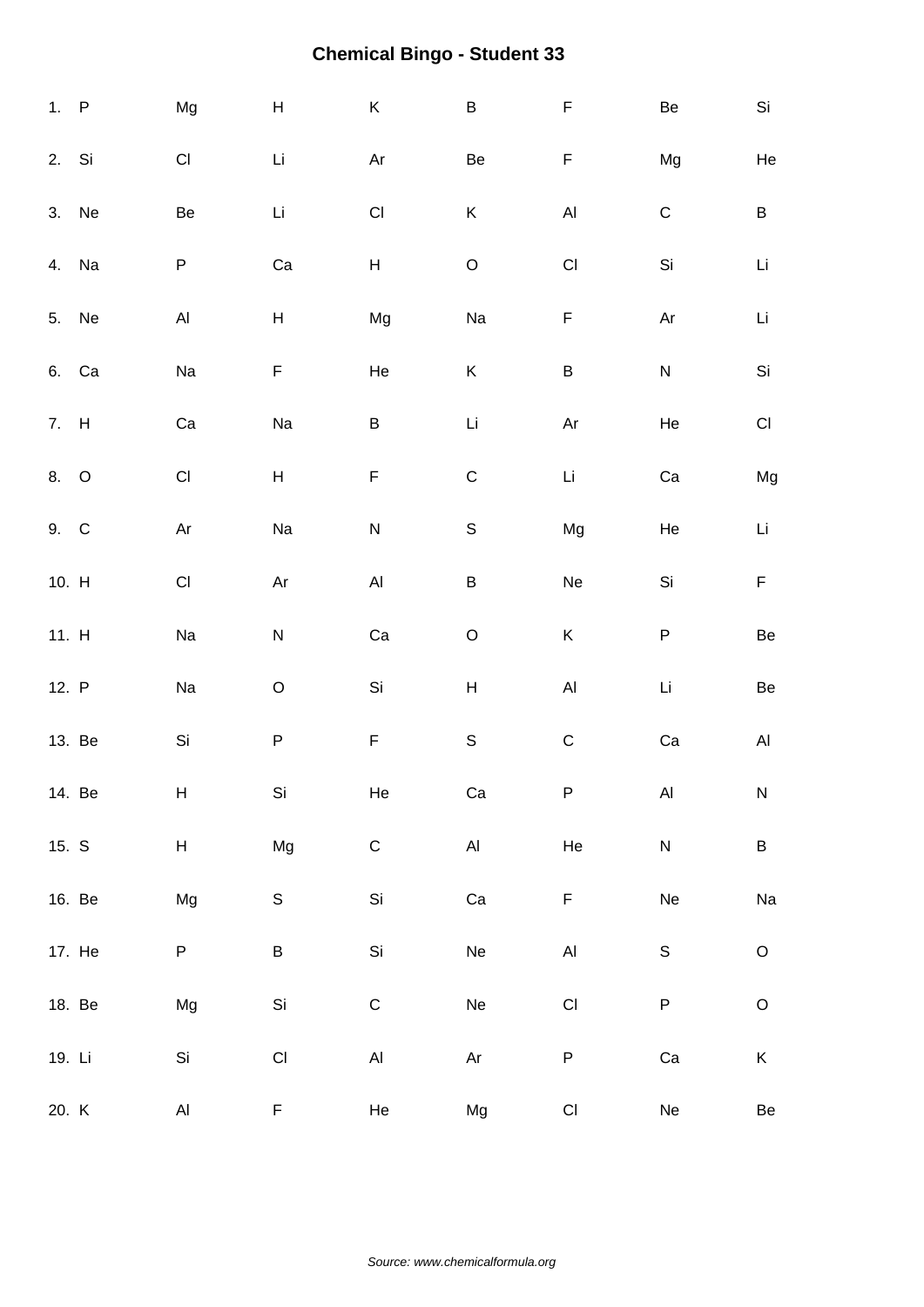| 1. Ar  |        | $\mathsf{Al}\xspace$    | Ne                        | Ca                        | $\mathsf{CI}\xspace$ | $\boldsymbol{\mathsf{H}}$    | $\mathsf S$   | He                        |
|--------|--------|-------------------------|---------------------------|---------------------------|----------------------|------------------------------|---------------|---------------------------|
| 2. Al  |        | P                       | Si                        | $\mathsf O$               | He                   | $\mathsf{Cl}% _{C}$          | $\mathsf C$   | ${\sf N}$                 |
| 3. Li  |        | Be                      | $\mathsf O$               | P                         | Si                   | $\boldsymbol{\mathsf{H}}$    | B             | Mg                        |
| 4.     | Mg     | $\mathsf{C}\mathsf{I}$  | Ca                        | K                         | Na                   | $\mathsf{Al}\hspace{0.04cm}$ | Si            | $\mathsf O$               |
|        | 5. Na  | $\sf K$                 | $\boldsymbol{\mathsf{H}}$ | $\mathsf{CI}\xspace$      | Ne                   | Ar                           | Ca            | ${\sf N}$                 |
|        | 6. Be  | Li                      | $\sf B$                   | $\boldsymbol{\mathsf{H}}$ | Mg                   | $\mathsf O$                  | Si            | $\mathbf S$               |
|        | 7. Be  | $\sf B$                 | ${\sf N}$                 | ${\bf C}$                 | Ca                   | $\mathsf F$                  | Li            | $\sf P$                   |
| 8. Al  |        | Be                      | $\mathbb S$               | Li                        | Na                   | He                           | $\sf B$       | ${\sf P}$                 |
| 9. P   |        | Mg                      | $\mathsf C$               | K                         | Na                   | $\mathsf{C}\mathsf{I}$       | B             | $\operatorname{\sf Ne}$   |
| 10. N  |        | Ca                      | Be                        | $\mathsf S$               | $\mathsf F$          | He                           | Κ             | $\operatorname{\sf Ne}$   |
| 11. Si |        | Ne                      | Κ                         | $\mathsf O$               | Ar                   | ${\sf N}$                    | Na            | ${\bf C}$                 |
| 12. Al |        | $\mathsf S$             | Ar                        | F                         | Ca                   | $\mathsf{Si}\xspace$         | Mg            | He                        |
| 13. CI |        | $\sf P$                 | $\mbox{\sf Be}$           | $H_{\parallel}$           | $\mathsf S$          | $\operatorname{\mathsf{Ne}}$ | Si            | Ar                        |
|        | 14. Mg | ${\sf N}$               | S                         | $\mbox{\sf Be}$           | K                    | Li                           | ${\mathsf C}$ | $\sf B$                   |
| 15. S  |        | ${\sf N}$               | ${\bf C}$                 | He                        | ${\sf P}$            | $\mbox{\sf Be}$              | Li            | $\mathsf{Ar}$             |
|        | 16. Ne | ${\sf N}$               | $\mbox{\sf Be}$           | $\mathsf{Ar}$             | CI                   | $\mathsf S$                  | Mg            | $\sf B$                   |
| 17. CI |        | $\operatorname{\sf Ne}$ | Mg                        | K                         | P                    | F                            | Li            | $\boldsymbol{\mathsf{H}}$ |
|        | 18. Ne | Na                      | $\mathsf{Li}\xspace$      | K                         | $\mathsf{Al}$        | $\mbox{\sf Be}$              | $\mathsf S$   | $\sf B$                   |
| 19. P  |        | $\mathsf C$             | Na                        | $\mathsf S$               | Mg                   | Li                           | K             | He                        |
| 20. O  |        | B                       | $\sf K$                   | He                        | Mg                   | $\mathbb S$                  | Na            | ${\sf P}$                 |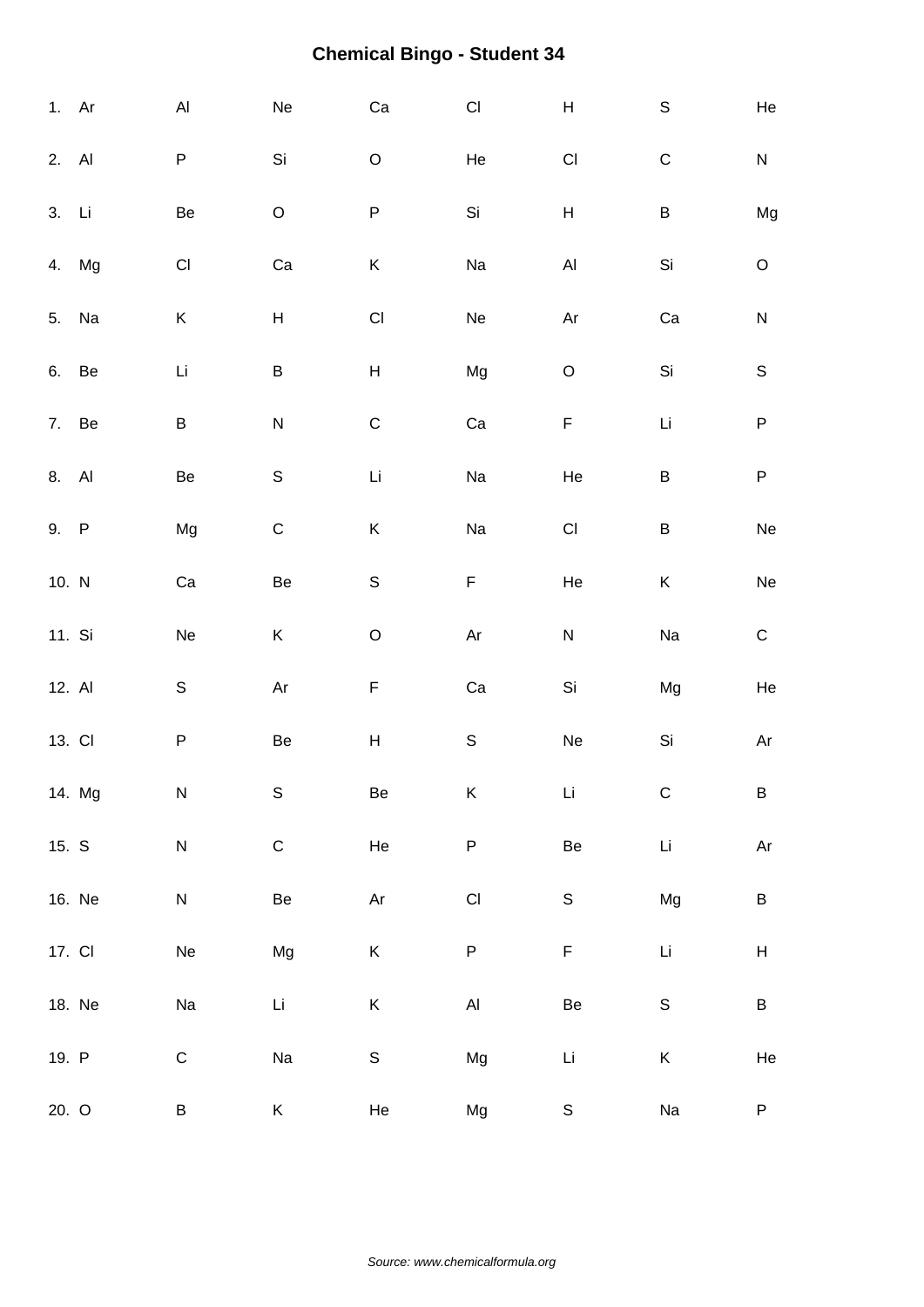| 1. 0    |        | $\mathsf{Cl}% _{C}$       | B                       | Na                           | $\mathsf C$               | $\mathsf S$                  | H           | ${\sf N}$              |
|---------|--------|---------------------------|-------------------------|------------------------------|---------------------------|------------------------------|-------------|------------------------|
| 2. B    |        | Si                        | Ca                      | Ne                           | K                         | $\mathsf C$                  | Ar          | Mg                     |
| 3. S    |        | Ar                        | ${\sf N}$               | $\mathsf O$                  | $\mathsf{CI}$             | $\mathsf{Al}\hspace{0.04cm}$ | Si          | Na                     |
|         | 4. Mg  | Na                        | $\mathsf S$             | K                            | He                        | $\sf B$                      | H           | $\mathsf O$            |
| 5. O    |        | $\sf K$                   | $\sf H$                 | Be                           | F                         | ${\sf N}$                    | $\sf B$     | He                     |
| 6. Li   |        | Na                        | $\mathsf{C}\mathsf{I}$  | $\sf B$                      | $\mathsf F$               | $\mathsf S$                  | $\mathsf C$ | ${\sf N}$              |
| 7. P    |        | $\sf K$                   | $\mathsf{Cl}% _{C}$     | ${\sf N}$                    | Ar                        | He                           | $\hbox{O}$  | Ca                     |
| 8. P    |        | Mg                        | Ar                      | $\mathsf{Al}\hspace{0.04cm}$ | $\mathbb S$               | Si                           | Ne          | $\mathsf{C}\mathsf{I}$ |
|         | 9. He  | $\mathbb S$               | Li                      | Si                           | $\mathsf C$               | ${\rm Ca}$                   | ${\sf P}$   | ${\sf N}$              |
| 10. Si  |        | $\mathsf O$               | Na                      | Ne                           | $\boldsymbol{\mathsf{H}}$ | ${\sf N}$                    | $\sf B$     | Κ                      |
| 11. $S$ |        | Li                        | Ca                      | Si                           | $\mathsf{CI}\xspace$      | Ar                           | Na          | ${\sf Ne}$             |
| 12. C   |        | $\mathsf{Cl}% _{C}$       | B                       | Mg                           | Ne                        | F                            | Li          | Si                     |
| 13. Al  |        | $\mathbb S$               | Na                      | Mg                           | $\operatorname{\sf Ne}$   | Κ                            | Si          | $\mathsf F$            |
|         | 14. Mg | $\mathsf O$               | Be                      | ${\sf N}$                    | $\operatorname{\sf Ne}$   | ${\rm Ca}$                   | P           | B                      |
|         | 15. Mg | $\mathsf O$               | Ca                      | H                            | Be                        | F                            | Na          | $\mathsf C$            |
|         | 16. Na | $\boldsymbol{\mathsf{H}}$ | $\operatorname{\sf Ne}$ | ${\rm Ca}$                   | $\mathsf O$               | He                           | Ar          | $\sf B$                |
|         | 17. Ca | Mg                        | P                       | $\mathsf C$                  | Li                        | Be                           | Na          | K                      |
|         | 18. Mg | $\operatorname{\sf Ne}$   | ${\bf C}$               | AI                           | $\hbox{O}$                | He                           | Na          | Be                     |
| 19. Li  |        | Be                        | He                      | $\mathsf{Al}$                | B                         | ${\rm Ca}$                   | Na          | Si                     |
| 20. Ar  |        | CI                        | F                       | Ca                           | $\mathsf{Li}$             | ${\sf N}$                    | Si          | $\mathsf O$            |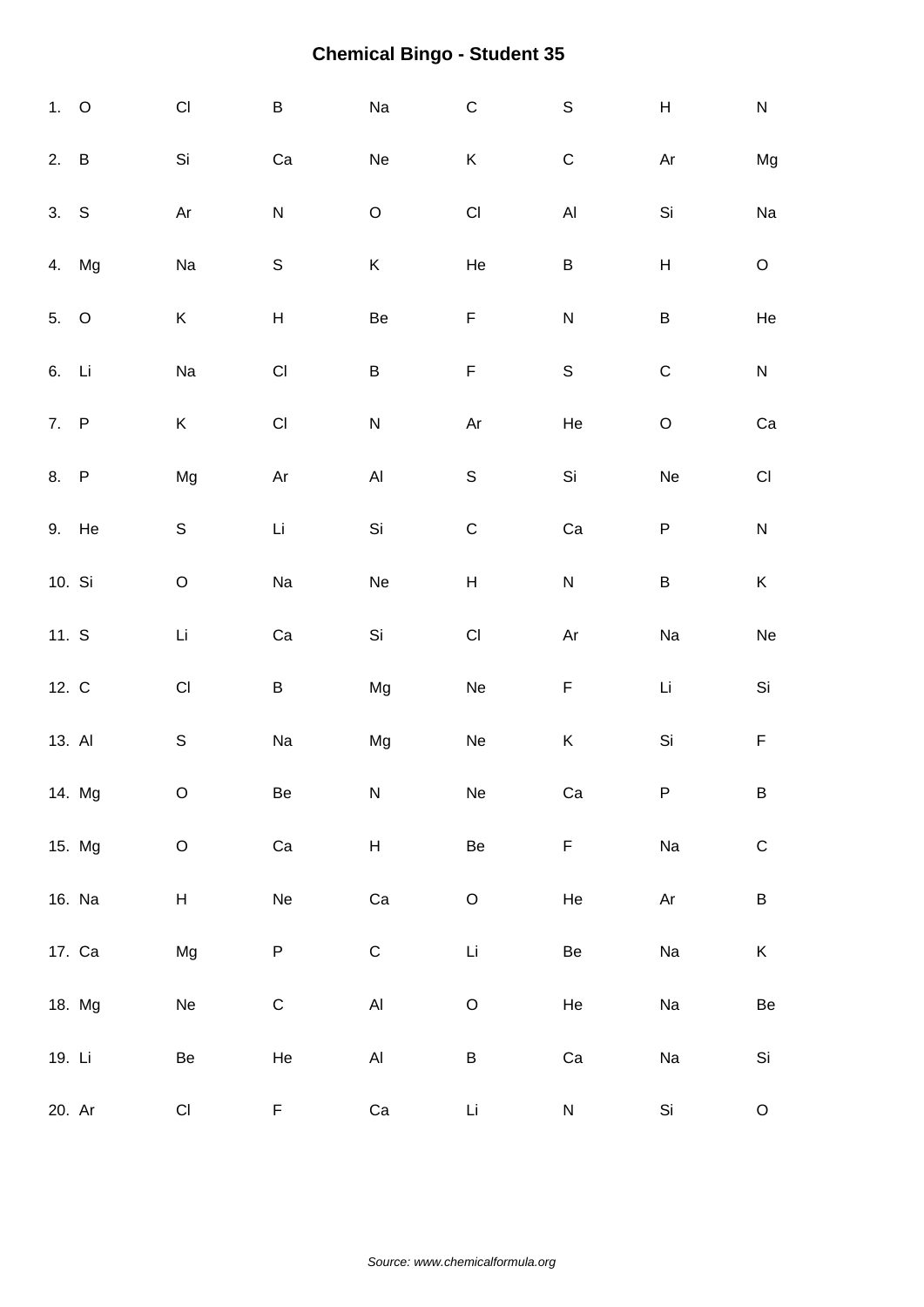#### **Chemical Bingo Calls - Teacher**

1. Magnesium, Fluorine, Potassium, Neon, Aluminum, Nitrogen, Helium, Hydrogen, Beryllium, Silicon, Sodium, Calcium, Carbon, Sulfur, Lithium, Oxygen, Chlorine, Phosphorus, Argon, Boron

Mg, F, K, Ne, Al, N, He, H, Be, Si, Na, Ca, C, S, Li, O, Cl, P, Ar, B

2. Fluorine, Phosphorus, Aluminum, Nitrogen, Helium, Boron, Oxygen, Calcium, Carbon, Sulfur, Silicon,

Argon, Lithium, Sodium, Magnesium, Beryllium, Neon, Hydrogen, Potassium, Chlorine

F, P, Al, N, He, B, O, Ca, C, S, Si, Ar, Li, Na, Mg, Be, Ne, H, K, Cl

3. Carbon, Nitrogen, Potassium, Chlorine, Lithium, Neon, Oxygen, Sodium, Helium, Magnesium, Hydrogen, Beryllium, Fluorine, Boron, Calcium, Aluminum, Argon, Sulfur, Silicon, Phosphorus

C, N, K, Cl, Li, Ne, O, Na, He, Mg, H, Be, F, B, Ca, Al, Ar, S, Si, P

4. Lithium, Sulfur, Fluorine, Sodium, Neon, Potassium, Calcium, Aluminum, Nitrogen, Hydrogen, Magnesium, Carbon, Boron, Silicon, Phosphorus, Chlorine, Oxygen, Helium, Argon, Beryllium

Li, S, F, Na, Ne, K, Ca, Al, N, H, Mg, C, B, Si, P, Cl, O, He, Ar, Be

5. Beryllium, Hydrogen, Lithium, Argon, Sulfur, Sodium, Nitrogen, Fluorine, Neon, Potassium, Magnesium, Silicon, Oxygen, Phosphorus, Calcium, Helium, Carbon, Aluminum, Chlorine, Boron

Be, H, Li, Ar, S, Na, N, F, Ne, K, Mg, Si, O, P, Ca, He, C, Al, Cl, B

6. Sulfur, Helium, Beryllium, Boron, Phosphorus, Calcium, Neon, Fluorine, Sodium, Oxygen, Chlorine,

Aluminum, Nitrogen, Argon, Silicon, Magnesium, Lithium, Potassium, Carbon, Hydrogen

S, He, Be, B, P, Ca, Ne, F, Na, O, Cl, Al, N, Ar, Si, Mg, Li, K, C, H

7. Oxygen, Helium, Phosphorus, Magnesium, Boron, Fluorine, Nitrogen, Chlorine, Argon, Potassium, Sodium, Carbon, Beryllium, Lithium, Calcium, Silicon, Hydrogen, Aluminum, Sulfur, Neon

O, He, P, Mg, B, F, N, Cl, Ar, K, Na, C, Be, Li, Ca, Si, H, Al, S, Ne

8. Sulfur, Aluminum, Magnesium, Beryllium, Chlorine, Helium, Nitrogen, Carbon, Calcium, Hydrogen, Argon, Lithium, Neon, Silicon, Phosphorus, Boron, Potassium, Fluorine, Sodium, Oxygen

S, Al, Mg, Be, Cl, He, N, C, Ca, H, Ar, Li, Ne, Si, P, B, K, F, Na, O

9. Phosphorus, Carbon, Aluminum, Helium, Boron, Neon, Argon, Lithium, Beryllium, Oxygen, Silicon, Fluorine, Chlorine, Sodium, Magnesium, Potassium, Nitrogen, Hydrogen, Sulfur, Calcium

P, C, Al, He, B, Ne, Ar, Li, Be, O, Si, F, Cl, Na, Mg, K, N, H, S, Ca

10. Sodium, Sulfur, Helium, Calcium, Chlorine, Potassium, Neon, Oxygen, Boron, Hydrogen, Argon, Magnesium, Fluorine, Nitrogen, Beryllium, Silicon, Aluminum, Phosphorus, Carbon, Lithium

Na, S, He, Ca, Cl, K, Ne, O, B, H, Ar, Mg, F, N, Be, Si, Al, P, C, Li

11. Lithium, Potassium, Silicon, Fluorine, Phosphorus, Boron, Chlorine, Oxygen, Sulfur, Beryllium, Neon,

Magnesium, Nitrogen, Argon, Calcium, Carbon, Aluminum, Hydrogen, Sodium, Helium

Li, K, Si, F, P, B, Cl, O, S, Be, Ne, Mg, N, Ar, Ca, C, Al, H, Na, He

12. Potassium, Aluminum, Sodium, Carbon, Beryllium, Magnesium, Argon, Boron, Lithium, Nitrogen, Neon, Chlorine, Helium, Sulfur, Calcium, Silicon, Phosphorus, Fluorine, Hydrogen, Oxygen

K, Al, Na, C, Be, Mg, Ar, B, Li, N, Ne, Cl, He, S, Ca, Si, P, F, H, O

13. Oxygen, Lithium, Sodium, Potassium, Nitrogen, Sulfur, Helium, Fluorine, Calcium, Aluminum, Beryllium, Silicon, Carbon, Argon, Hydrogen, Chlorine, Phosphorus, Neon, Magnesium, Boron

O, Li, Na, K, N, S, He, F, Ca, Al, Be, Si, C, Ar, H, Cl, P, Ne, Mg, B

14. Sulfur, Phosphorus, Helium, Chlorine, Argon, Aluminum, Boron, Magnesium, Hydrogen, Silicon, Neon,

Nitrogen, Potassium, Calcium, Carbon, Fluorine, Oxygen, Sodium, Lithium, Beryllium

S, P, He, Cl, Ar, Al, B, Mg, H, Si, Ne, N, K, Ca, C, F, O, Na, Li, Be

15. Calcium, Neon, Lithium, Silicon, Magnesium, Hydrogen, Sulfur, Argon, Helium, Oxygen, Nitrogen, Boron, Fluorine, Carbon, Aluminum, Beryllium, Potassium, Phosphorus, Sodium, Chlorine

Ca, Ne, Li, Si, Mg, H, S, Ar, He, O, N, B, F, C, Al, Be, K, P, Na, Cl